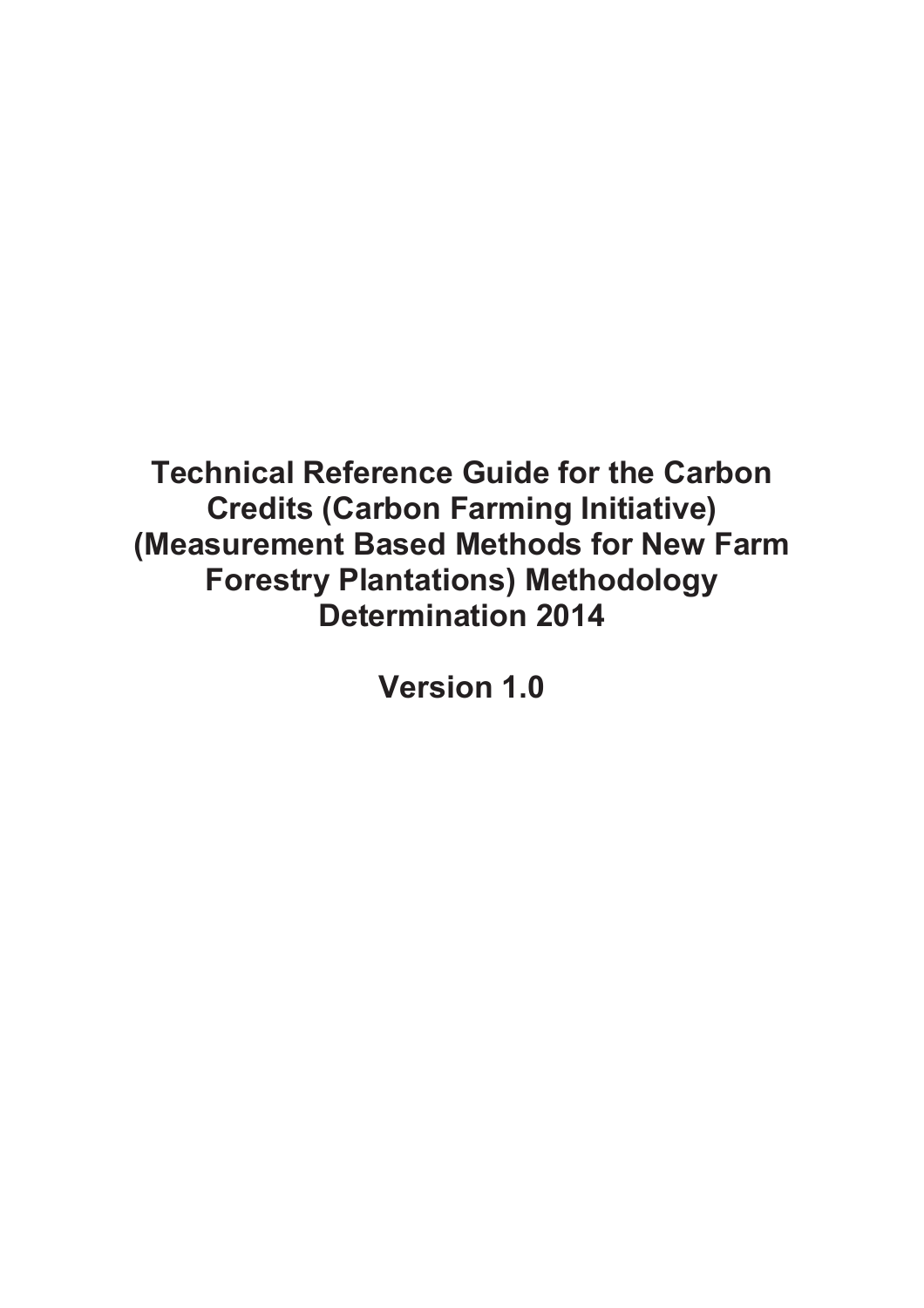# **Introduction**

This Technical Reference Guide for the Measurement Based Methods for New Farm Forestry Plantations Version 1.0, published 8 August 2014, provides project proponents details on the various methods that must be applied in order to successfully implement a Carbon Farming Initiative (CFI) project under the *Carbon Credits (Carbon Farming Initiative) (Measurement Based Methods for New Farm Forestry Plantations) Methodology Determination 2014* (the Determination).

Detailed instructions and procedural guidance are provided to assist project proponents to undertake a permanent planting or new farm forestry project in accordance with the requirements of the Determination. The Guide includes information on the minimum standards for stratification, in-field data collection, sampling design and the development and validation of allometric functions. The Guide is intended to assist project proponents to meet the standards and conditions required by the Determination and the Clean Energy Regulator.

This Guide is intended to support the Determination, the *Carbon Credits (Carbon Farming Initiative) Act 2010* and associated instruments. It is to be applied consistently with those documents, and it cannot modify or override them.

Proponents should carefully read and understand the information detailed in this document and maintain auditable records.

Published by the Department of the Environment www.environment.gov.au

© Commonwealth of Australia 2014

This work is copyright. Apart from any use as permitted under the Copyright Act 1968, no part may be reproduced by any process without prior written permission from the Commonwealth. Requests and inquiries concerning reproduction and rights should be addressed to the Commonwealth Copyright Administration, Attorney-General's Department, National Circuit, Barton ACT 2600 or posted at www.ag.gov.au/cca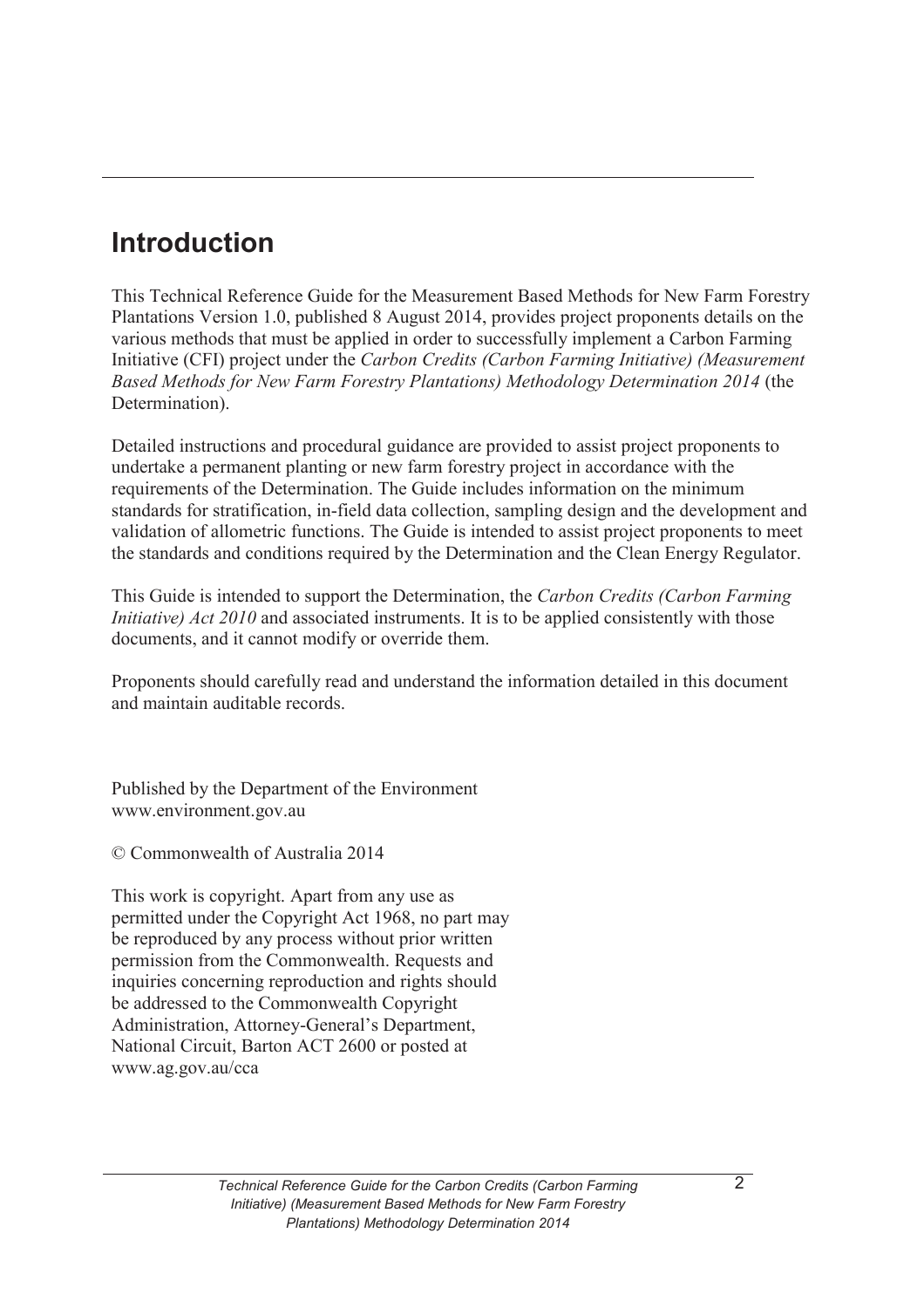## **Disclaimer**

This Guide has been developed to assist project proponents to calculate abatement as required by the *Carbon Credits (Carbon Farming Initiative) (Measurement Based Methods for New Farm Forestry Plantations) Methodology Determination 2014.* While this Guide contains information and guidance required to apply the Determination, project proponents must not use this Guide as a substitution for complying with the requirements in the Methodology Determination.

This Guide will be updated periodically and users should note that some information and guidance may change over time. It is the user's responsibility to ensure that they are using the most recent version of this Guide and any tool/s as required by this Guide.

Before relying on any material contained in this Guide, project proponents should familiarise themselves with the Carbon Farming Initiative (CFI) and obtain professional advice suitable to their particular circumstances.

The Department of the Environment and the Commonwealth of Australia will not be liable for any direct, indirect or consequential loss arising out of, or in connection with, or reliance on, information on, or produced by, using this Guide.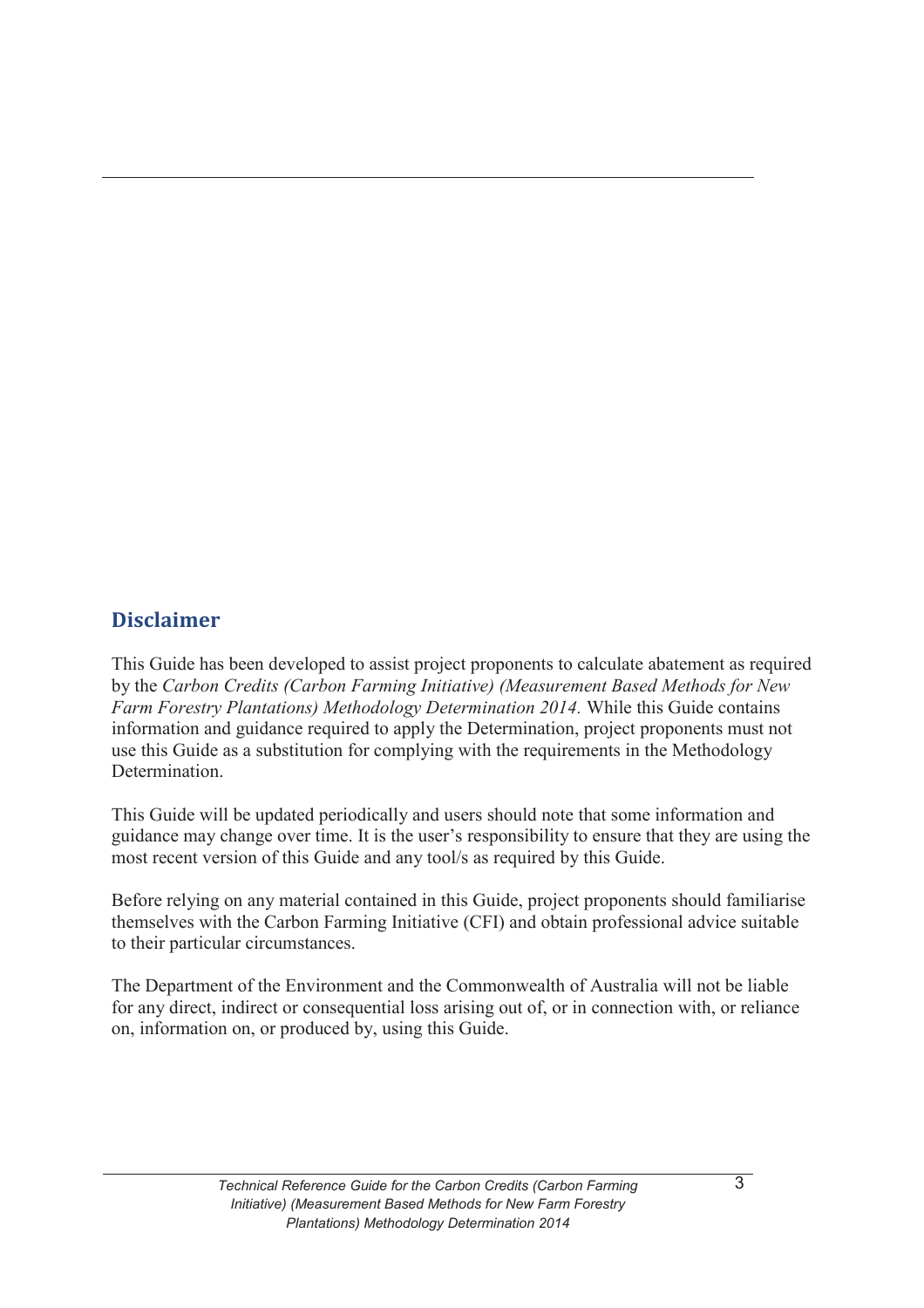## **Contents**

| <b>Introduction</b> |                                       |                                                                                                                                                                                                                                                                                                   |                      |
|---------------------|---------------------------------------|---------------------------------------------------------------------------------------------------------------------------------------------------------------------------------------------------------------------------------------------------------------------------------------------------|----------------------|
| <b>Definitions</b>  |                                       |                                                                                                                                                                                                                                                                                                   |                      |
| <b>Method 1</b>     |                                       | Identification of project area                                                                                                                                                                                                                                                                    |                      |
|                     | 1.1<br>1.2<br>1.3                     | Identification of project area<br>Ground survey based approach for project area<br>Imagery-based approach for project area                                                                                                                                                                        | 15<br>15<br>16       |
| <b>Method 2</b>     |                                       | <b>Stratification</b>                                                                                                                                                                                                                                                                             |                      |
|                     | 2.1<br>$2.2\phantom{0}$<br>2.3<br>2.4 | Division of project area into strata<br>Minimum requirements for a stratum<br>Additional requirements for measurement strata<br>Additional requirements for modelling strata                                                                                                                      | 17<br>17<br>18<br>18 |
| <b>Method 3</b>     |                                       | Delineating a stratum                                                                                                                                                                                                                                                                             |                      |
|                     | 3.1<br>3.2<br>3.3<br>3.4              | Delineating stratum boundaries<br>Ground survey-based approach for stratum<br>Imagery-based approach for stratum area<br>Requirements for revisions of stratum boundaries                                                                                                                         | 20<br>20<br>21<br>21 |
| <b>Method 4</b>     |                                       | Dealing with disturbance events                                                                                                                                                                                                                                                                   |                      |
|                     | 4.1<br>4.2                            | Natural disturbances and growth disturbances<br>Growth disturbance has affected more than 10 hectares of project trees<br>within a stratum                                                                                                                                                        | 23<br>23             |
|                     | 4.3                                   | Disturbance event has affected 10 hectares or less of project trees within a<br>stratum                                                                                                                                                                                                           | 24                   |
| <b>Method 5</b>     | 4.4                                   | Infill planting                                                                                                                                                                                                                                                                                   | 24                   |
|                     | 5.1<br>5.2                            | <b>Carbon Inventory</b><br>Principles of carbon inventory<br>Project carbon inventory procedures                                                                                                                                                                                                  | 25<br>26             |
| <b>Method 6</b>     |                                       | Developing and documenting a sampling plan                                                                                                                                                                                                                                                        |                      |
|                     | 6.1<br>6.2<br>6.3<br>6.4              | Minimum requirements of a sampling plan<br>Requirements for sampling plans for carbon inventories<br>Sampling plan requirements for development of stratum-specific functions &<br>validating allometric functions<br>Sampling plan requirements for development of regional allometric functions | 27<br>27<br>28<br>28 |
| <b>Method 7</b>     |                                       | Determining the location and shape of plots                                                                                                                                                                                                                                                       |                      |
|                     | 7.1<br>7.2                            | Plot location<br>Plot shapes                                                                                                                                                                                                                                                                      | 29<br>30             |
| <b>Method 8</b>     |                                       | <b>Establishing and assessing plots</b>                                                                                                                                                                                                                                                           |                      |
|                     | 8.1                                   | Minimum number of plots                                                                                                                                                                                                                                                                           | 33                   |
|                     |                                       | Technical Reference Guide for the Carbon Credits (Carbon Farming                                                                                                                                                                                                                                  | 4                    |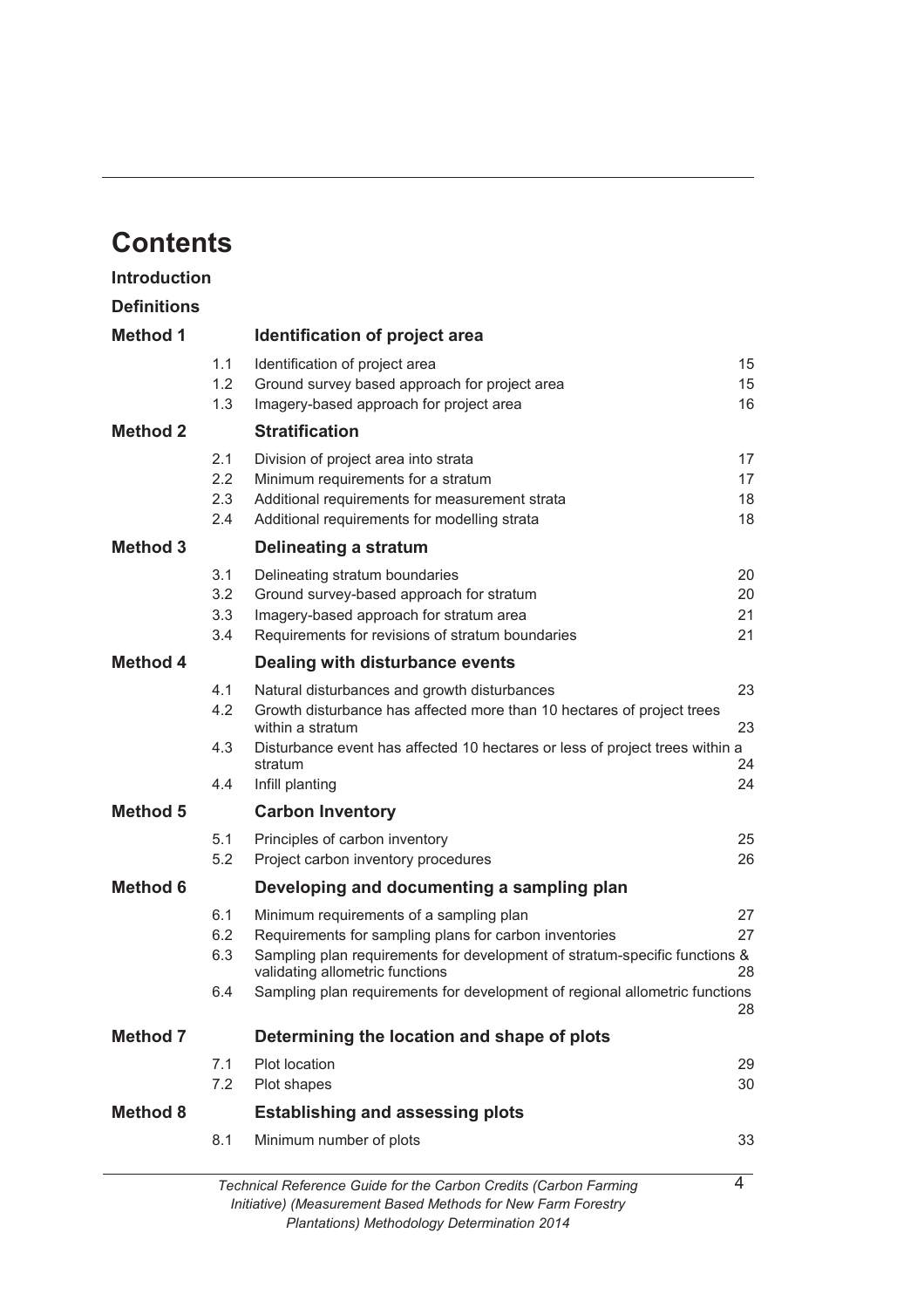|                  | 8.2          | Precision standard                                                                                                   | 33       |
|------------------|--------------|----------------------------------------------------------------------------------------------------------------------|----------|
|                  | 8.3          | Assessing plots                                                                                                      | 34       |
| <b>Method 9</b>  |              | Dealing with plots that overlap edges or corners of<br>reforestation areas                                           |          |
|                  | 9.1          | Introduction                                                                                                         | 37       |
|                  | 9.2          | Edge plots - mirage method                                                                                           | 37       |
|                  | 9.3          | Corner plots - direct weighting method                                                                               | 38       |
|                  | 9.4          | Conservative assumption method                                                                                       | 39       |
| <b>Method 10</b> |              | <b>Applying allometric functions</b>                                                                                 |          |
|                  | 10.1         | Introduction                                                                                                         | 40       |
|                  | 10.2         | Allometric domain                                                                                                    | 40       |
|                  | 10.3         | Fitting allometric functions using regression                                                                        | 41       |
|                  | 10.4         | Minimum data requirements                                                                                            | 42       |
|                  | 10.5         | Minimum regression fit requirements                                                                                  | 43       |
| <b>Method 11</b> |              | Developing allometric functions for project trees                                                                    |          |
|                  | 11.1         | Introduction                                                                                                         | 44       |
|                  | 11.2         | Developing and updating stratum-specific functions                                                                   | 44       |
|                  | 11.3         | Updating stratum-specific functions                                                                                  | 45       |
|                  | 11.4         | Developing and updating regional functions                                                                           | 46       |
|                  | 11.5         | Measuring above-ground biomass of biomass sample trees                                                               | 47       |
|                  | 11.6         | Measuring root biomass of biomass sample trees                                                                       | 48       |
|                  | 11.7         | Estimating root biomass with a root: shoot ratio                                                                     | 49       |
|                  | 11.8         | Assessing carbon stocks in the roots of harvested trees                                                              | 50       |
|                  | 11.9         | Record-keeping and reporting                                                                                         | 52       |
| <b>Method 12</b> |              | Accounting for dead or burnt trees.                                                                                  |          |
|                  | 12.1         | <b>Biomass prediction</b>                                                                                            | 54       |
|                  | 12.2         | Testing for over prediction of a dead or burnt tree biomass                                                          | 55       |
| Method 13        | 13.1<br>13.2 | <b>Applicability of allometric functions</b><br>Testing the applicability of allometric functions<br>Validation test | 56<br>56 |
| Method 14        |              | Assessing carbon stocks in coarse woody debris (CWD)                                                                 |          |
|                  | 14.1         | Introduction                                                                                                         | 58       |
|                  | 14.2         | CWD estimation – common features of transects                                                                        | 58       |
|                  | 14.3         | CWD estimation in block plantings                                                                                    | 59       |
|                  | 14.4         | CWD estimation in belt plantings                                                                                     | 60       |
| Method 15        |              | Assessing carbon stocks in litter                                                                                    |          |
|                  | 15.1         | Introduction                                                                                                         | 62       |
|                  | 15.2         | Develop a litter prediction equation                                                                                 | 62       |
|                  | 15.3         | Developing and testing equations for litter prediction                                                               | 62       |

#### **References**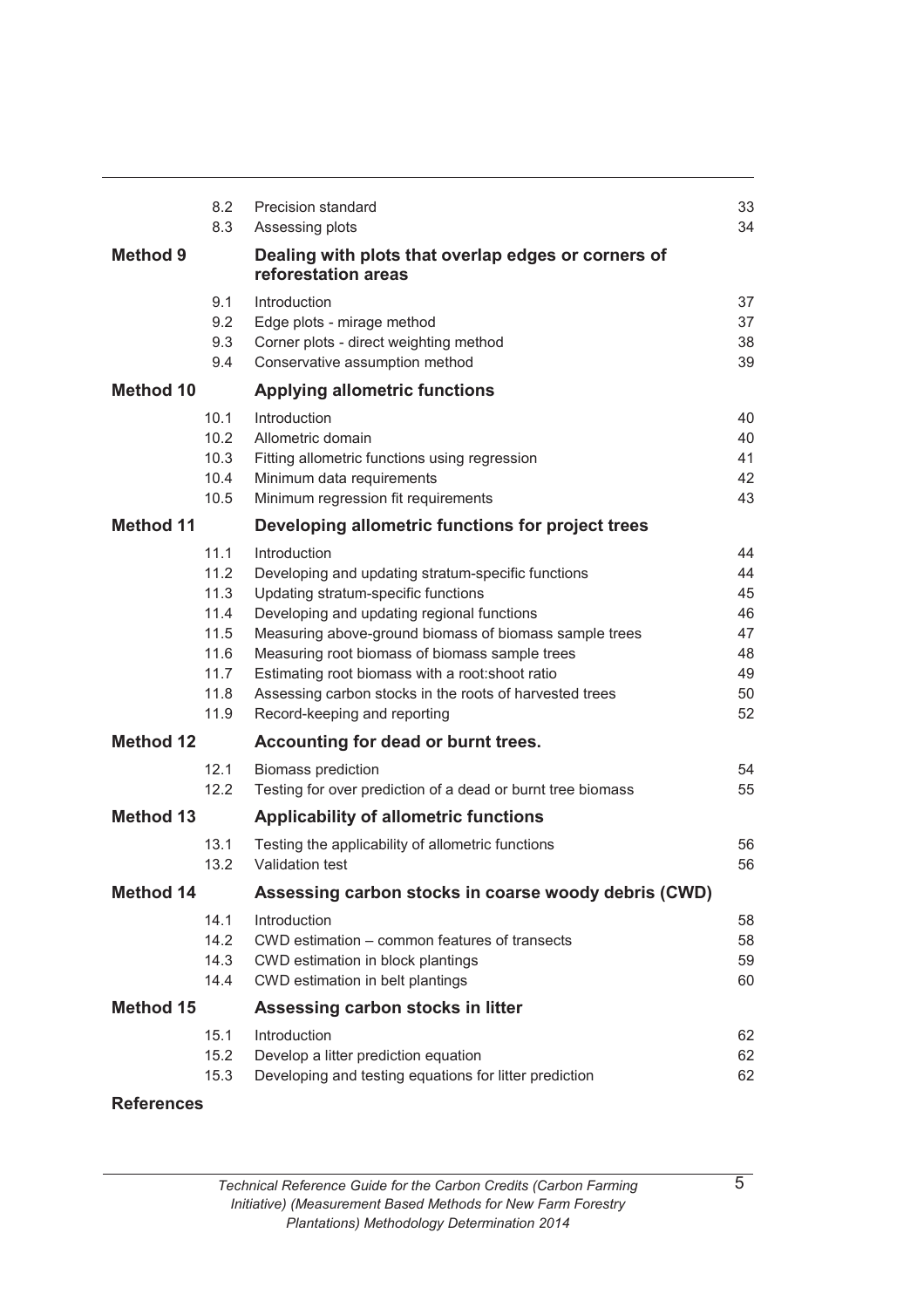## **Definitions**

*Note* The definitions in this Technical Reference Guide are duplicated from the Determination. All terms used in the Technical Reference Guide have the meaning given in the Determination or the *Carbon Credits (Carbon Farming Initiative) Act 2011or Regulations.*

In this Guide:

*above-ground biomass* means all material in a tree above the soil substrate and includes stem, crown, and attached dead material such as dead branches.

*Act* means the *Carbon Credits (Carbon Farming Initiative) Act 2011*.

*actual location coordinates* means spatial coordinates that are collected on the ground using a global positioning system, and that define the location of plots, biomass sample plots and biomass sample trees.

*allometric data range* means the range between the smallest and largest values of the explanatory variables included within an allometric dataset.

*allometric dataset* means variables that are:

- (a) recorded from biomass sample trees; and
- (b) used to develop or validate an allometric function.

*allometric domain* means the specific conditions under which an allometric function is applicable.

*allometric function* means a regression equation that describes relationships between biometric measures of specified plant taxa which is used to predict biomass, and may be stratum-specific or region-specific-.

*allometric report* means a document that describes a project proponent's approach to the development of allometric functions and that meets the requirements set out in section 5.13 of the Determination.

*below-ground biomass* means all material in a tree below the soil substrate and includes the tap root or lignotuber, and the lateral roots.

*biomass* means dry, vegetation-derived organic matter.

*biomass component* means sections of trees that are divided on the basis of structure or form or both*.*

*biomass sample plot* means an area of land that occurs within a biomass sample site and is delineated in accordance with Part 5.

*biomass sample site* means an area of land in which biomass sample plots are located for the purpose of developing a regional function.

*biomass sample tree* means a tree selected for destructive sampling in order to develop an allometric function.

*burnt tree* means a tree that has lost biomass in a fire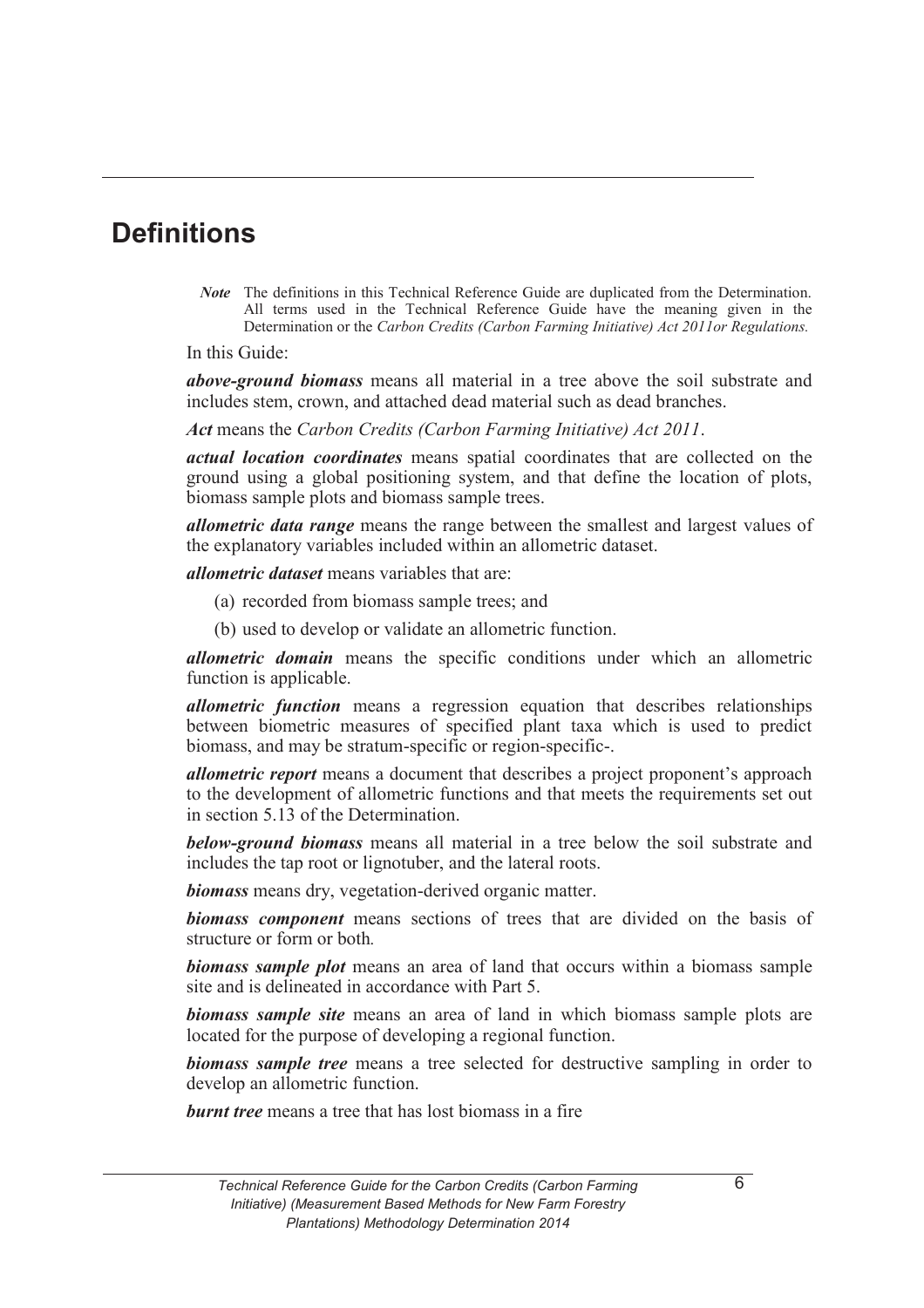*carbon dioxide equivalent (CO<sub>2</sub>e)* means the equivalent mass of carbon dioxide for a given mass of greenhouse gas or carbon. For carbon it is calculated by multiplying the mass of elemental carbon by  $\frac{44}{12}$ .

*carbon inventory* means an estimation of carbon stocks by sampling and measurements conducted in accordance with Subdivision 5.1.2 of the Determination.

*carbon stock* means the quantity of carbon, expressed as carbon dioxide equivalent, held within specified components of project forest biomass.

*CFI function* means a stratum-specific or regional function that was developed in compliance with an existing CFI methodology determination.

*CFI Mapping Guidelines* means the *Carbon Farming Initiative Mapping Guidelines*, as published from time to time, to be used for mapping project areas and strata within project areas, and available on the Department's website.

*CFI methodology determination* means a legislative instrument made under section 106 or varied under section 114 of the Act.

*clearfelling* means a management practice resulting in the felling of all trees in a group of trees.

*closing carbon stocks* means the carbon stocks, expressed as carbon dioxide equivalent, estimated to be held within specified components of project forest biomass occurring within a stratum at the end of a reporting period.

*commencement* means the point in time at which preparation of a stratum for planting begins.

*commercial thinning* means a management practice where:

- (a) project trees are thinned;
- (b) a harvested wood product is created; and
- (c) harvest residue is created*.*

*coppice system* means a system where trees are re-established by regrowth from *in-situ* roots or lignotubers.

*coarse woody debris CWD* means dead woody stem or branch components, or both, that:

- (a) have a cross-sectional diameter of more than 25 millimetres;
- (b) come from a project tree; and
- (c) occur at ground level.

*crown* means the above-ground tree biomass (including branches, twigs, petioles, and leaves) other than stems.

*crown cover* means the amount of land covered by the outer limits of the crown (viewed as a horizontal cross-section) of a tree, or collection of trees.

*dead material* means the non-living above-ground biomass originating from project trees.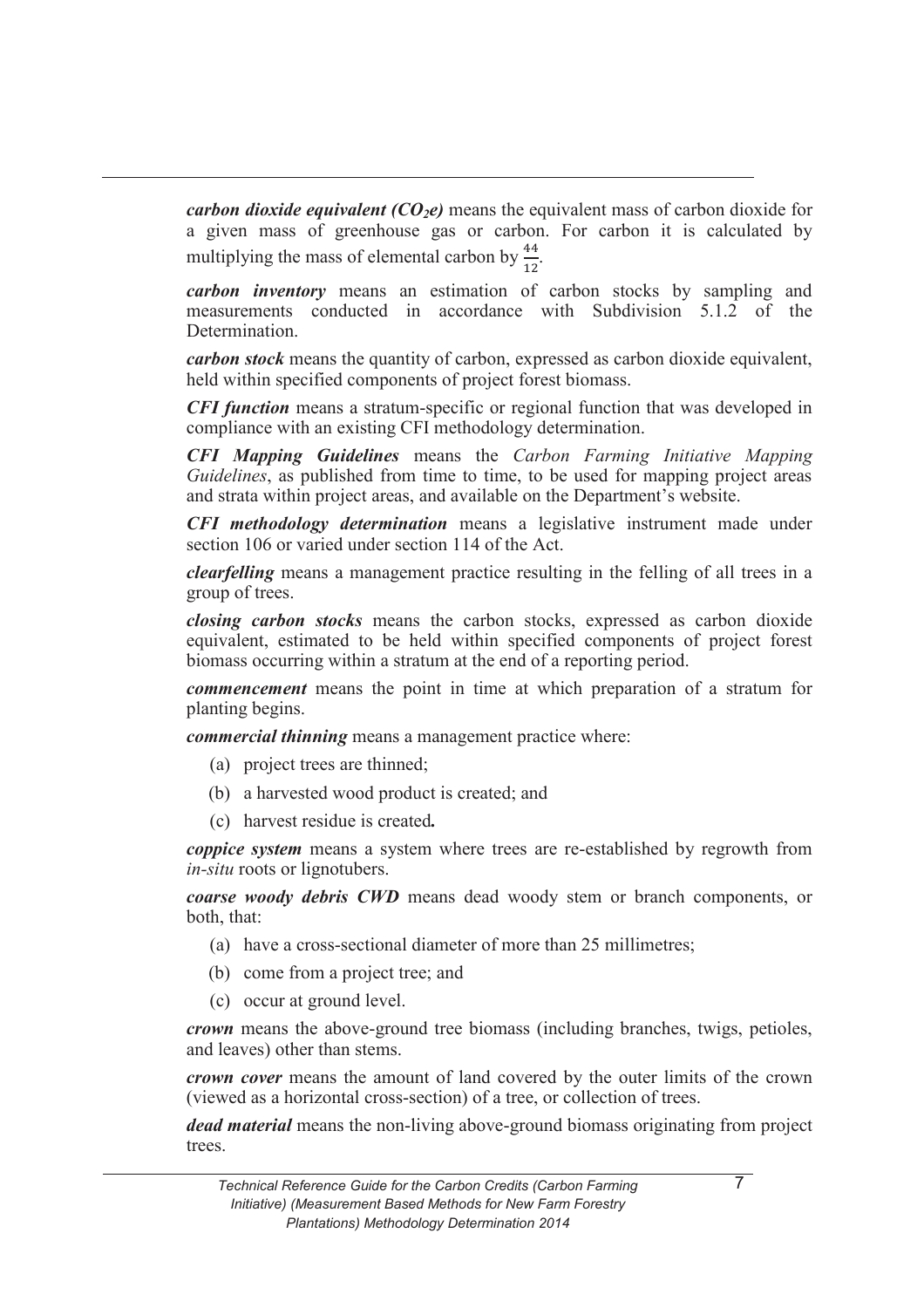*declaration date*, for a project, means the date on which the declaration of the project as an eligible offsets project under section 27 of the Act takes effect.

*disturbance-affected stratum* means a stratum that has been subject to a growth disturbance, other than fire—see section 3.6 of the Determination.

*explanatory variable* means the measured biometric variable used to estimate the response variable—see variable.

*farm* means:

- (a) any tract of land:
	- (i) which is used by a person for agriculture; and
	- (ii) for which the person holds an estate in fee simple or a lease over the land; or
- (b) multiple tracts of land:
	- (i) which are used by the same person for agriculture; and
	- (ii) for which the person holds an estate in fee simple or a lease over each tract of land; and
	- (iii) to which the same methodology determination is applied, regardless of whether those tracts of land are touching.

*fire-affected stratum* means an area of project forest that has been burnt and that has been dealt with in accordance with Part 3.

*fire emissions* means emissions of methane  $(CH_4)$  or nitrous oxide  $(N_2O)$  arising from fire events.

*fire event* means an occurrence of a fire in a stratum or strata.

*forest* means land on which trees:

- (a) have attained, or have the potential to attain, a crown cover of at least 20% across the area of land; and
- (b) have reached, or have the potential to reach, a height of at least 2 metres.

*forest cover*—land has *forest cover* if the vegetation on the land includes trees that:

- (a) are 2 metres or more in height; and
- (b) provide crown cover of at least 20% of the land.

*fraction remaining* —see section 5.27 of the Determination.

*fuel emissions* means emissions of carbon dioxide  $(CO<sub>2</sub>)$ , nitrous oxide  $(N<sub>2</sub>O)$ , or methane (CH4) arising from use of fossil fuels to deliver project activities within the project area.

*FullCAM* means the latest publicly released version on the Department's website of the Full Carbon Accounting Model.

*FullCAM Guidelines* means the *Guidance for using the Full Carbon Accounting Model (FullCAM) in the Carbon Farming Initiative (CFI) methodologies for the Carbon Credits (Carbon Farming Initiative) (Measurement Based Methods for*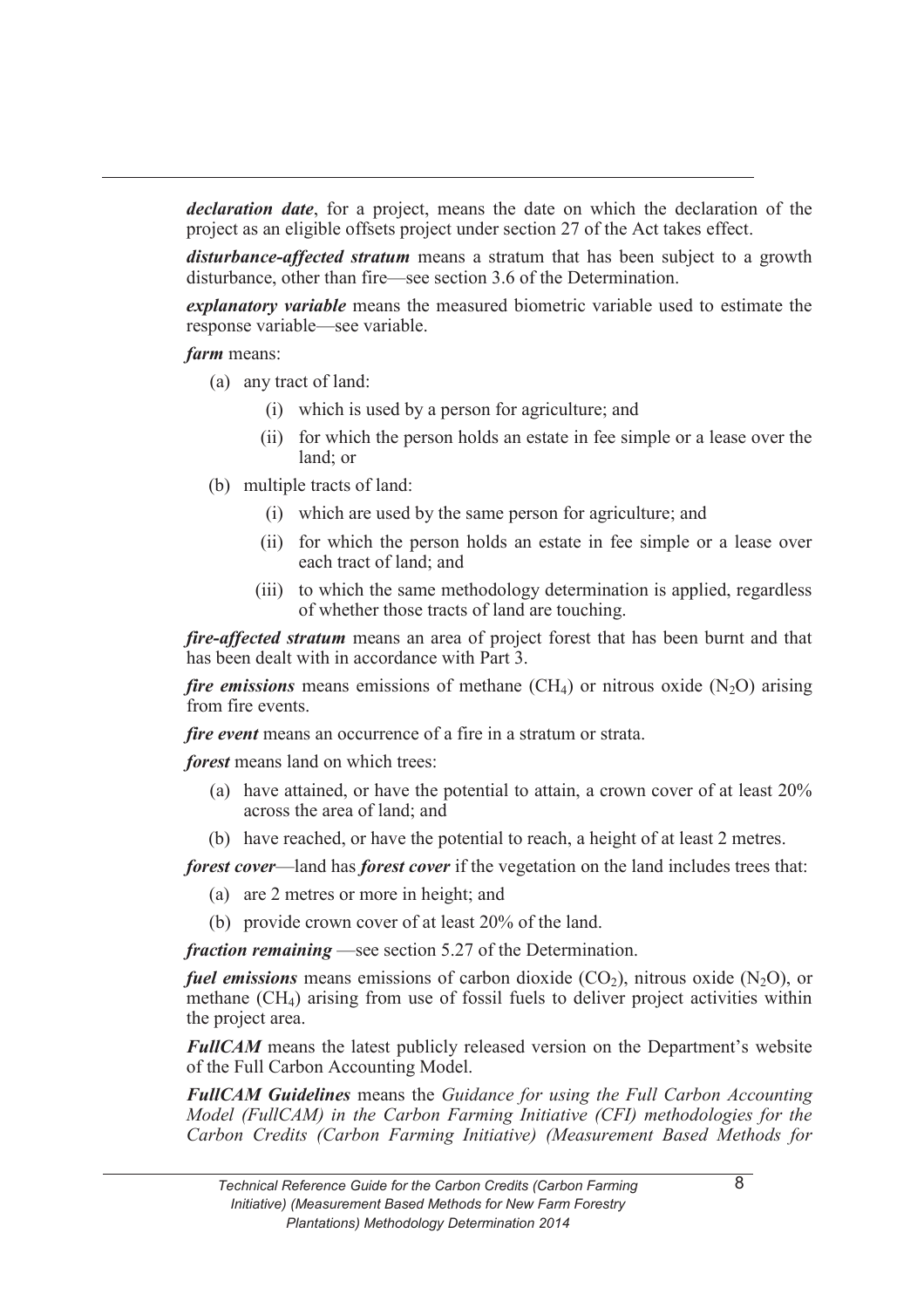*New Farm Forestry Plantations) Methodology Determination 2014* (the Determination), first published and made available on the Department's website on 31 July 2014 and includes any minor amendments to those Guidelines uploaded by the Department to its website from time to time

*Greenhouse FriendlyTM initiative* has the meaning given in the Regulations.

*Greenhouse Friendly<sup>TM</sup> forestry project* means an existing forestry project that has been accredited under the Commonwealth Government's Greenhouse Friendly<sup>TM</sup> initiative.

*growth disturbance* — means a natural disturbance that may or may not also be a significant reversal, see section 3.5 of the Determination.

 $GWP<sub>CH4</sub>$  means the global warming potential of methane as prescribed in the *National Greenhouse and Energy Reporting Regulations 2008* as in force at the time that the offsets report was submitted or was required to be submitted, whichever occurs first.

 $GWP_{N<sub>2</sub>}$  means the global warming potential of nitrous oxide as prescribed in the *National Greenhouse and Energy Reporting Regulations 2008* as in force at the time that the offsets report was submitted or was required to be submitted, whichever occurs first.

*harvest* means a management practice involving commercial thinning or clearfelling.

*harvest project* means a project that consists of project trees established as a new farm forestry plantation or a Greenhouse FriendlyTM forestry project and classified as such under section 2.5 or reclassified under section 4.1.

*harvest residue* means the project tree biomass that remains on site after a harvest.

*infill planting* means the planting of project trees to replace mortalities of project trees planted at an earlier time—see section 3.5.

*initial carbon stocks* means the amount of carbon, expressed in tonnes of carbon dioxide equivalents, estimated to have been held within specified components of the project forest biomass occurring within a stratum on the declaration date.

*intended location coordinates* means spatial coordinates from a grid overlay used to define the proposed on-ground location of plots and biomass sample plots.

*lateral root* means the woody material that extends laterally from the tap root or lignotuber of a tree, and which forms part of the below-ground structure of the tree.

*litter* means fallen dead material originating from project trees that is equal to or less than 25 millimetres in diameter and may include fallen leaves, twigs, bark and small woody stems in various stages of decomposition.

*management regime* means the spatial extent and timing of events that is undertaken to establish, grow, manage and harvest a harvest project, and includes disturbance events that occur.

*management practice* has the meaning given in section 4.5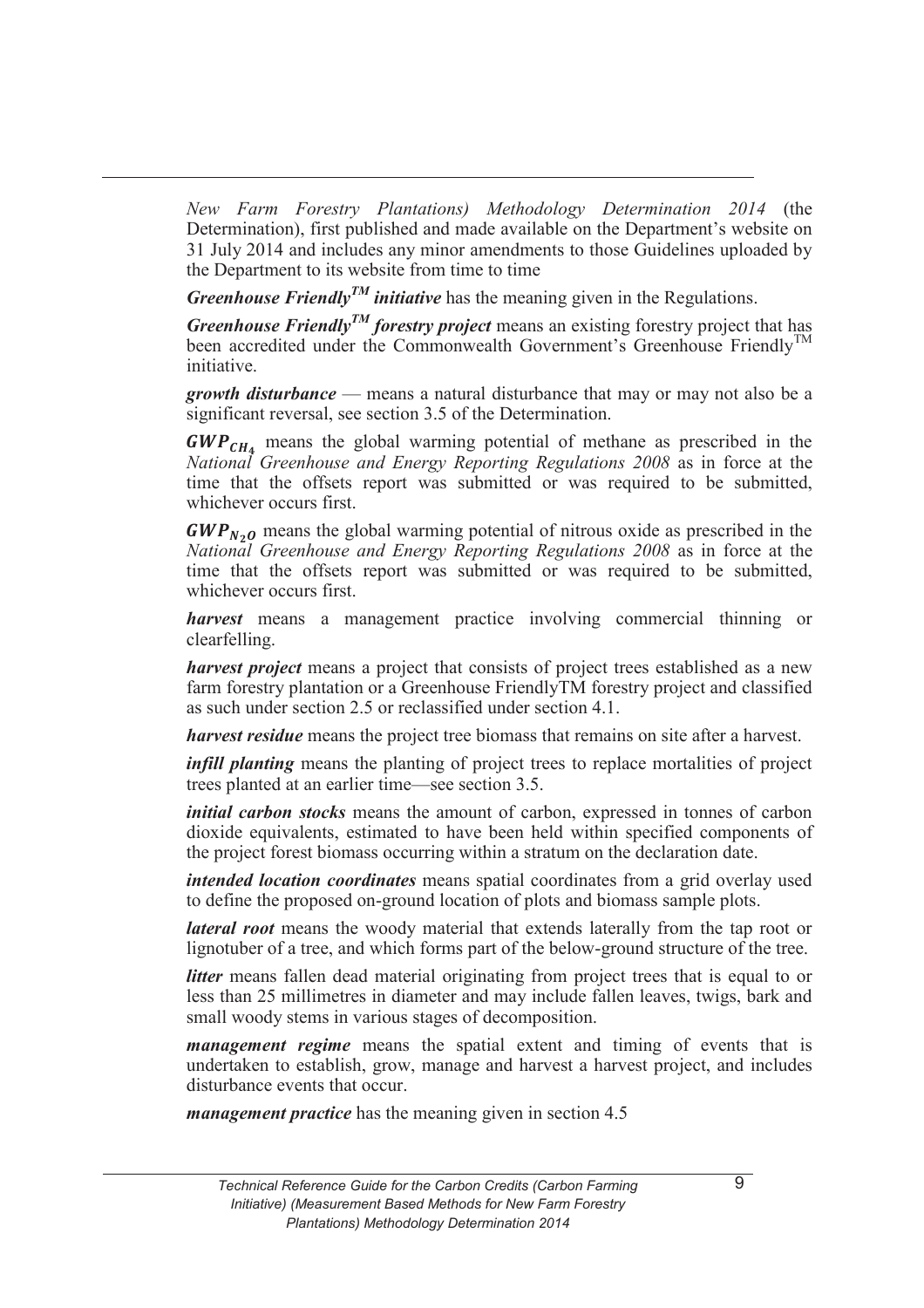*measurement strata* means a strata established for the purpose of a carbon inventory.

*modelling strata* means a strata established for FullCAM modelling.

*modelling period* means the period, set at 100 years, over which the management regime is modelled in FullCAM.

*Note* The modelling period is selected to allow for a reasonable period of time in which to run the FullCAM modelling. It is not linked to, or determined by, the permanence period applicable for a sequestration offsets project under the Act.

*National Inventory Report* means the Australian National Inventory Report, submitted annually under the United Nations Framework Convention on Climate Change (UNFCCC) and the Kyoto Protocol (KP).

*new farm forestry plantation* means a plantation:

- (a) established on or after 1 July 2010 for the harvest of wood products; and
- (b) occupying land that has been cleared of trees and used for agricultural purposes for at least 5 years prior to the establishment of the plantation; and
- (c) in an area that, according to the CFI rainfall map, receives the amount of long term average annual rainfall mentioned in an item in the following table; and

| Farm forestry plantations |                                    |                                    |  |  |
|---------------------------|------------------------------------|------------------------------------|--|--|
| Item                      | Rainfall                           | Area                               |  |  |
|                           | $400$ mm or                        | No more than the smaller of the    |  |  |
|                           | more                               | following areas:                   |  |  |
|                           |                                    | (a) no more than $100$ ha;         |  |  |
|                           |                                    | (b) no more than $30\%$ of a farm. |  |  |
|                           | less than                          | No more than the smaller of the    |  |  |
|                           | $400 \text{ mm}$                   | following areas:                   |  |  |
|                           |                                    | $(a)$ no more than 300 ha;         |  |  |
|                           | (b) no more than $30\%$ of a farm. |                                    |  |  |

(d) occupies the area mentioned in the item.

*non-commercial thinning* means a management practice where:

- (a) project trees are thinned;
- (b) no harvested wood product is created; and
- (c) the debris from thinning is retained on site*.*

*non-project forest* means forest within the project area that was not established as a direct result of a project carried out under this Determination.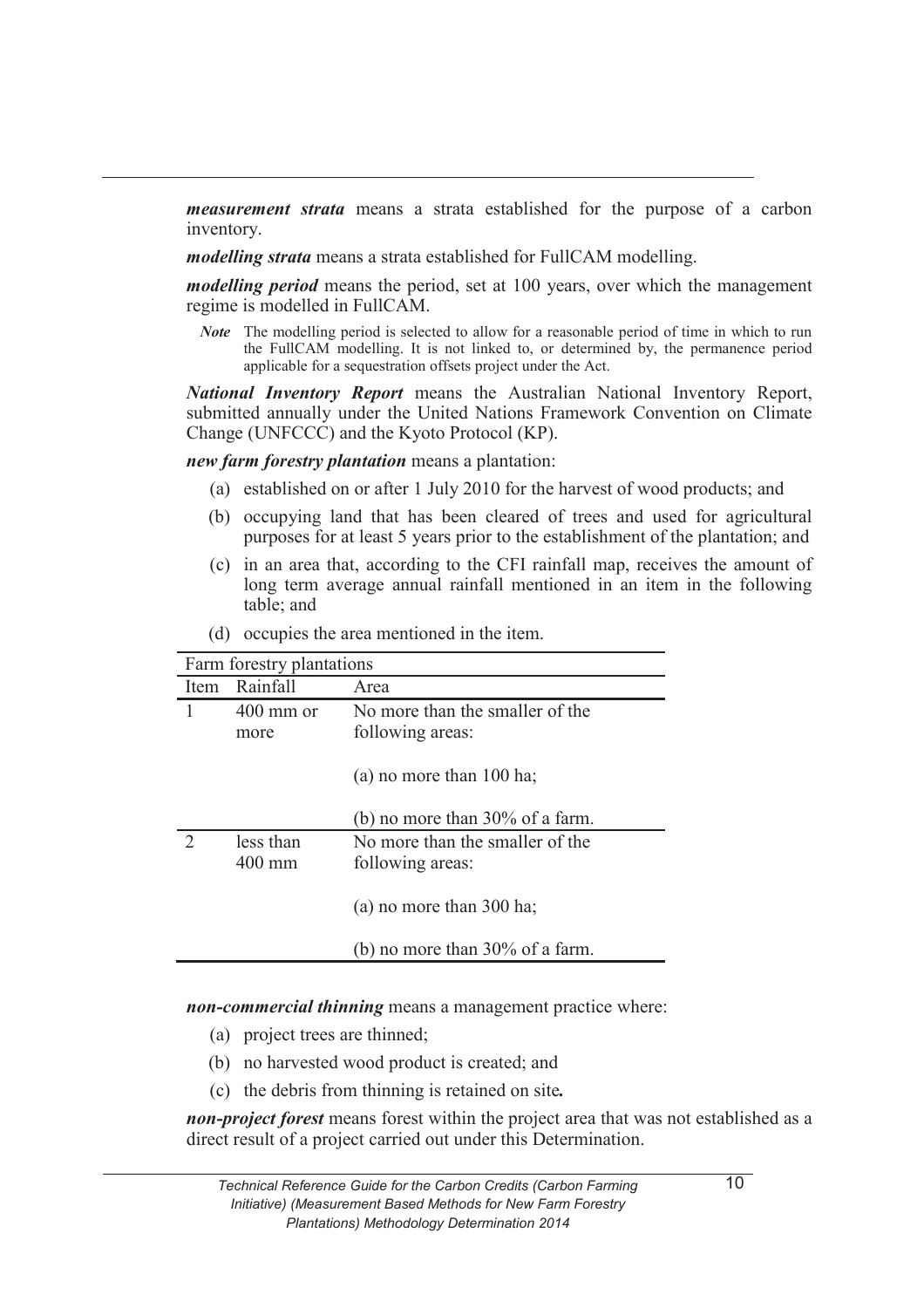*non-project tree* means a tree within the project area that was neither planted, nor otherwise established, as a direct result of a project carried out under this **Determination** 

*ortho-rectified aerial imagery* means an aerial photograph or satellite image geometrically-corrected for distortion to produce a uniform scale across the image.

*permanent planting* has the same meaning as in the Regulations.

*permanent planting project* means a project that consists of project trees established as a permanent planting and classified as such under section 2.5 of the **Determination** 

*permanent sample plot (PSP)* means a plot delineated in accordance with Part 5 and from within which measurements are periodically made to inventory carbon stocks.

*planting* means the planting of project trees from seedlings or seed.

*planting finish date* means the date that planting of the stratum was completed.

*planting start date* means the date that planting started within a stratum.

*plot* means a defined area of land within the project area which can be a temporary sample plot or a permanent sample plot.

*plot size* means the horizontal area of the land included within the boundaries of a plot or biomass sample plot.

*precision standard* has the meaning given in section 5.3 of the Determination.

*predicted project average carbon stocks (PPACS)* means the prediction of the average carbon stocks of a project for a specified management regime over the modelling period, estimated using FullCAM.

*predicted stratum average carbon stocks (PSACS)* means the prediction of the average carbon stocks of a stratum for a specified management regime over the modelling period, estimated using FullCAM.

*predictor measure* —see "explanatory variable" and "variable".

*preparation burn* means the controlled application of fire within a stratum to assist in the removal or suppression of ground-level vegetation or fire fuel loads.

*prescribed weed* means any plant that is required by law to be removed.

*probable limits of error* means the confidence limits for an estimate expressed as a percentage of the mean.

*project activity* means an activity undertaken within the project area as part of the establishment and management of project forest.

*project commencement* means the earliest date for which there is documentary evidence that demonstrates, to the satisfaction of the Regulator, that planting has occurred in the project area.

*project emissions* means emissions of greenhouse gases occurring within the project area as a result of a project activity, from sources within the project greenhouse gas assessment boundary—see section 6.2 of the Determination.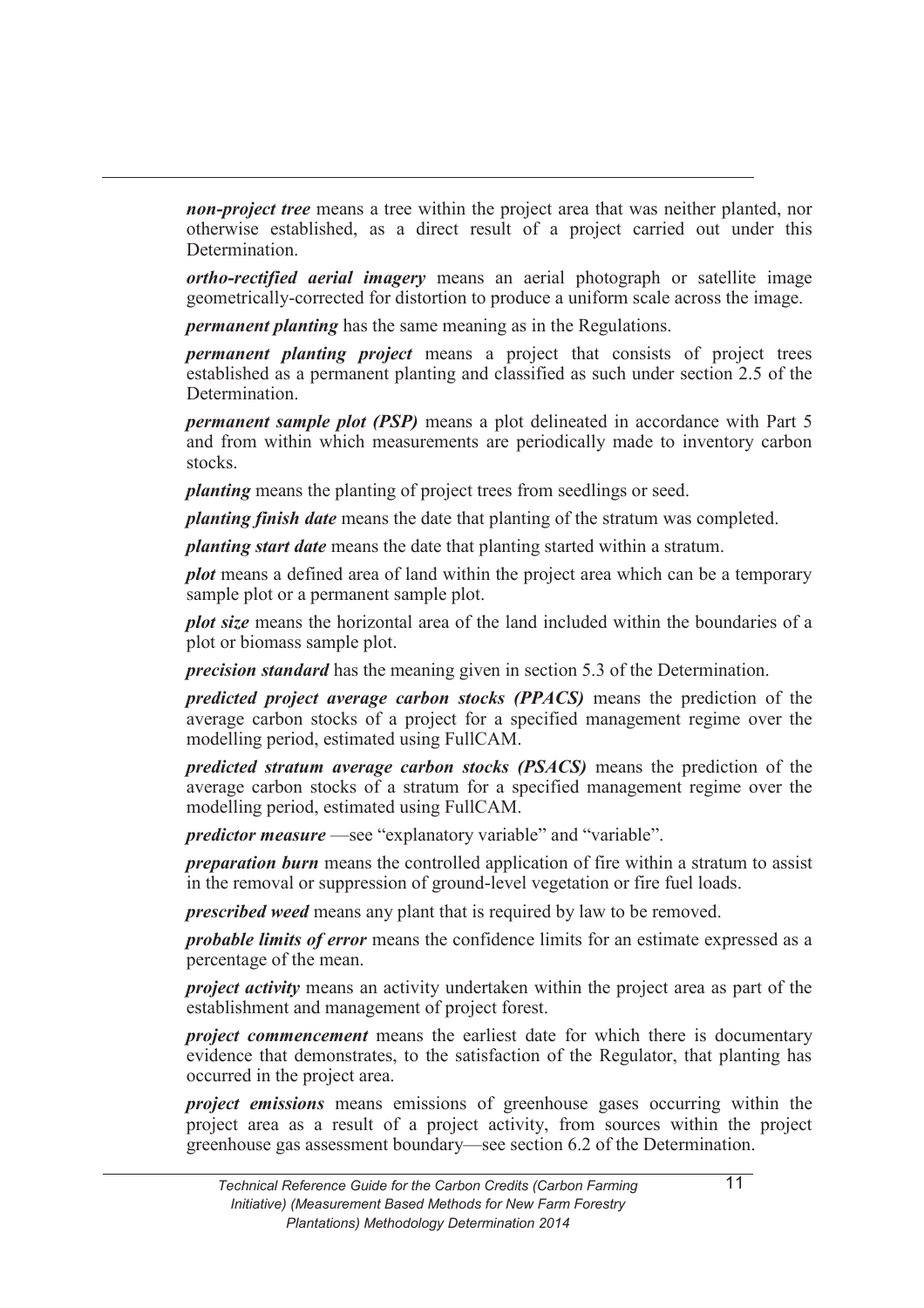*project forest* means an area of land covered by a forest of project trees at a specified time or during a specified reporting period.

*project forest biomass* means the biomass contained within project trees, litter, or CWD.

*project removals* means removals from the atmosphere of greenhouse gases caused as a result of project activities.

*project tree* means a tree that has been established through project activities.

*regional function* means an allometric function developed by or for a project proponent and which has an allometric domain which applies to more than one stratum.

*Regulations* means the *Carbon Credits (Carbon Farming Initiative) Regulations 2011*.

*replant system* means a system where trees are re-established by planting or seeding.

*root biomass* means the biomass of a tree occurring below the level of the soil substrate.

*root:shoot ratio (R:S)* means the ratio of below-ground biomass to above-ground biomass.

*rotation length* means the period of time from forest establishment or reestablishment to clearfelling for a harvest project.

*sampling plan* means a document that identifies the quantity, intended and actual location coordinates of permanent sample plots, biomass sample plots, and the quantity and actual location coordinates of biomass sample trees, within a stratum or the geographic limits of an allometric domain*—*see Subdivision 5.1.3 of the Determination..

*significant reversal* means a reversal of the removal of carbon dioxide from the atmosphere if the natural disturbance that caused, or is likely to have caused, the reversal occurred on at least:

- (a) 5% of the project area, or project areas in total; or
- (b) 50 hectares of the project area or areas;

whichever area is the smaller.

*size class* means a category of trees delimited by stem diameter, stem crosssectional area or other biometric measure.

*standard margin* means a distance from the boundary of the tree planting lines that defines the stratum boundary and is determined in accordance with section 3.3 of the Determination.

*stem* means the above-ground woody structural supports of a tree that includes the trunk and limbs extending to the crown.

*strata* means more than one stratum.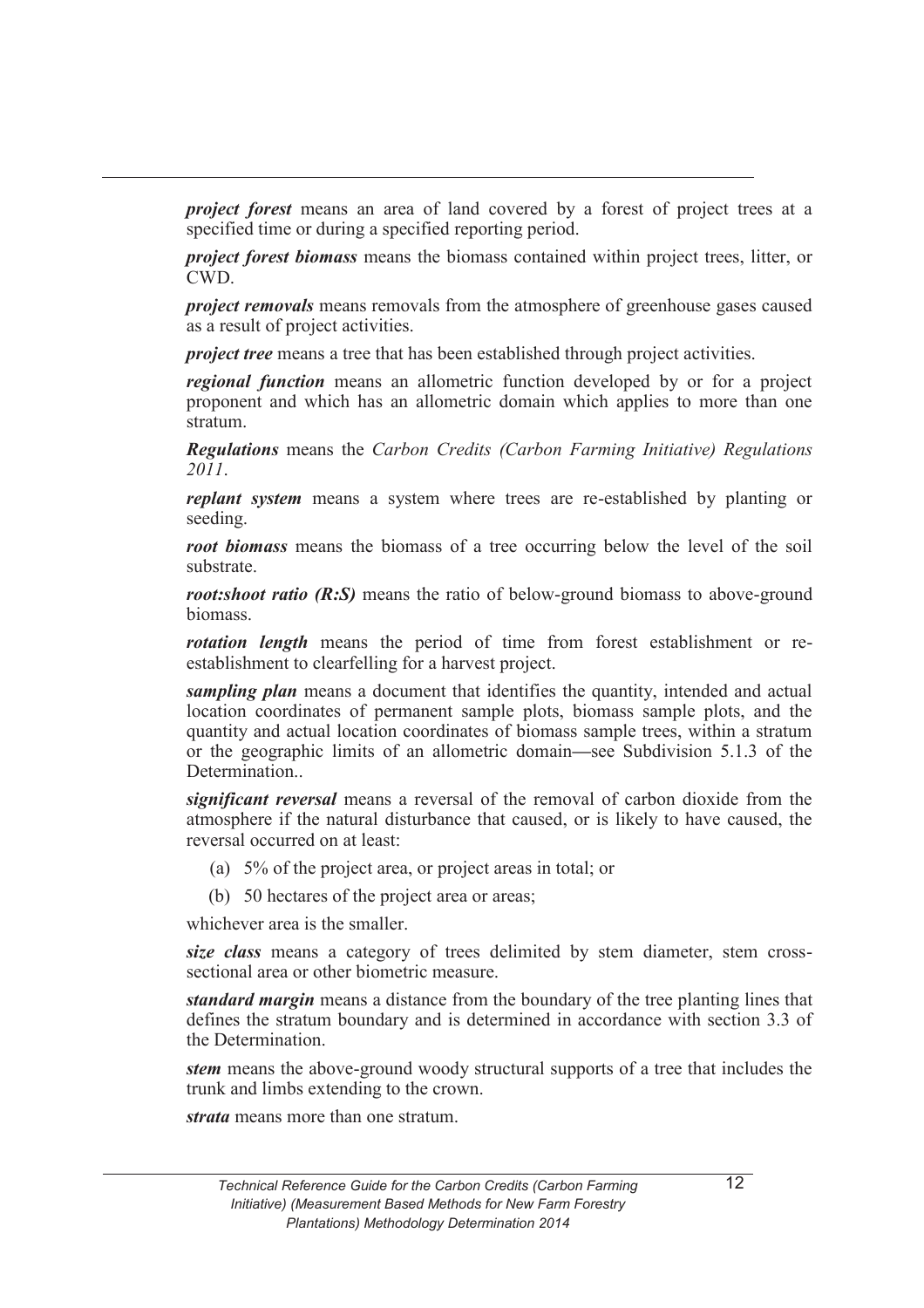*stratum* means an area in the project area that is determined to have common characteristics in accordance with the requirements of Part 3.

*stratum area* means the area of land that is occupied by a stratum, expressed in hectares.

*stratum identifier* means a unique numeric, alpha-numeric, or text string that is used to refer to and identify a stratum in the project area.

*stratum-specific function* means an allometric function developed by or for a project proponent from an allometric dataset collected exclusively from within a single stratum, to which the function is intended to be applied.

*systematic random sampling* means an approach to sampling where sampling locations are systematically determined using a randomly placed square grid

*t CO2e* means a unit of measurement defined as tonnes of carbon dioxide equivalence (within the meaning of the *National Greenhouse and Energy Reporting Act 2007*).

*t-test* means a statistical test to determine whether a series of collected observations is suitable for making a prediction about a population.

*tap root or lignotuber* means a woody part of a tree connected directly to the stem which attaches it to the ground and extends downwards into the soil, with lateral roots extending from it.

*target plot size* has the meaning given in section 5.21 of the Determination.

*Technical Reference Guide* means the *Technical Reference Guide for the Carbon Credits (Carbon Farming Initiative) (Measurement Based Methods for New Farm Forestry Plantations) Methodology Determination 2014* (this document) first published and made available on the Department's website on 31 July 2014 and includes any minor amendments to the Guide uploaded by the Department to its website from time to time.

*temporary sampling plot (TSP)* means a defined area of land that is delineated in accordance with Part 5 and from within which measurements are taken to estimate carbon stocks in a carbon inventory.

*test tree* means a project tree that has been randomly selected from within a biomass sample plot for measurement as part of the process for validating regional functions or converting stratum-specific functions to regional functions.

*tree* means a perennial plant that has primary supporting structures consisting of secondary xylem.

*tree type* means trees that are of the same species and equivalent physical status (live, burnt or dead).

*variable* means any characteristics, number, or quantity that can be measured or counted which here comprise either non-destructive measurements of trees (explanatory variables) used to estimate their biomass (response variable), based on an allometric function.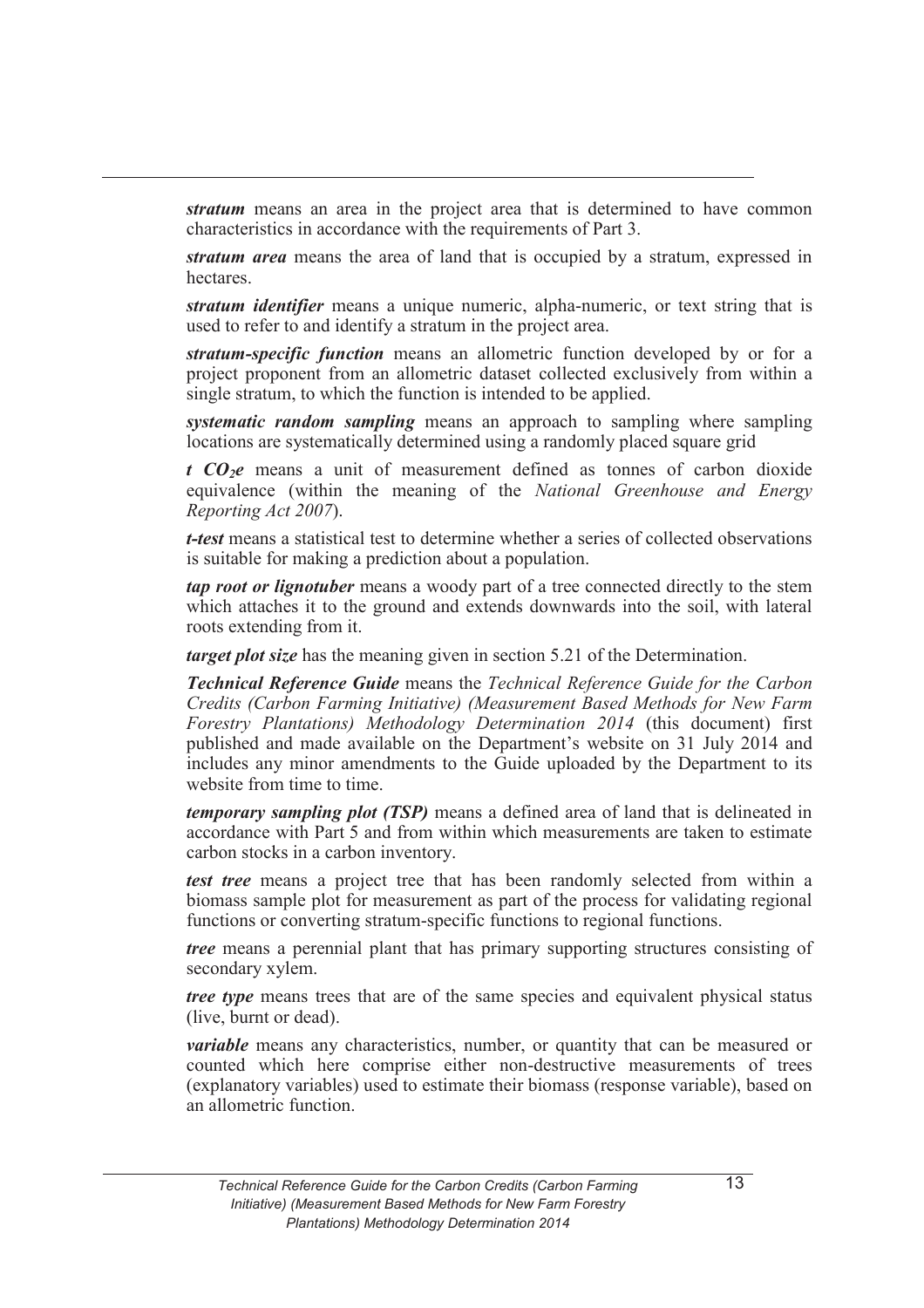*weighted least squares method* means an algebraic procedure for fitting linear or non-linear regression equations to data in which the contribution of units to the estimate of dispersion is weighted.

*weighted residual* means the difference between measured and predicted (from a regression equation) values of the response variable (tree biomass) multiplied by a weighting factor, and as calculated in accordance with section 6.60 of the Determination.

*Note* Other words and expressions used in this Guide have the meaning given by the Act, including:

*baseline crediting period eligible offsets project emission methodology determination native forest natural disturbance offsets project offsets report project project area project proponent Regulator; and reporting period.*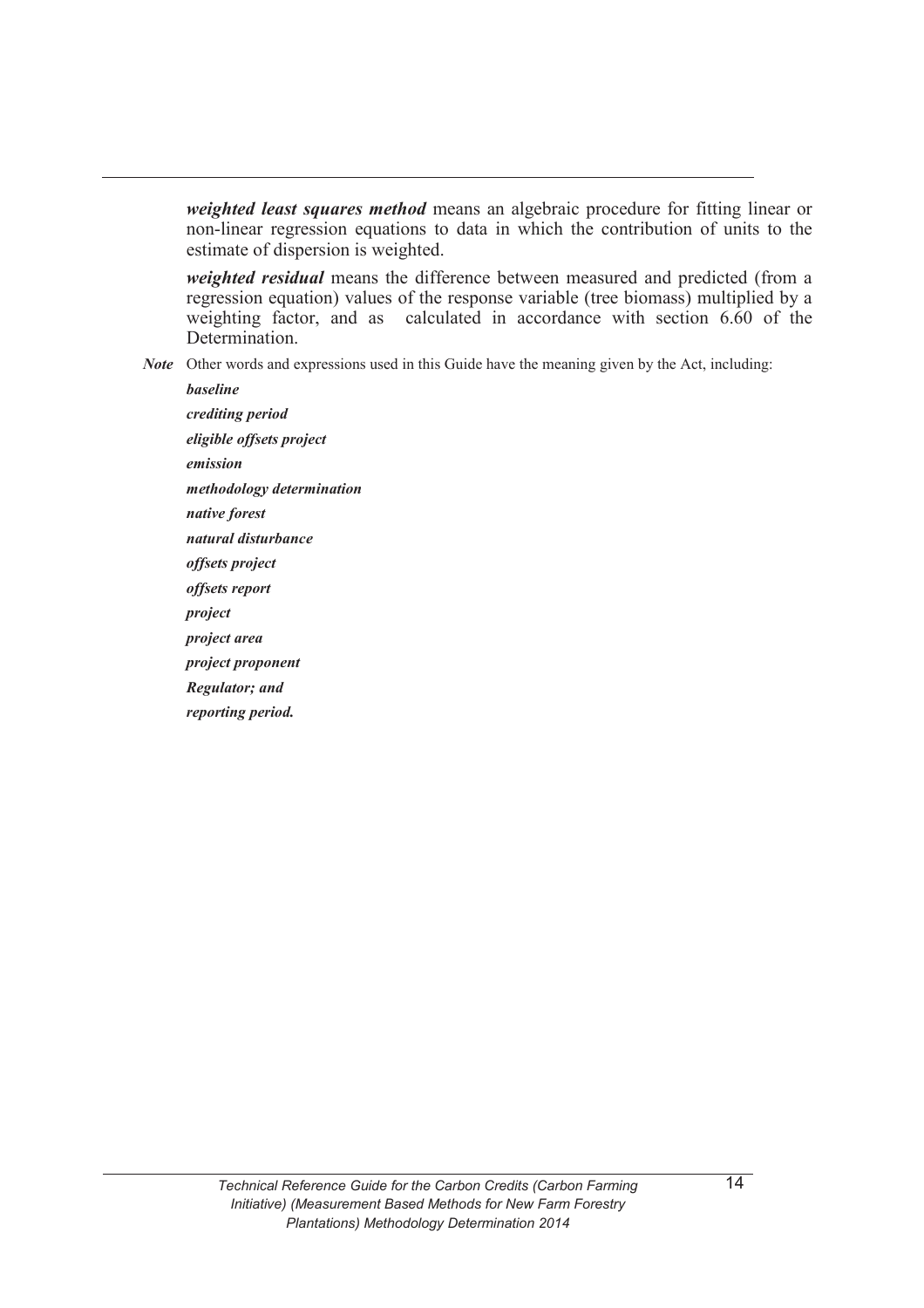# **Method 1 Identification of project area**

## **1.1 Identification of project area**

- (1) The boundaries of the project area are required to be delineated in accordance with the CFI Mapping Guidelines and the steps specified below. The CFI Mapping Guidelines are available from the website of the Clean Energy Regulator.
- (2) The geographic boundary of the project area is to be delineated through the following steps in sub-methods 1.2 or 1.3.

## **1.2 Ground survey based approach for project area**

- (1) Carry out an on-ground survey and plot the boundary of known or proposed tree planting or seeding using a Geographic Positioning System (GPS).
- (2) Once spatial data are collected, use Geographic Information System (GIS) software to generate maps that delineate the outer bounds of the tree planting or seeding area, or an area where the tree planting or seeding may take place.
- (3) To delineate the project area boundaries, use the GIS to apply a standard margin outside of the limits of the tree planting or seeding area delineated at step (2). This standard margin must be set as one of the following:
	- (a) the estimated radius of the crown of a fully mature project tree if that radius can be objectively estimated; or
	- (b) if the radius referred to in step (a) cannot be objectively estimated, a default distance of 2 metres.
- (4) If application of Steps 3(a) or 3(b) would result in the mapped geographic limits of the project area exceeding the geographic limits of an applicable carbon sequestration right, map the project area to the limits of the applicable carbon sequestration right.
- (5) Generate and file hard-copy and soft-copy records of project area attributes, including at a minimum:
	- (a) a summary of project area attributes;
	- (b) maps of project area;
	- (c) GIS shape-files used to delineate project area boundaries;
	- (d) dates of creation;
	- (e) version numbers; and
	- (f) the name(s) of the responsible persons.
- (6) The record management system employed needs to allow for effective retrieval of information in the event of an audit.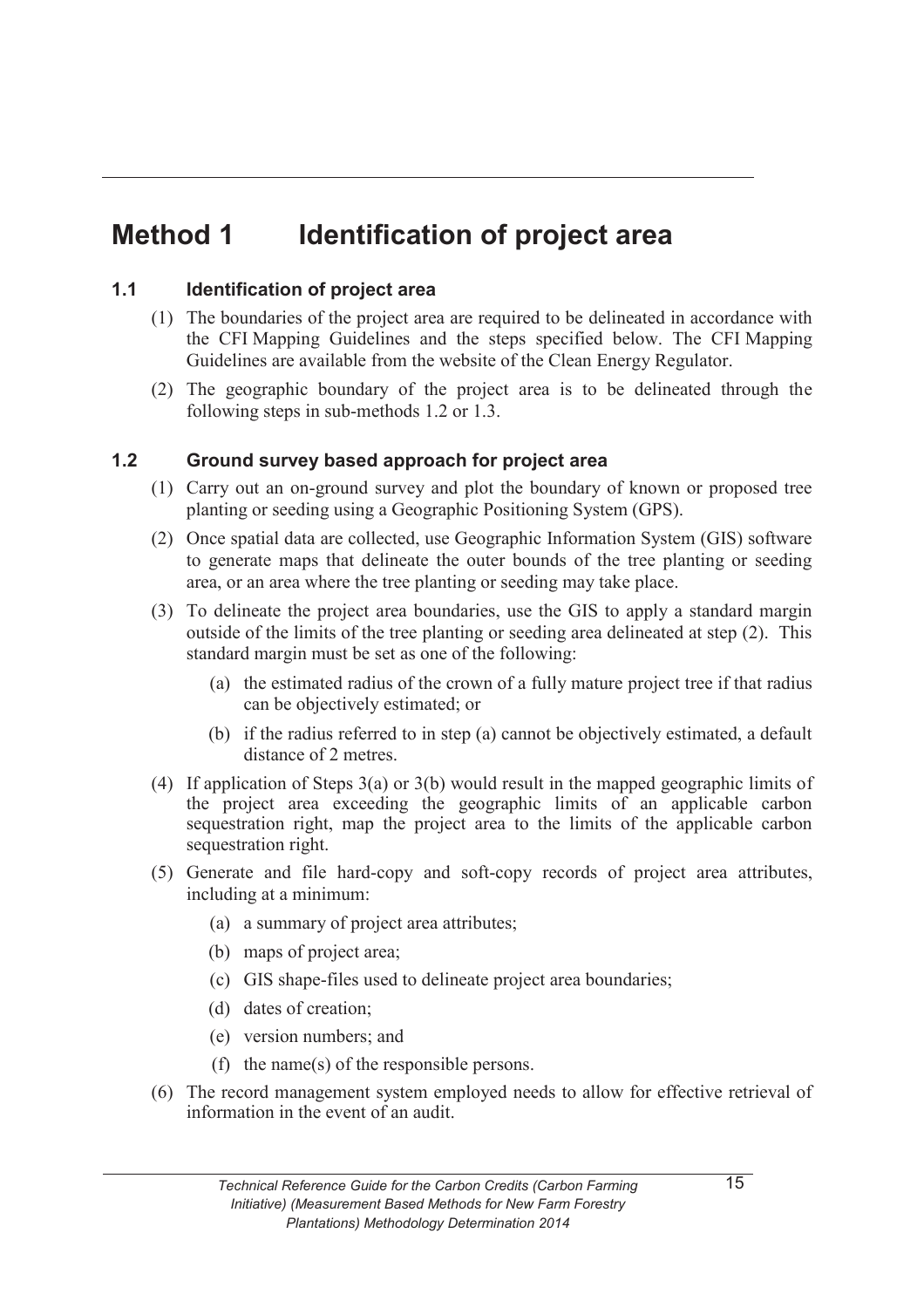(7) Ortho-rectified aerial or satellite imagery can be used in support of ground-based surveys in order to delineate the area over which activities to establish project forest have been conducted.

### **1.3 Imagery-based approach for project area**

- (1) Subject to (4), as an alternative or adjunct approach to the approach outlined in Method 1.2, ortho-rectified aerial or satellite imagery covering the project area may be used to delineate the project area through the steps specified in this Method.
- (2) Obtain ortho-rectified aerial or satellite imagery of the project area with a horizontal accuracy in accordance with CFI Mapping Guidelines and with pixel resolution no greater than 2.5 metres (reflecting the pixel resolution of spot data used in the CFI Mapping Tool).
- (3) After the imagery specified in step 2 has been obtained:
	- (a) digitise the imagery of the relevant land area;
	- (b) incorporate it into a GIS; and
	- (c) undertake steps (3) to (5) from Method 1.2 Ground-based survey approach.
- (4) An imagery-based approach can replace the need for ground-based survey only in circumstances where the imagery is of sufficient quality and resolution to allow the clear identification of the limits of activities to establish project forest.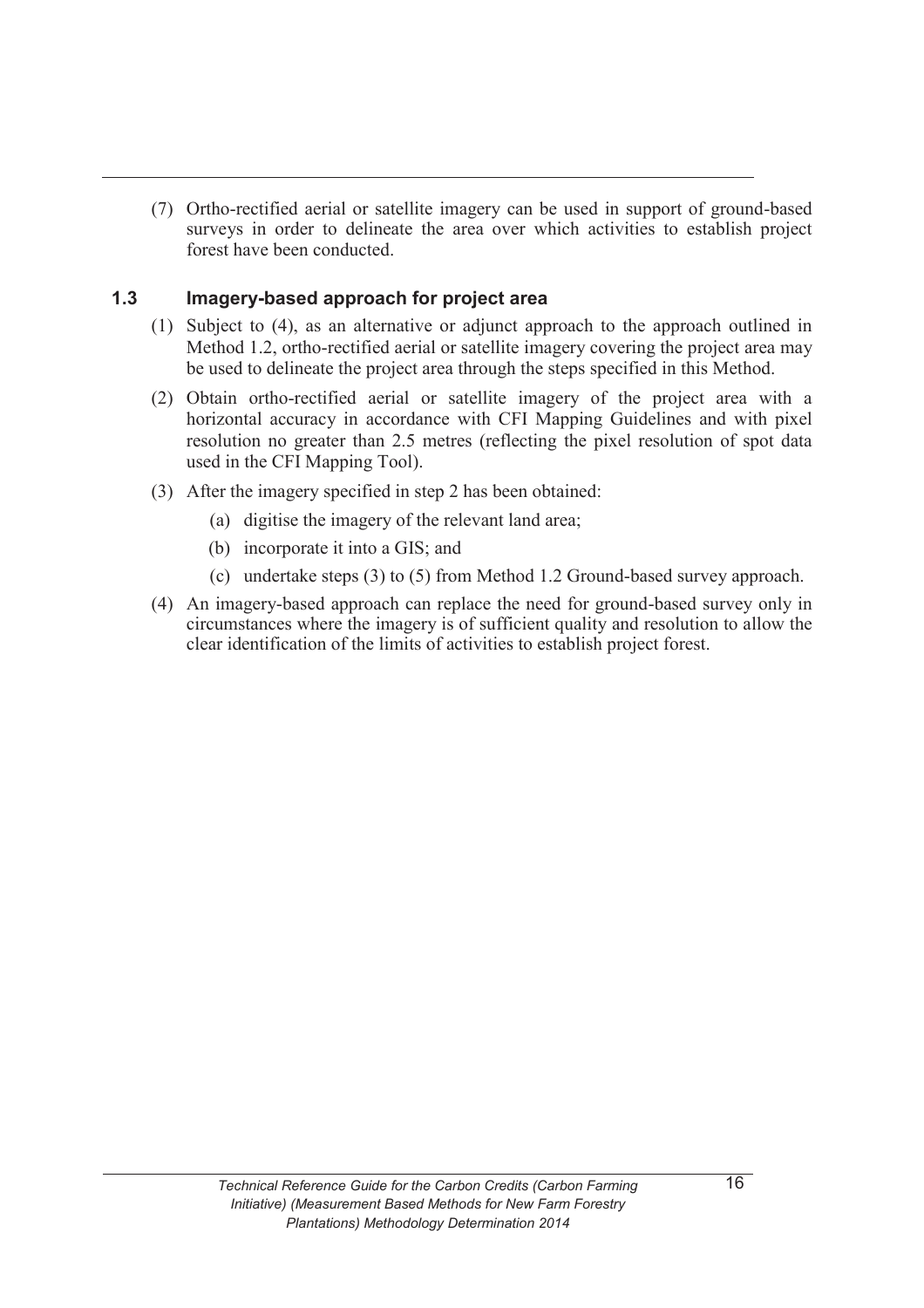# **Method 2 Stratification**

## **2.1 Division of project area into strata**

- (1) Sub-units of land area, referred to as strata, must be identified within the boundary of the project area defined in Method 1.
	- *Note* A stratum is the base land unit used to calculate estimates of carbon stocks occurring within the project area. Strata are also known as Carbon Estimation Areas.
- (2) In this methodology two types of strata are used:
	- (a) measurement strata—used for carbon inventories; and
	- (b) modelling strata—used for modelling with FullCAM.
- (3) All projects must define measurement strata.
- (4) All projects that use FullCAM for modelling and estimating the PPACS and/or for estimating root:shoot ratios must also define modelling strata.
- (5) Measurement and modelling strata may have the same geographic extent, or they may cover different areas, depending on the project conditions and the stratification approach adopted for Measurement strata.
	- *Note* For projects that involve harvesting, the Modelling strata are used to estimate the PPACS, and the Measurement strata are used to estimate actual carbon stocks and determine when the PPACS has been reached.
- (6) Before the submission of the first offsets report, the project proponent must define in the project area one or more strata in accordance with the CFI Mapping Guidelines and in compliance with Method 3 and this Method.
- (7) The project proponent may define new strata at any time provided they comply with Method 3 and this Method.
- (8) New strata may:
	- (a) be excised from existing strata;
	- (b) replace existing strata; or
	- (c) cover land within the project area not previously included within strata boundaries.
- (9) If the boundaries of a stratum are redefined, they must be redefined in accordance with the requirements set out in Method 3.5.

## **2.2 Minimum requirements for a stratum**

- (1) A stratum must have been planted with one or more species of project trees.
- (2) project proponents may also define a stratum by distinguishing parts of the project area based on any of the following: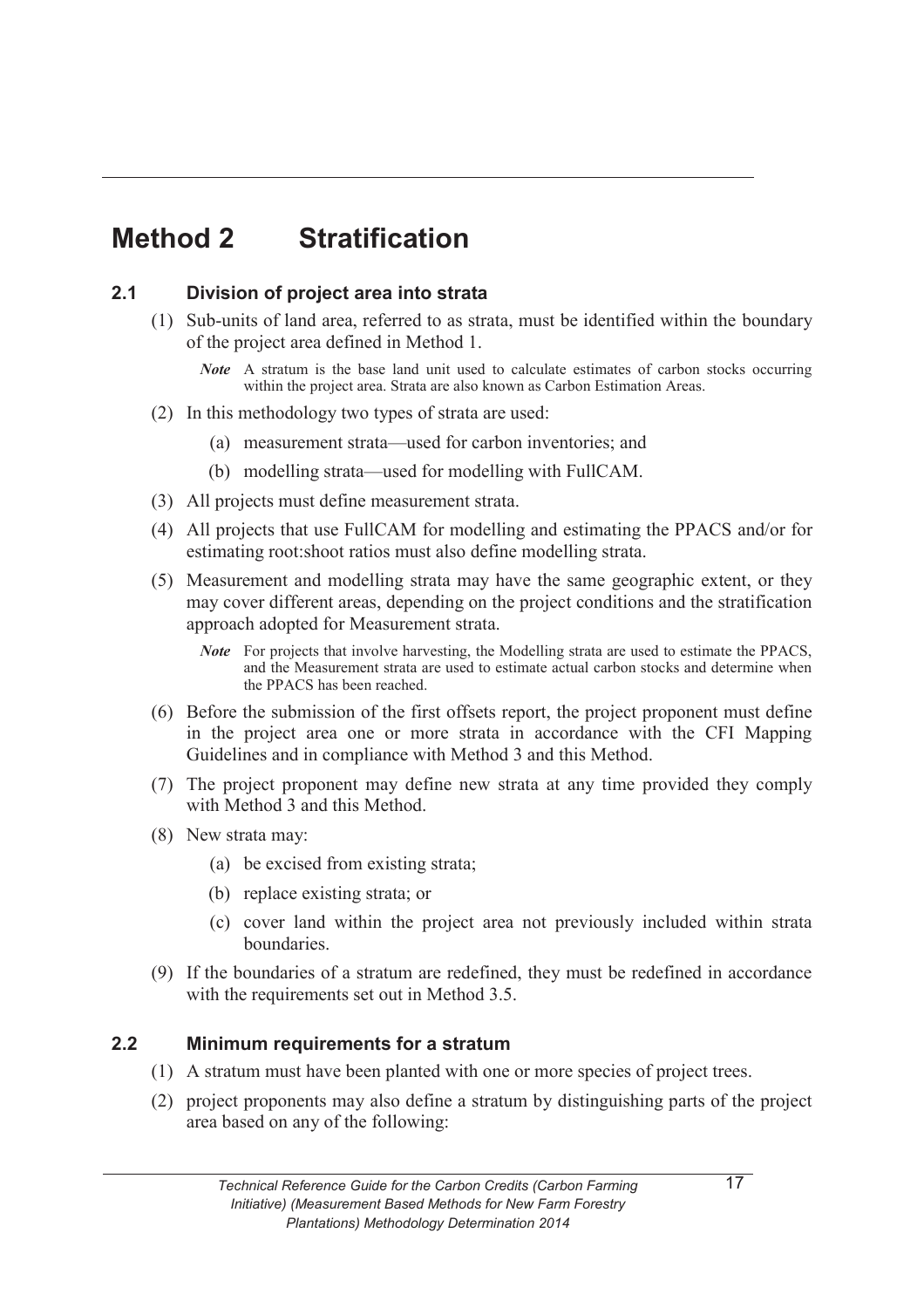- (a) project tree age;
- (b) tree species;
- (c) observed or measured growth trends;
- (d) growing regions;
- (e) climatic conditions;
- (f) soil types;
- (g) disturbance history;
- (h) land management units;
- (i) management regime; or
- (j) any other characteristics that may be likely to influence project tree growth.

### **2.3 Additional requirements for measurement strata**

- (1) In order to undertake a carbon inventory under Method 5, a measurement stratum must satisfy the requirements and processes specified in Method 3.
	- *Note* Measurement strata need not be delimited by a single continuous border and can consist of spatially separate 'cells'. For example, a stratum could include one or more cells on a farm in one area and other cells on another farm in another area.
- (2) Any areas greater than 10 hectares in size that are known to have been subject to a major disturbance event which is likely to have a long-term influence on carbon stocks must be defined as a unique stratum by applying Method 4.

## **2.4 Additional requirements for modelling strata**

- (1) Modelling strata are required to use FullCAM to estimate root:shoot ratios (Method 11.5) as well as to estimate the average carbon stocks of harvest projects.
- (2) All projects that nominate harvesting are required to establish modelling strata.
- (3) All projects that use a root:shoot ratio to estimate belowground biomass are required to establish modelling strata.
- (4) Modelling strata may have different boundaries from measurement strata.
- (5) For accurate modelling using FullCAM it is a requirement that the modelling strata are uniform in terms of factors affecting tree and forest growth.
- (6) Modelling strata must only contain land area which consists exclusively of project trees.
- (7) As a minimum, project proponents must define modelling strata based on the following:
	- (a) tree species or community of tree species:
		- (i) only one tree species or community may be present in a modelling stratum;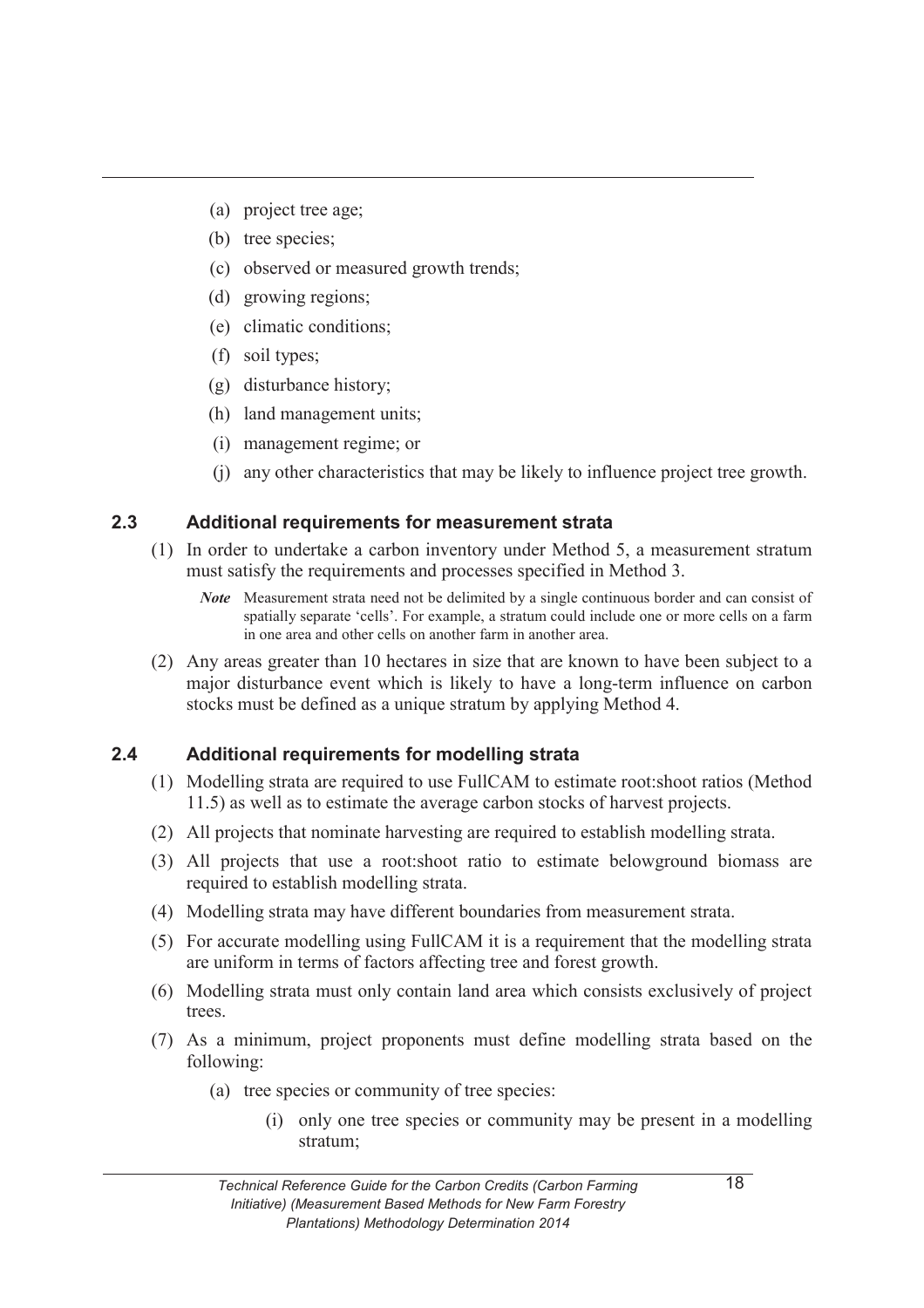- (ii) these species must reflect a tree species identified in FullCAM. For example, this could be Mixed Species Environmental Planting or a single species;
- (b) tree age;
	- (i) all project trees in a modelling stratum must have been established during a single planting period;
- (c) management regime;
	- (i) the timing and extent of management practices are the same within a modelling stratum, including weed control, fertilizer application, pruning, thinning, harvesting, fire, harvest residue management (e.g. chopper rolling), and re-planting/seeding/coppice;
- (d) disturbance history; and
	- (i) areas affected by a disturbance event require a separate modelling stratum to be created by applying Method 4;
- (e) site attributes;
	- (i) which may include soil or climatic region.
- (8) Modelling strata must have a single modelling point located approximately in the centre of each modelling stratum.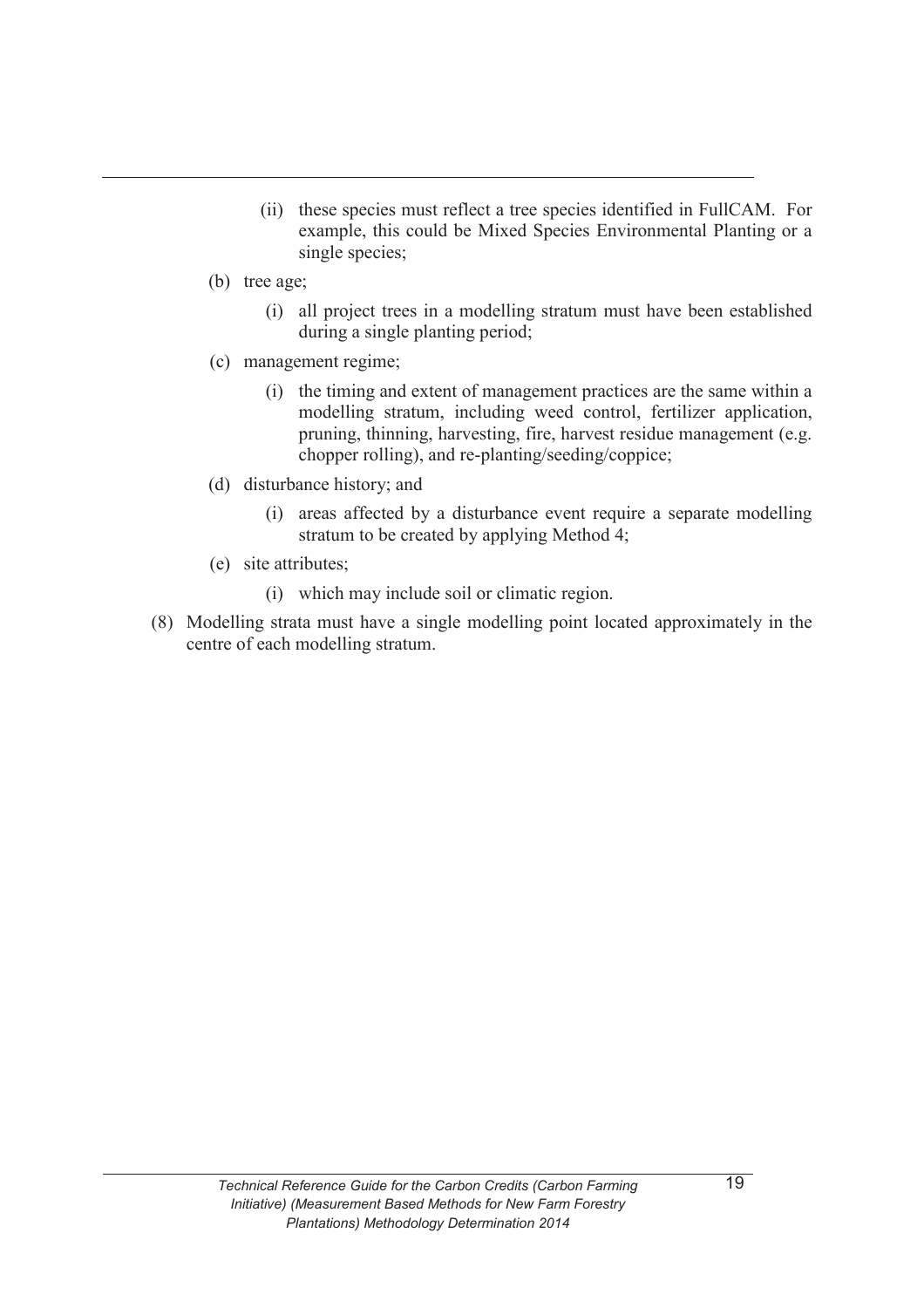# **Method 3 Delineating a stratum**

## **3.1 Delineating stratum boundaries**

- (1) This Method sets out the processes for:
	- (a) delineating the boundaries of a stratum within the project area; and
	- (b) deriving an estimate of the stratum area.
- (2) A project proponent must delineate the boundaries of the stratum and derive an estimate of stratum area using the following steps:

## **3.2 Ground survey-based approach for stratum**

- (1) Carry out an on-ground survey and use a GPS to plot the outer edge of the project trees to be included within the stratum.
- (2) The outer edge of project trees is delineated by the centres of the stem bases or the centres of trees crowns to be included in the stratum. Any exclusion areas must not be included as required by the CFI Mapping Guidelines.
- (3) Once the survey data are collected, use GIS to generate maps and shape-files delineating the outer limits of the stems of the project trees.
- (4) To delineate the boundary of the stratum, use GIS to apply a standard margin to circumscribe the outer limits of the stems of project trees.
- (5) The standard margin must be applied consistently to a stratum for the duration of the project and must be set as one of the following:
	- (a) the estimated radius of the crown of a fully mature project tree if that radius can be objectively estimated; or
	- (b) if the radius specified in step (a) cannot be objectively estimated, a default distance of 2 metres; or
- (6) If application of Steps 5(a) or 5(b) would result in the mapped geographic limits of the stratum:
	- (a) overlapping the geographic limits of a second stratum—map the stratum area to a point equidistant between the two strata along the length of the area where the overlap would otherwise have occurred; or
	- (b) exceeding the geographic limits of the project area—map the stratum area to the limits of the project area.
- (7) Generate and retain hard-copy and soft-copy records of the area attributes of each stratum , including as a minimum:
	- (a) summary of the area attributes;
	- (b) maps;
	- (c) GIS shape-files delineating boundaries;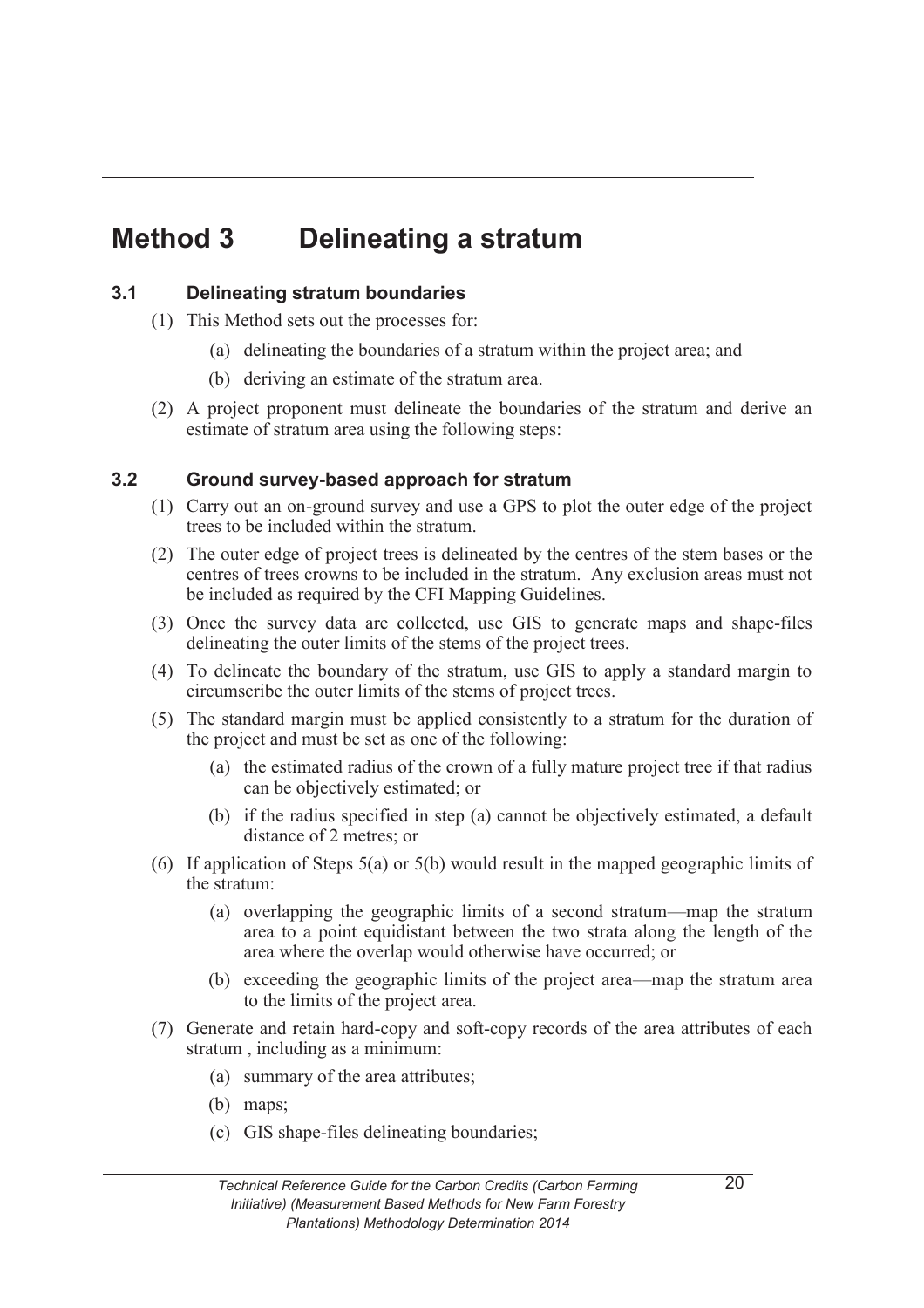- (d) references to dates of creation;
- (e) version numbers; and
- (f) the name(s) of responsible persons.
- (8) All relevant shape-files, spatial data and other hard and soft copy records must be managed with a suitable system in a form that allows for retrieval and review by an auditor.
- (9) Areas of land without project trees within the boundary of a stratum must be mapped as exclusion areas as required by the CFI Mapping Guidelines. Under the Guidelines, exclusion areas include areas that cannot or will not be planted, e.g. roads, firebreaks, and pockets of remnant woody vegetation (native or planted).
- (10) Ortho-rectified aerial or satellite imagery can be used in support of ground-based surveys in order to delineate the area over which activities to establish project forest have been conducted.

### **3.3 Imagery-based approach for stratum area**

- (1) Subject to (4), as an alternative or adjunct approach to the above, ortho-rectified aerial or satellite imagery covering the stratum may be used to delineate the stratum through the processes set out in this sub-method.
- (2) Obtain ortho-rectified aerial or satellite imagery of the stratum with:
	- (a) a horizontal accuracy in accordance with CFI Mapping Guidelines; and
	- (b) pixel resolution no greater than 2.5 metres (reflecting the current pixel resolution of spot data used in the CFI Mapping Tool).
- (3) The imagery of the relevant land area must be digitised and incorporated into a GIS; then steps (4) to (9) from Method 3.2 must be undertaken.
- (4) An imagery-based approach can replace the need for ground-based survey only in circumstances where the imagery is of sufficient quality and resolution to allow the clear identification of the limits of stratum establishment activities.

### **3.4 Requirements for revisions of stratum boundaries**

- (1) Where a stratum or a stratum boundary is redefined, revised boundaries must comply with the requirements for delineating stratum boundaries set out in Method 3.2 or 3.3.
- (2) If a revision, or cumulative revisions, of the boundaries of a stratum change the stratum area by more than 5% between any reporting periods then:
	- (a) a carbon inventory which includes the revised stratum area must be conducted; and
	- (b) the date of the carbon inventory must be no earlier than 6 months before the end of the reporting period.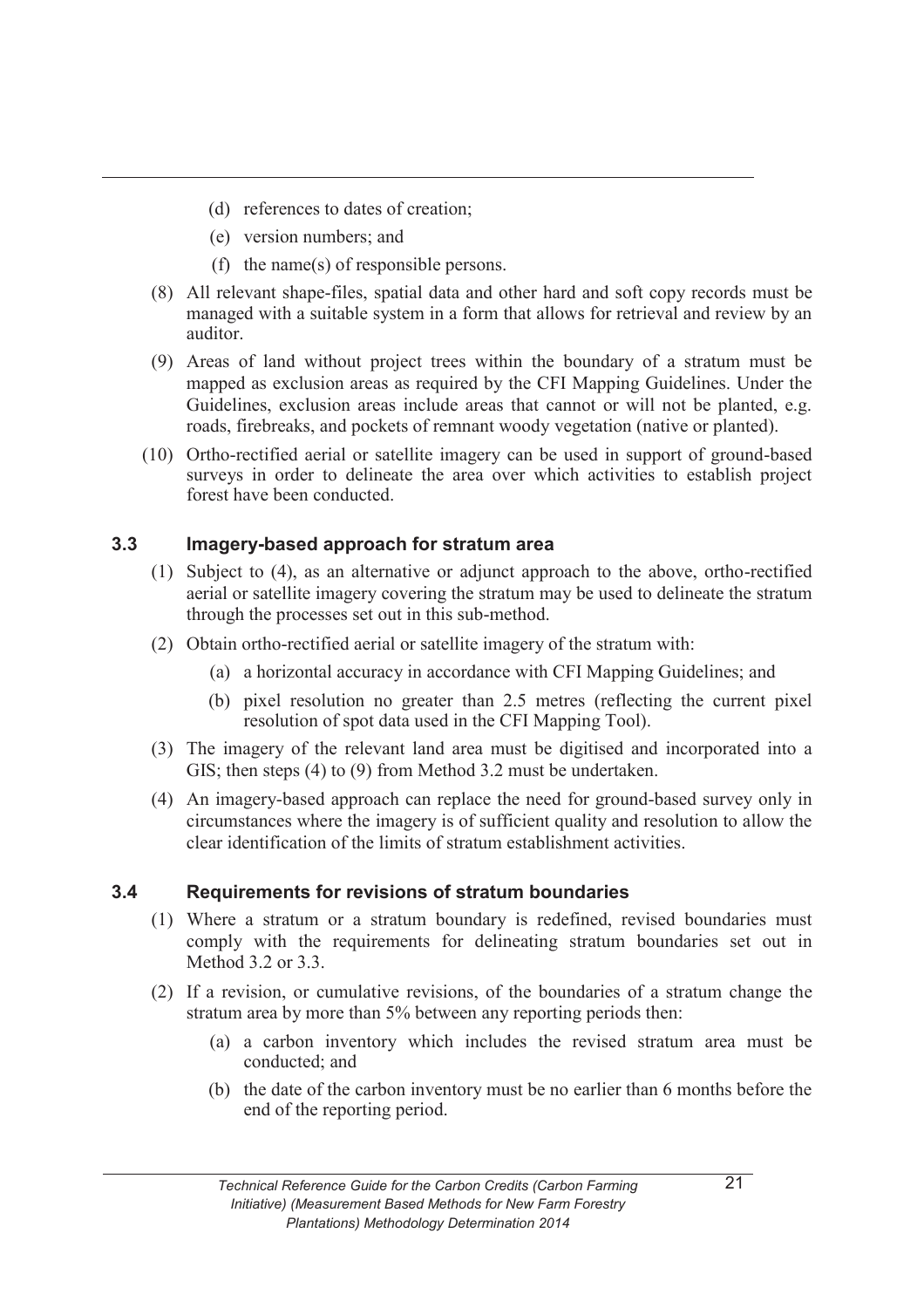- (3) Where a stratum area is reduced to zero through redefining stratum boundaries in accordance with Method 3 and 4, step (2) does not apply.
- (4) Once a stratum is defined within a project area and reported within an offsets report, the stratum identifier associated with that stratum must continue to be reported in subsequent offsets reports as having been associated with the project area even where:
	- (a) the stratum area is reduced to zero through redefining the stratum boundary; or
	- (b) the stratum is redefined so that it is entirely replaced with other strata.
- (5) Where step (4) applies:
	- (a) values of zero must be recorded against the stratum identifier for the closing carbon stocks and the standard error for closing carbon stocks; and
	- (b) these zero values must be applied for the purposes of calculating the carbon stock change for a stratum and standard error for carbon stock change for a stratum.
	- *Note* A project proponent must generate and keep records in relation to each stratum in accordance with the requirements set out in Part 7 of the Determination.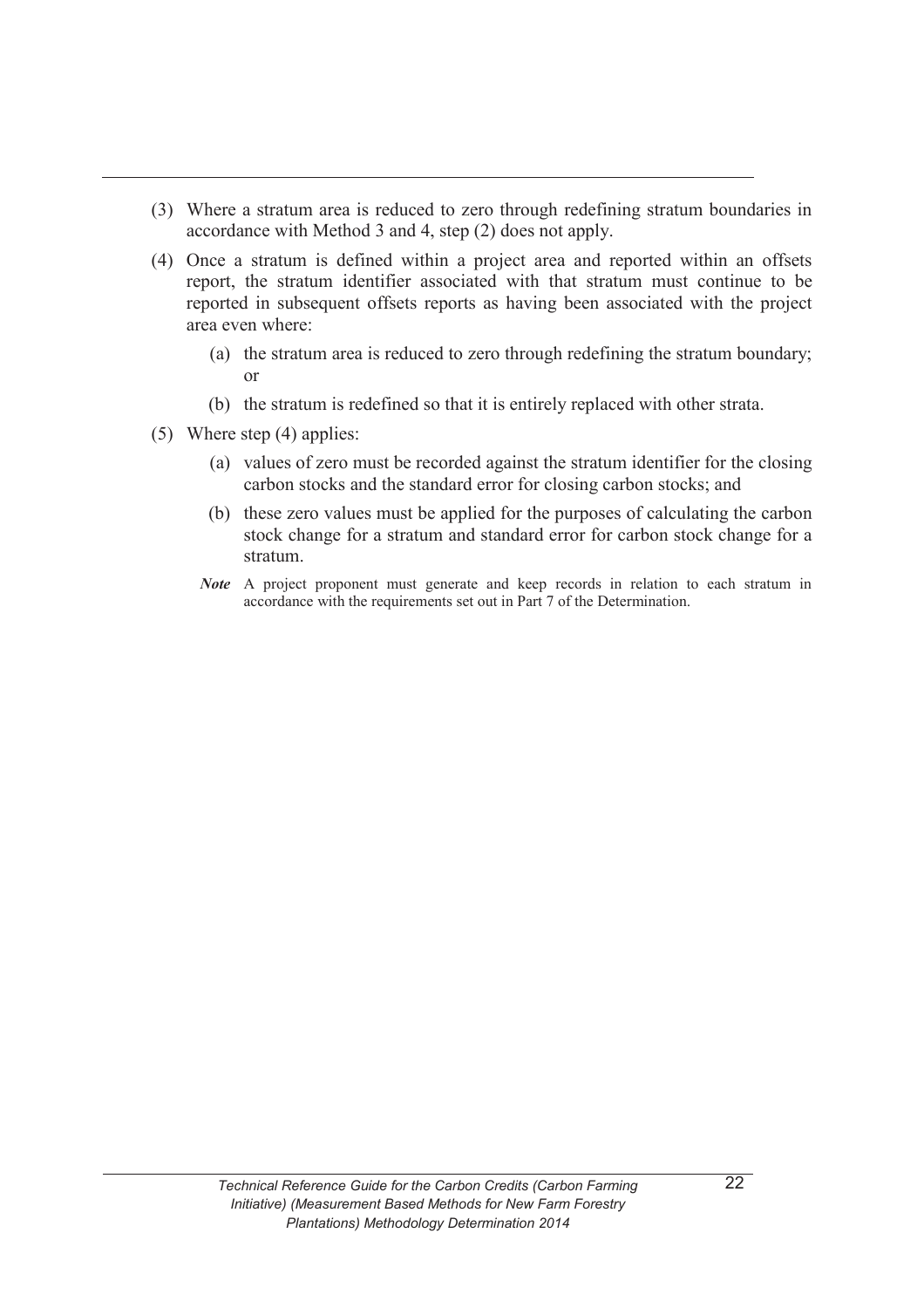## **Method 4 Dealing with disturbance events**

#### **4.1 Natural disturbances and growth disturbances**

- (1) The project proponent must identify and record the occurrence of natural disturbances that occur within a stratum.
	- *Note* When a natural disturbance that is also a significant reversal has occurred, the proponent is required to meet their obligations as outlined under section 81 of the Act, which include provisions for notifying the Regulator and re-establishing carbon stocks. Examples of events include floods, fires, droughts, pest attacks, diseases, and events that may cause a significant reversal under the Regulations.
- (2) If an event occurs that is likely to affect the growth characteristics of the whole or part of a stratum and that stratum has been previously reported in an offsets report (a *growth disturbance*) the processes outlined in this method must be applied.
	- *Note* A growth disturbance is a natural disturbance that may or may not also be a significant reversal. The growth disturbance is still required to be identified and mapped, but may not necessarily exceed the thresholds to be considered a significant reversal under the Regulations.
- (3) The proponent must conduct an aerial- or ground-based survey, or a combination of the two, to estimate the extent to which strata within the project area have been affected by the disturbance event.
- (4) One of the two approaches below must be undertaken depending on the estimated size of the area affected by the disturbance event.

#### **4.2 Growth disturbance has affected more than 10 hectares of project trees within a stratum**

- (1) If the growth disturbance has affected more than 10 hectares of project trees within a stratum the process outlined in this sub-method must be undertaken.
- (2) The boundary of the disturbed area must be mapped within 6 months of the date on which the disturbance event occurred using a ground-based survey employing GPS or interpretation of ortho-rectified aerial or satellite imagery collected over the disturbed area after the disturbance event.
- (3) A combination of ground-based survey employing GPS and ortho-rectified aerial imagery may also be used.
- (4) The disturbed area must then be separated as a unique stratum referred to as a disturbance-affected stratum, or in the event that the disturbance has been a fire event, a fire-affected stratum.
- (5) Where the growth disturbance has been a fire, a carbon must be inventoried both within the newly created fire-affected stratum and the undisturbed portion of the stratum from which the fire-affected stratum has been excised. This process must be completed within 12 months from the date of the fire.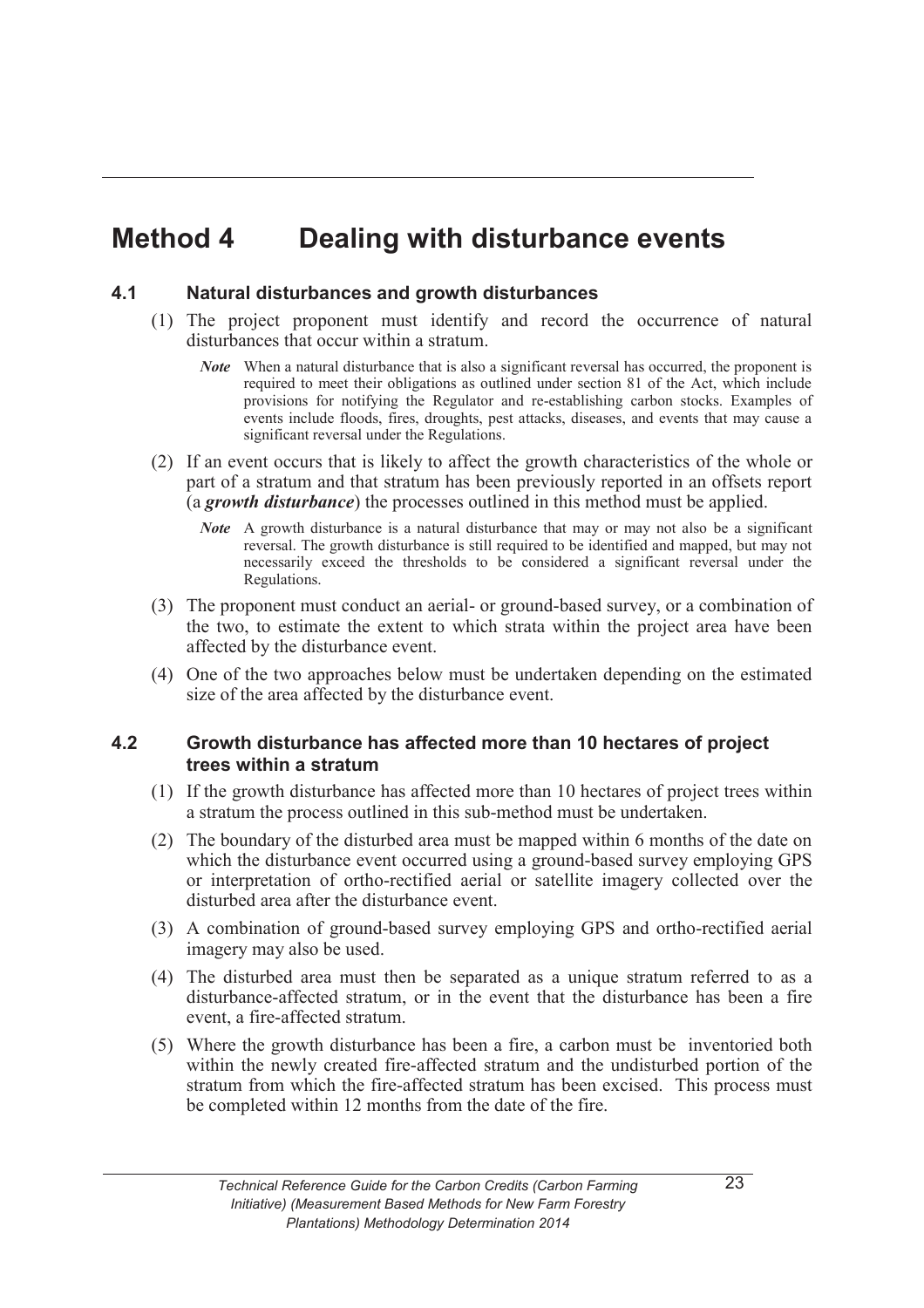(6) An offsets report must be submitted to the Regulator within 18 months of a disturbance event of this scale and, in the case of fire, the offsets report must include estimates of  $CH<sub>4</sub>$  and  $N<sub>2</sub>O$  emissions arising from the event and subtract these from the abatement estimate.

#### **4.3 Disturbance event has affected 10 hectares or less of project trees within a stratum**

- (1) If the disturbance event has affected 10 hectares or less of project trees within a stratum the following process outlined in this sub-method must be undertaken.
- (2) The boundary of the disturbed area must be mapped within 6 months of the date on which the disturbance event occurred using ground-based survey employing GPS or interpretation of ortho-rectified aerial or satellite imagery collected over the disturbed area after the disturbance event.
- (3) A combination of ground-based survey employing GPS and ortho-rectified aerial imagery may also be used.
- (4) The proponent can then choose either to:
	- (a) separate the affected area into either a disturbance-affected stratum or a fire-affected stratum (as per sub-method 4.2 above); or
	- (b) continue to treat affected and unaffected areas as belonging to a single stratum. Where this option is exercised, Proponents continue to measure and model as per their pre-disturbance schedule.
- (5) Due to potential carbon maintenance obligations being linked to the project area, Proponents must not reduce the area of disturbance-affected stratum, or fireaffected stratum, on the basis of project tree losses over time.
- (6) The project proponent must, within 6 months after the growth disturbance, delineate the boundaries of the land occupied by project trees affected by the disturbance.

### **4.4 Infill planting**

- (1) If project trees die after planting, infill planting may be undertaken up until 36 months from the planting finish date for the stratum.
- (2) The death of the project trees is not treated as a growth disturbance if infill planting is undertaken after the project trees have died.
	- *Note* Infill planting is a planting for the purpose of replacing project trees that have died within the time period specified in step 1.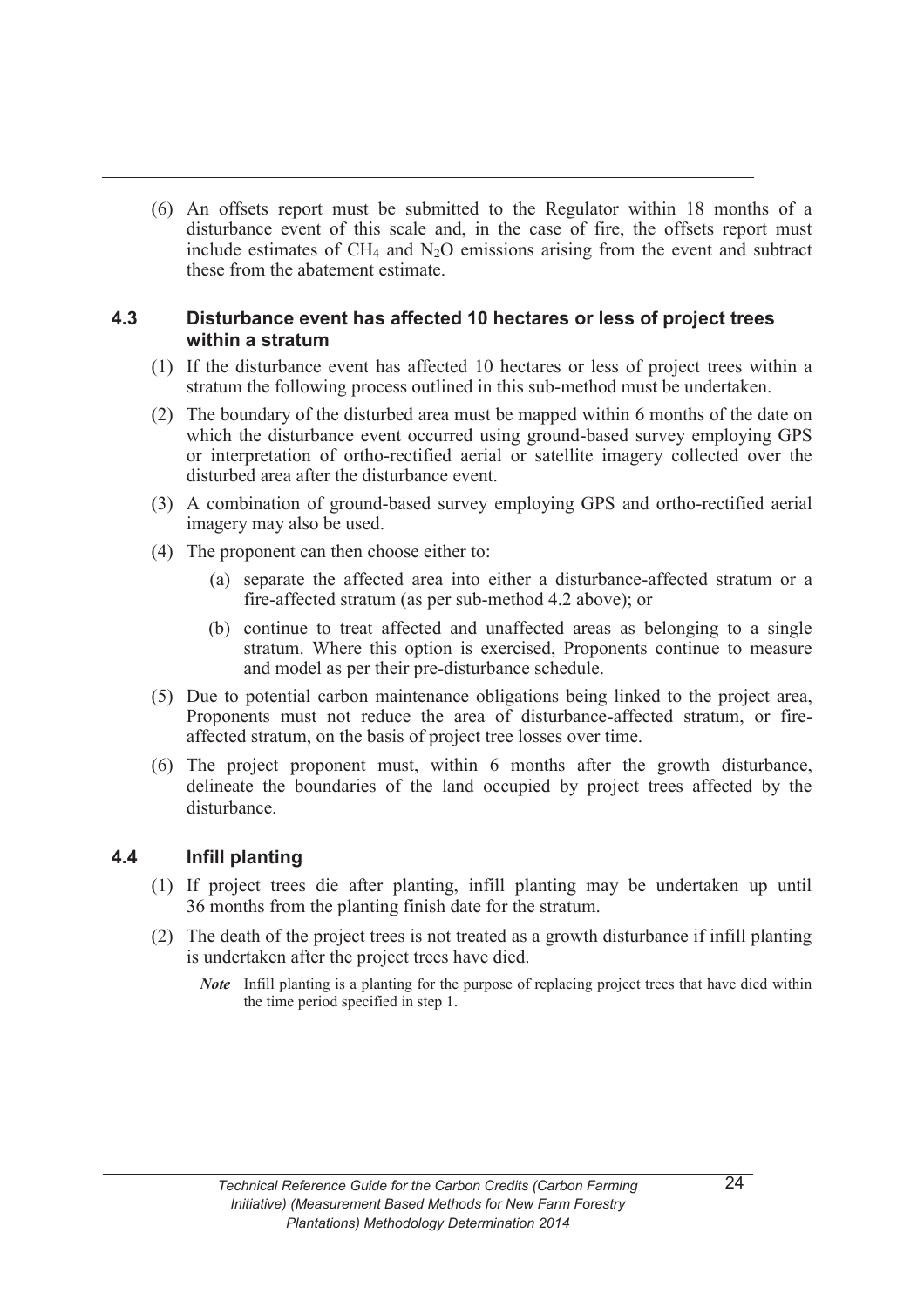# **Method 5 Carbon Inventory**

## **5.1 Principles of carbon inventory**

- (1) A carbon inventory is conducted whenever a current estimate of project carbon stocks is required for an offsets report for a reporting period.
- (2) To undertake a carbon inventory a network (grid) of permanent sample plots (PSPs) or temporary sample plots (TSPs) must be established and measured in each stratum.
- (3) A carbon inventory can be undertaken with either PSPs or TSPs, or both PSPs and TSPs.
- (4) If biomass sample trees are required for destructive sampling then TSPs are required whether or not PSPs are also established.
- (5) In the absence of a disturbance event, project proponents can choose to report the current carbon stocks for a stratum as being the same as the carbon stocks for the stratum in the previous offsets report. Similarly, the standard error can be reported as that in the previous offsets report.
- (6) When undertaking a carbon inventory sample plots are established and measured in each stratum as follows:
	- (a) A network of PSPs is established and measured. In subsequent carbon inventories, these PSPs are re-measured.
	- (b) A network of TSP locations is established to select any biomass sample trees (destructive sample trees) required for developing or validating allometric functions.
	- (c) Estimates of strata carbon stocks and project carbon stocks are calculated from assessments of the PSPs and TSPs.
	- (d) If the estimate of project carbon stocks is not sufficiently precise (i.e. the specified probable limits of error are not achieved) then a second network of TSPs must be established and assessed.

### *Permanent sample plots (PSPs)*

- (7) PSPs are required to be marked so they can be re-located and re-measured in successive carbon inventories. Because PSPs are to be re-measured it is important that they are not disturbed during the carbon inventory, for example:
	- (a) by taking trees for destructive sampling (biomass sample trees) for developing or validating allometric functions; or
	- (b) by taking samples for assessing litter or coarse woody debris.

### *Temporary sample plots (TSPs)*

(8) TSPs are not intended for re-measurement. The purposes of a TSP are: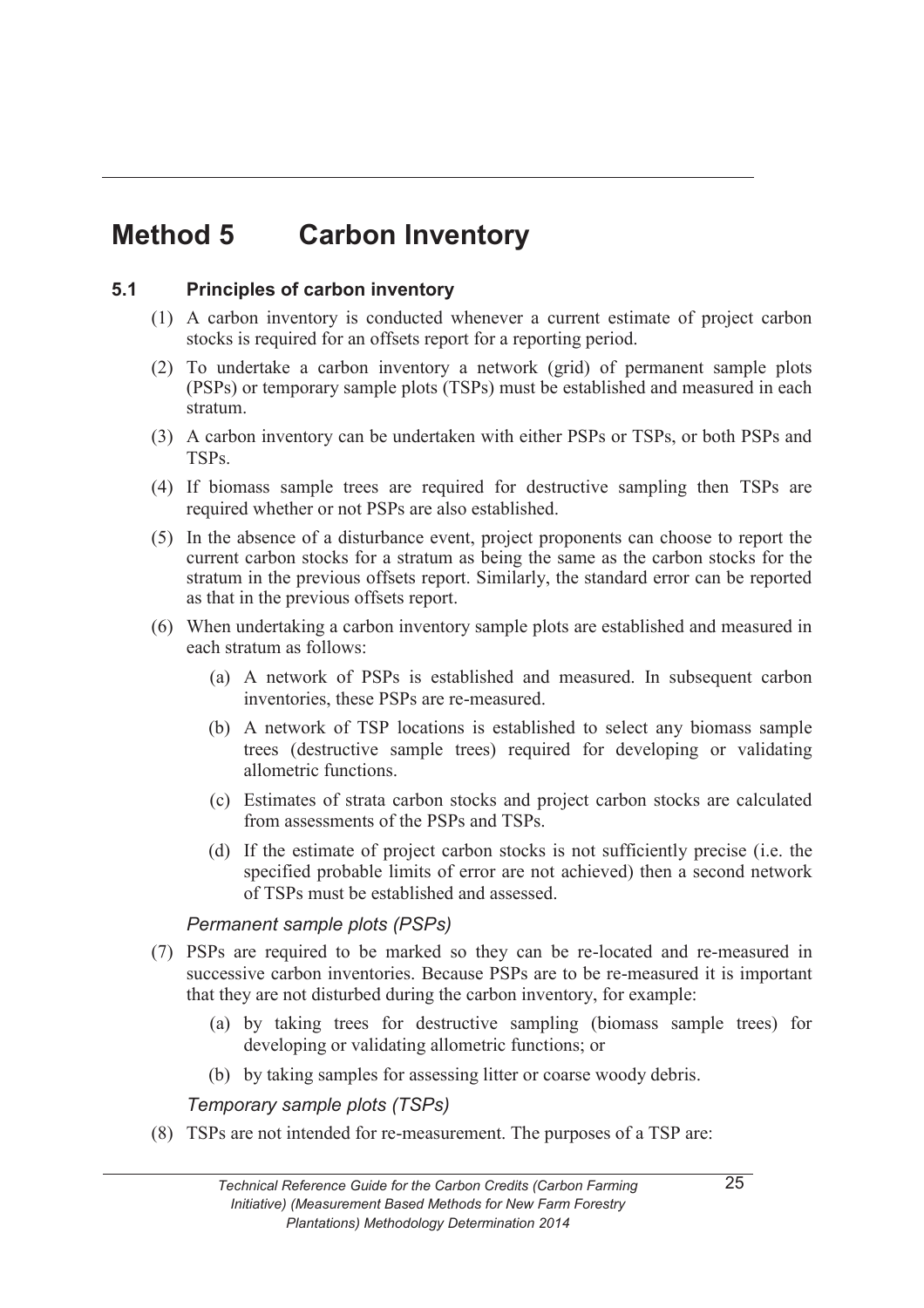- (a) to be a source of biomass sample trees for developing and validating allometric functions;
- (b) to assess carbon stocks data used to estimate strata-level and project-level carbon stocks in a carbon inventory.

#### **5.2 Project carbon inventory procedures**

- (1) Carbon inventory for a project involves undertaking the following processes in each stratum:
	- (a) Generate a contemporary map of the stratum and a contemporary stratum area estimate (Methods 2 and 3).
	- (b) Document a sampling plan (Method 6) describing the number and location of any PSPs and TSPs to be established and assessed within the stratum (Methods 7 and 8).
	- (c) Establish and assess all PSPs and TSPs (Method 8). This Technical Reference Guide refers to PSPs and TSPs collectively as plots.
	- (d) Develop stratum-specific functions as per Methods 11 to 13, or select appropriate regional functions (Method 10) or existing CFI functions and perform the validation checks detailed at Method 13.
	- (e) Apply the allometric functions developed or validated at Step 1(d) to estimate the biomass content of project trees within each Plot.
	- (f) If electing to account for carbon in the litter and CWD pools, assess the biomass within these pools around each plot (Methods 15 and 16).
	- (g) Convert the biomass estimates derived at Steps 1(e) and (f) to estimates of carbon stocks within each plot using Equations 4.1 to 4.12 in accordance with the Determination
	- (h) Calculate the mean of the carbon stock estimates for all plots occurring within the stratum and multiply by the stratum area to derive the closing carbon stocks for the stratum (Equations 3.5 and 3.3) in accordance with the Determination).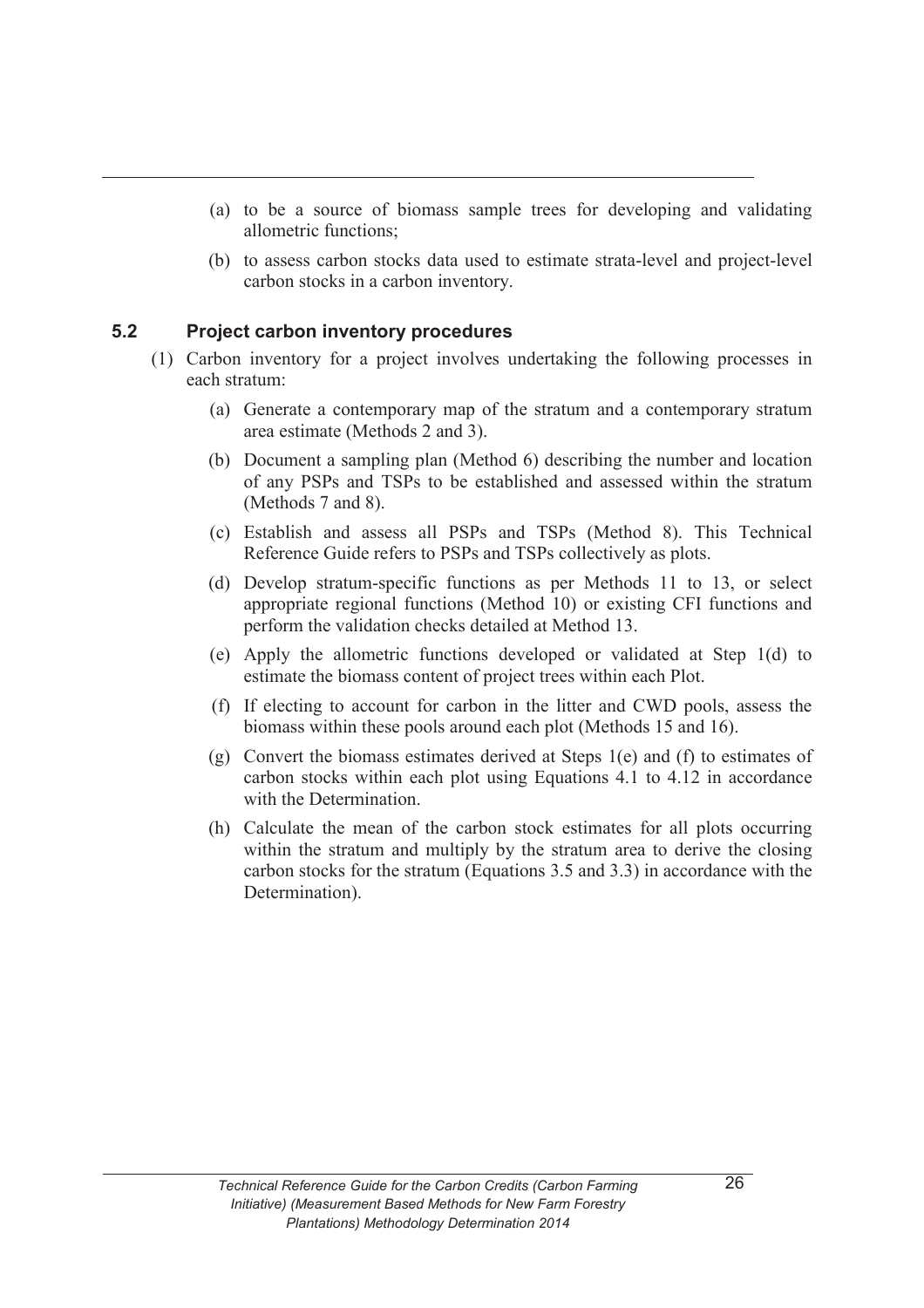# **Method 6 Developing and documenting a sampling plan**

*Note* Proponents are required to develop and document a sampling plan whenever inventorying carbon (Method 5), and whenever an allometric function is to be developed (Method 10), or validated (Method 13).

#### **6.1 Minimum requirements of a sampling plan**

- (1) Proponents are required to develop and document a sampling plan which includes:
	- (a) a description of the activity (carbon inventory, developing an allometric function, validating an allometric function, or combinations of these) to which the sampling plan relates;
	- (b) the dates over which activity is to be conducted; and
	- (c) the sampling requirements for the type of activity the sampling plan relates to at  $6.2$  to  $6.4$

#### **6.2 Requirements for sampling plans for carbon inventories**

- (1) When the sampling plan relates to a carbon inventory, the following details must be included in the sampling plan:
	- (a) A description of the stratum that the sampling plan refers to, including the stratum identifier;
	- (b) Hard and soft-copy maps showing the geographic boundaries of the stratum and the grid overlay;
	- (c) The plot size to be applied within the stratum (Method 8);
	- (d) A description of plot shape;
	- (e) Details of the sampling grids for plot location (Method 7a), including the grid size (hectares) and orientation (random angle, Figure 2) for each grid;
	- (f) Maps showing the position of all PSPs and TSPs;
	- (g) The location coordinates of all PSPs and TSPs. This should include the intended location coordinates (from the sampling grid) and the actual location coordinates of the Survey marks; and
	- (h) Details of any displacement between the intended and actual location coordinates of PSPs and TSPs and, where displacement exceeds thresholds prescribed at Method 8, details of the corrective measures that were taken (i.e. relocation and reassessment of the plot).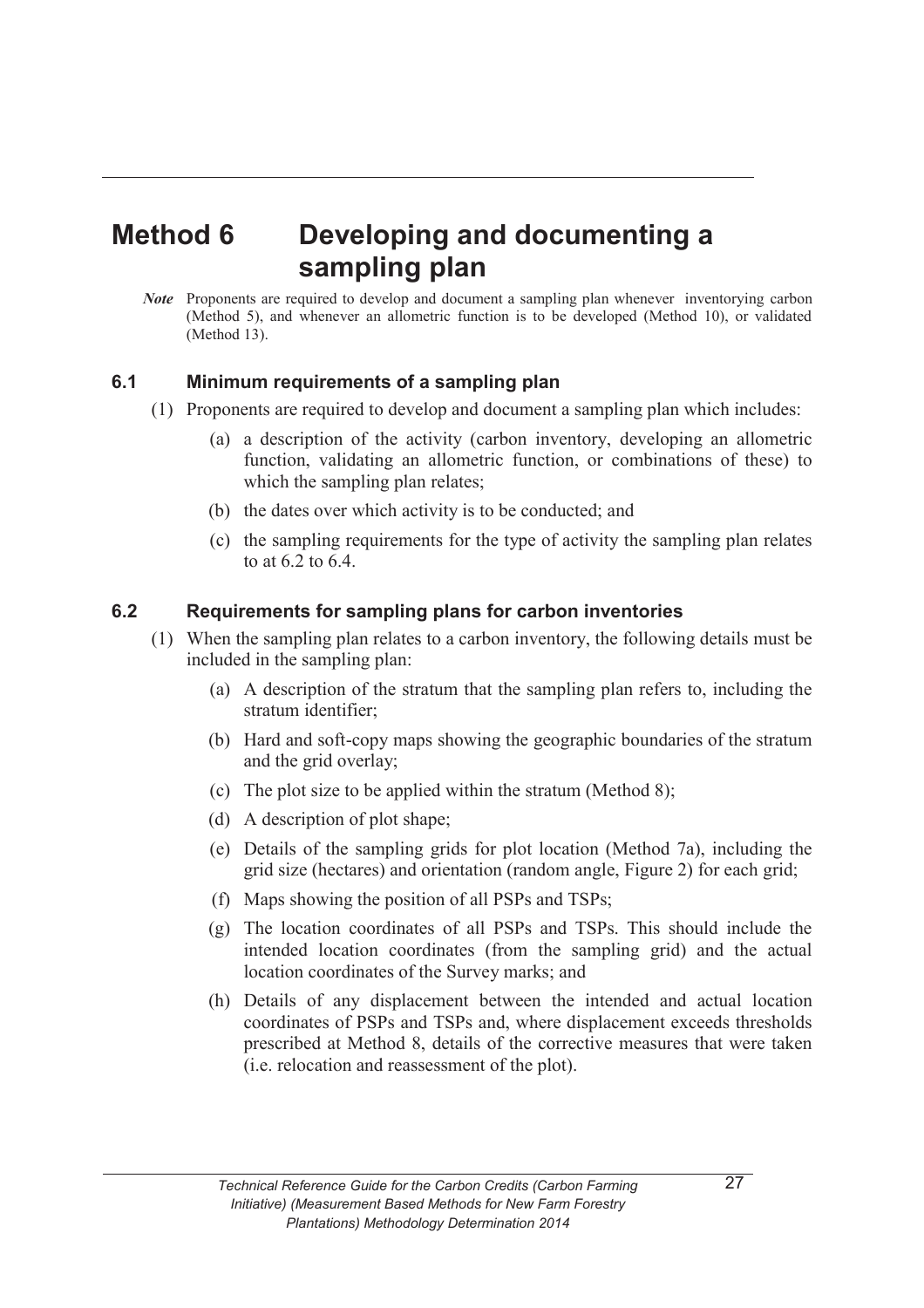#### **6.3 Sampling plan requirements for development of stratum-specific functions & validating allometric functions**

- (1) When the sampling plan relates to the development of stratum-specific functions and/or validating allometric functions, the following details must be included in the sampling plan:
	- (a) A description of the stratum that the sampling plan refers to, including reference to the stratum identifier;
	- (b) Hard and soft-copy maps showing the geographic boundaries of the stratum;
	- (c) Details of the selection process for biomass sample trees, including ranked size classes for explanatory variables and the number of project trees within each size class;
	- (d) Maps showing the position of TSPs from which biomass sample trees are selected; and
	- (e) Spatial coordinates for the location of biomass sample trees, as collected in the field using GPS.

#### **6.4 Sampling plan requirements for development of regional allometric functions**

- (1) When the sampling plan relates to the development of regional allometric functions, the following details must be included in the sampling plan:
	- (a) A description of the intended allometric domain to be sampled, including geographic region and species of tree(s);
	- (b) Details of the selection process for biomass sample trees, including ranked size classes for explanatory variables and the number of trees within each size class;
	- (c) Hard and soft-copy maps showing the location and extent of biomass sample sites, biomass sample trees sampled (Methods 11 and 12), the grid overlay applied to the biomass sample sites defining the location of biomass sample plots; and
	- (d) Spatial coordinates describing the location of any biomass sample sites, biomass sample plots and biomass sample trees as generated offsite and as recorded onsite using GPS.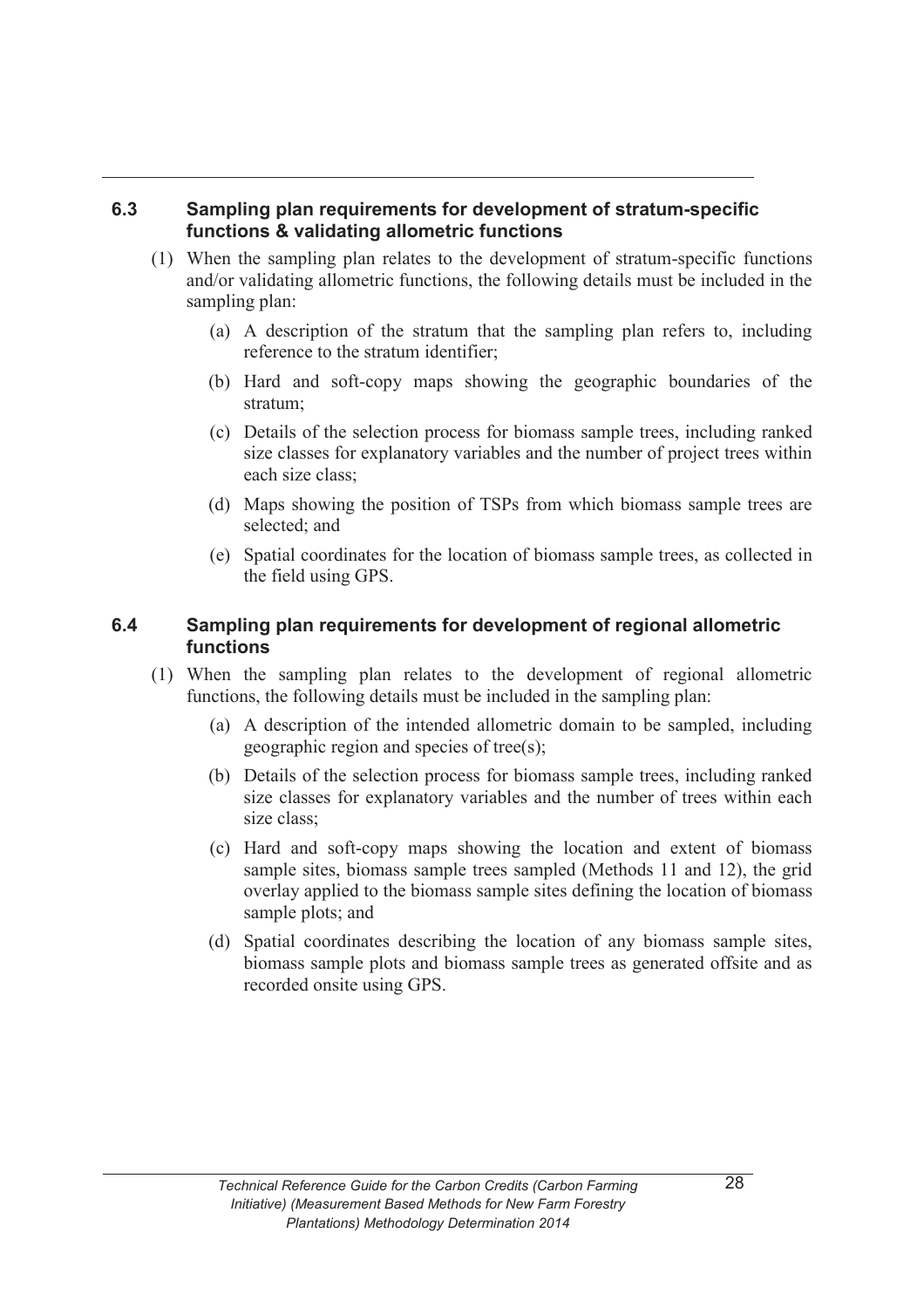## **Method 7 Determining the location and shape of plots**

## **7.1 Plot location**

- (1) All plots must be located at the grid intersections of randomly-placed and oriented grid overlays. All grid intersections represent an intended plot location.
	- *Note* This is known as 'systematic sampling with a random start' or 'systematic random sampling'.
- (2) Each stratum must contain at least one and may contain up to three grid overlays. This is limited to one grid overlay for PSPs and up to two grid overlays for TSPs.
- (3) It is recommended that any grid overlay be applied to the whole project area not just an individual strata within the project area.
	- *Note* If the strata are widely dispersed (for example they are in different regions) proponents may prefer to establish separate s for individual strata or groups of strata.
- (4) Grid overlays must be established as follows:
	- (a) Using a contemporary map of the strata boundaries (Method 3), use a GIS to establish a grid over the map of the stratum (or project area) through systematic random sampling (refer Figure 2 for illustration);
	- (b) Each grid overlay must be composed of square cells;
	- (c) The grid overlay size (hectares) is determined by the number of plots required and the area of the stratum or project being sampled. Refer to Method 8 for procedures to determine the total number of plots (PSPs and TSPs) in a stratum or project;
	- (d) An anchor point for the grid overlay must be obtained by randomly selecting an Easting and a Northing coordinate within the ranges of Easting and Northing coordinates for the stratum or project. The Easting and Northing coordinates must be from the Map Grid of Australia (MGA94) or another Australian standard;
	- (e) The orientation of the grid must be determined by randomly selecting an angle between 0 and 89 degrees;
	- (f) Software products, such as planning tools for forest assessment, may be used for steps  $4(a)$  to  $(e)$ ;
	- (g) Plots must be established only at the grid intersections.
- (5) All plots (PSPs and TSPs) located by a grid must be assessed.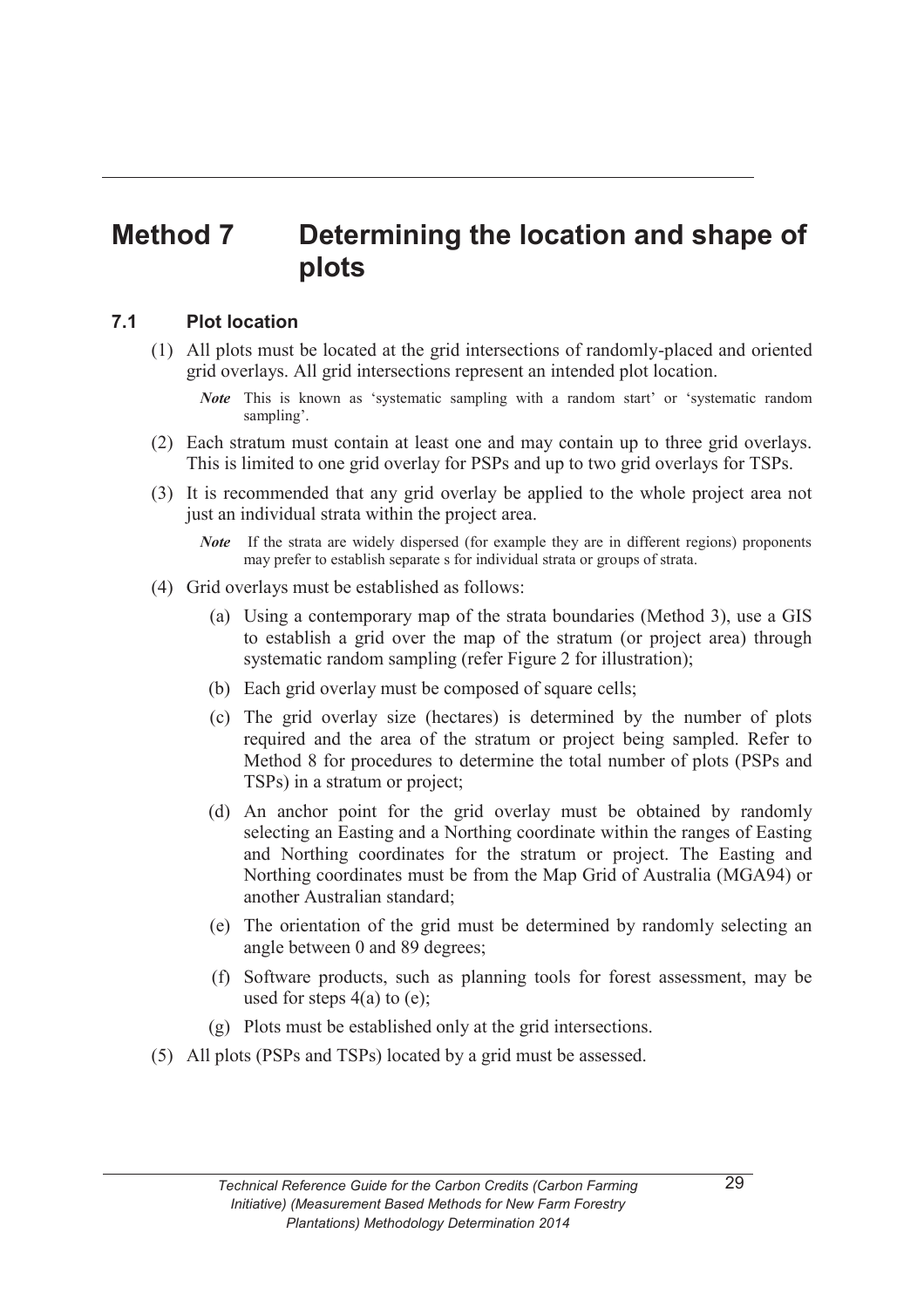

(6) Figure 2. Example of systematic random sampling for plot location

### **7.2 Plot shapes**

*Note* Refer to Method 8.3 for assessing plots and minimum plot size.

- (1) Circular plots are established so that the location coordinates define the centre of the plot and the boundary is defined by a radius (see Figure 3 below).
- (2) Square/rectangular plots are established so that the location coordinates define a constant position relative to each plot (e.g. the centre of the plot).
- (3) Plots in belt plantings (belt plots) are created as rectangular plots and are established as follows (see Figure 4 below):
	- (a) A centre line is established that passes through the location coordinates and is perpendicular to the orientation of the belt at that point.
	- (b) The lines defining the ends of the belt plot are parallel to the centre line of the belt.
	- (c) The width of belt plots is measured along the centre line between the stratum boundaries. Note that the stratum boundary extends out from the outer limits of tree planting on either side of the belts by a distance equal to the standard margin.
	- (d) Plot length is calculated as the plot size divided by the plot width.
- (4) Nested plots of any plot shape may be established. Nested plots are two or more plots with the same location coordinates. As such:
	- (a) Nested circular plots will have the same centre (concentric circles);
	- (b) Nested square/rectangular plots will also have the same centre if the location coordinates define the plot centre; and
	- (c) Nested belt plots will have the same centre line and same width but will vary in length.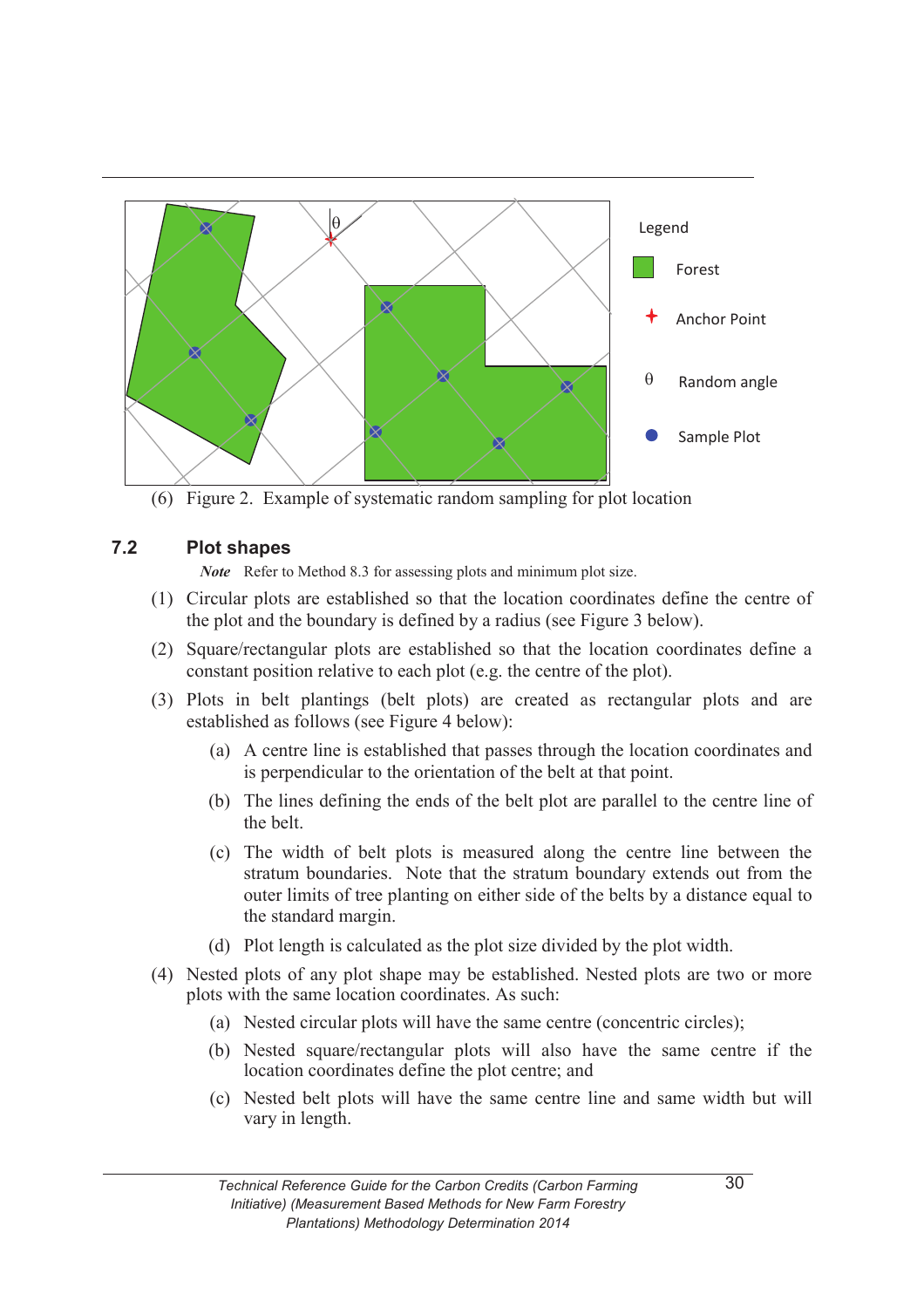(5) Any plot shape may be a nested plot but must have the same grid location as the primary plot.



 (6) Figure 3. Example of a circular plot in a planting. Boundary trees at the ends of rows in the plot can be marked (e.g. with flagging tape) to indicate which trees are in the plot. The survey mark is retained as a permanent mark for the plot centre.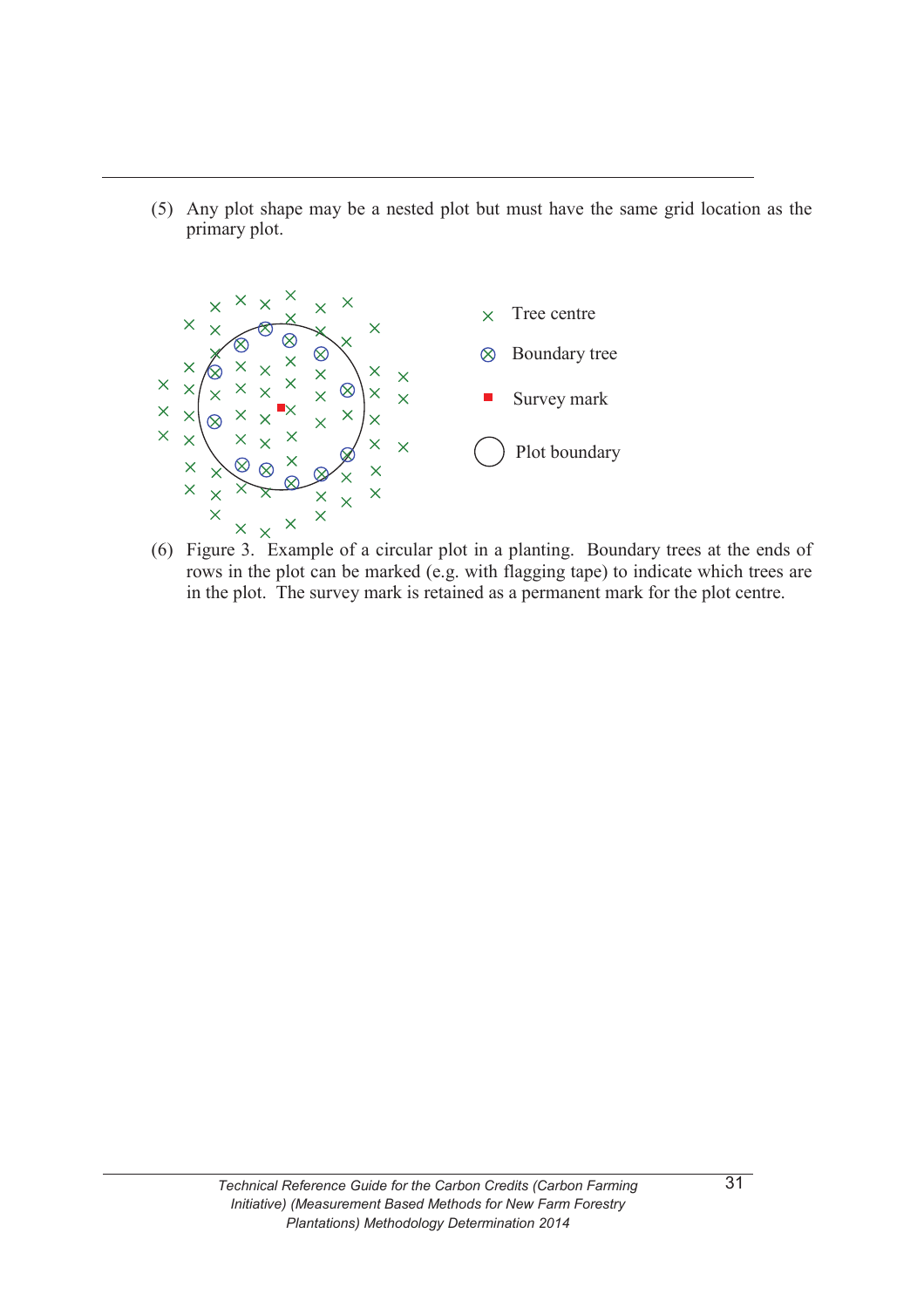

 (7) Figure 4. Example of a belt plot in a belt planting with four rows. Distance AC = Distance  $BC = half plot length$ . Plot length  $(AB)$  is calculated to give the required plot area.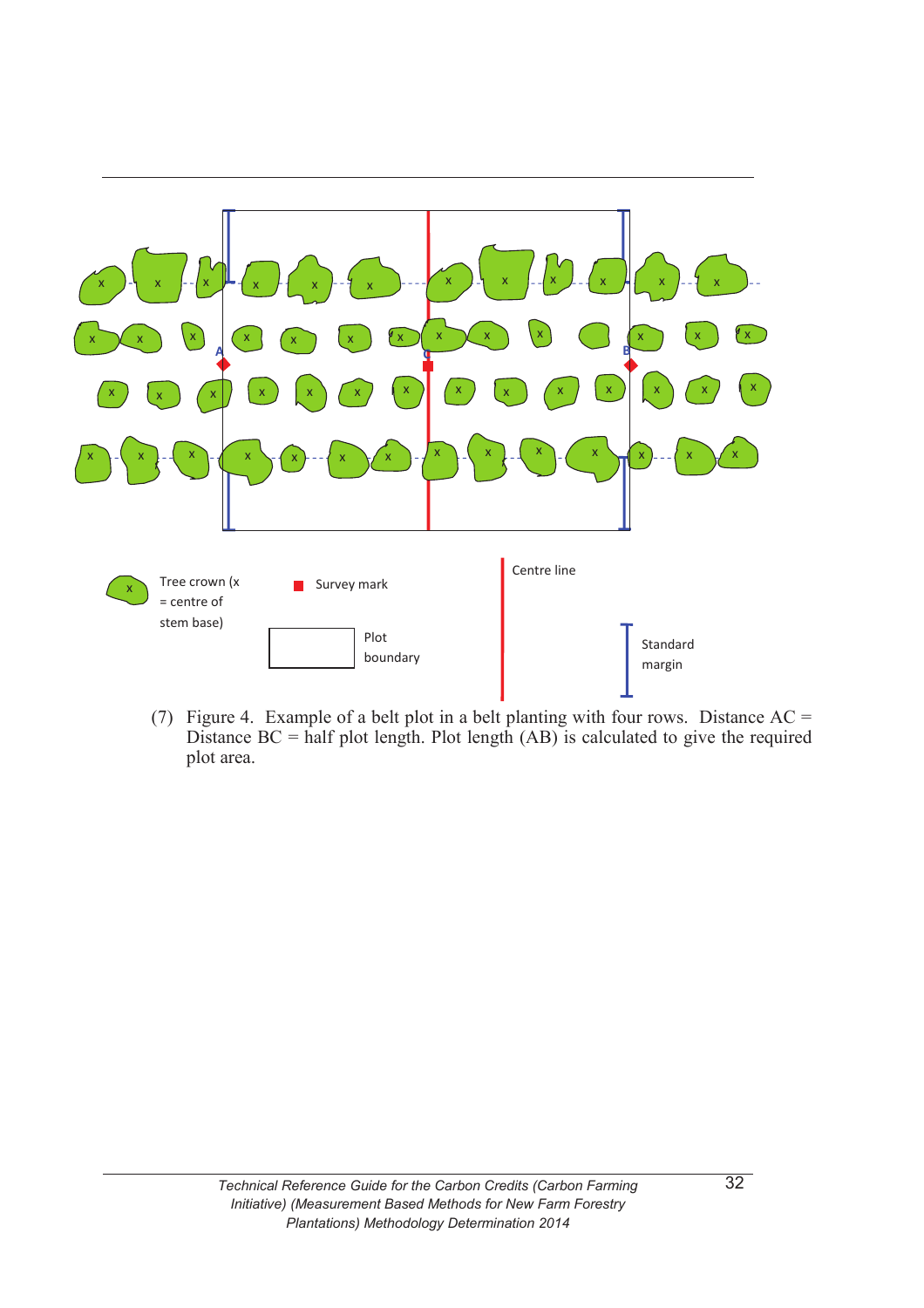## **Method 8 Establishing and assessing plots**

### **8.1 Minimum number of plots**

- (1) Table 2 specifies the minimum number of sample plots to be established for a project.
	- *Note* This is the minimum required and plots must be distributed uniformly throughout the project area. For example, if the project area is 30 ha, at least 1 plot per ha must be established in each and every stratum; some strata could have more than 1 plot per ha.

| Project area          | Minimum number of<br>plots |  |
|-----------------------|----------------------------|--|
| $\leq$ 30 ha          | 30                         |  |
| $>$ 30 - 100 ha       | 50                         |  |
| $> 100 - 1,000$ ha    | 70                         |  |
| $> 1,000 - 10,000$ ha | 100                        |  |
| $> 10,000$ ha         | 200                        |  |

(2) Table 2. Minimum number of plots in the project area to be initially established.

## **8.2 Precision standard**

- (1) In the Determination the precision standard is defined by the probable limits of error (PLE) for the estimate of project carbon stocks.
	- *Note* PLE is a term, common in forestry that refers to the confidence limits for an estimate expressed as a percentage of the mean, e.g. see Goulding and Lawrence, 1992.
- (2) For this methodology the precision standard is that the PLE for the estimate of the closing carbon stocks for a project is ≤10% at the 90% confidence level.
- (3) The PLE for the estimate of the closing carbon stocks for a project is calculated from Equation 6.1.
- (4) Table 2 specifies the minimum number of plots that must be initially established in a project. However, more plots may be required to achieve the desired precision standard for the estimate of project carbon stocks.
- (5) If the precision standard is not met proponents have two options as follows.
	- (a) **Option 1:** Calculate and report the estimate of project carbon stocks for the reporting period at the lower 90% confidence limit.

*Note* The specifications in Table 2 are based on requirements in the New Zealand Field Measurement Approach (NZ Gov., 2011) (FMA). However, the number of plots for any project area has been increased from the minimum required in the New Zealand FMA based on extensive local experience undertaking carbon inventory of small- and large-area plantings (e.g. by Forest Products Commission, WA).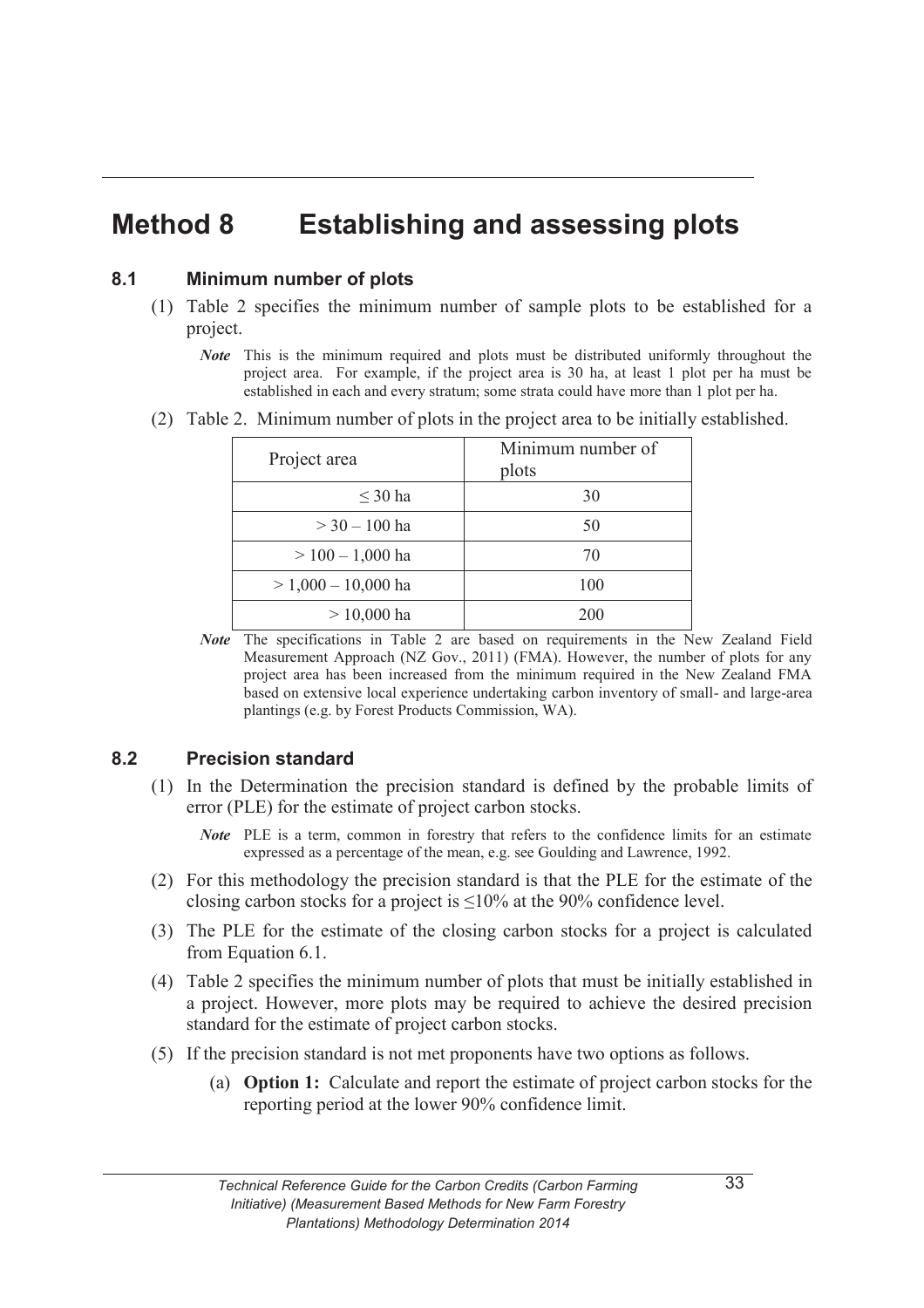- (i) This option is only available if the PLE is  $\geq 20\%$ , i.e. the PLE falls between 11% and 20%.
- (ii) Under Option 1, the project carbon stocks for the reporting period is calculated and reported from Equation 2.9. However, projects must achieve the precision standard (PLE  $\leq 10\%$ ) for a reporting period at least once every 5 years.
- (b) **Option 2**: Assess more plots (following Methods 5-7) until the precision standard is met.
	- (i) Under Option 2, a means of estimating how many additional plots should be assessed to achieve the precision standard is required. One option is to apply the methodological tool developed for Clean Development Mechanism afforestation and reforestation projects to estimate the number of sample plots required (UNFCC, 2009, Pearson, *et al*. 2005). The estimate will be approximate if the plot size is not constant for all strata. Alternatively, an approximate is provided by Equation 6.2, applied as follows:
		- (A) From the plots that have been assessed, estimate the closing carbon stocks for the project (Equation 2.7) and the PLE for that estimate (Equation 6.1).
		- (B) Use Equation 6.2 to estimate the number of plots required to achieve the precision standard. However, note the assumption that any increase in the number of plots required for the project will be applied *pro rata* across all strata. When calculating how many additional plots to assess it is advisable to inflate the estimate by at least 20% to ensure that enough additional plots are assessed.

#### **8.3 Assessing plots**

- (1) All plots must be assessed as follows.
- (2) The intended location coordinates for all plots must be uploaded into a GPS, which is then used to navigate to those locations.
- (3) The locations must be marked with a survey mark that is fire- and flood-resistant, allowing for return visits up to five years later.
- (4) The survey mark must indicate:
	- (a) The centre of circular plots (Figure 3);
	- (b) The centre of square/rectangular plots or some other point, e.g. the southwestern most corner, depending on the system for plot establishment;
	- (c) A point on the centre line of belt plot which is, either the point navigated to using a GPS or a survey mark on the centre line of the belt plot (Figure 4).
	- *Note* Procedures (a) (c) above will provide for accurate re-establishment of any plot boundary in the field.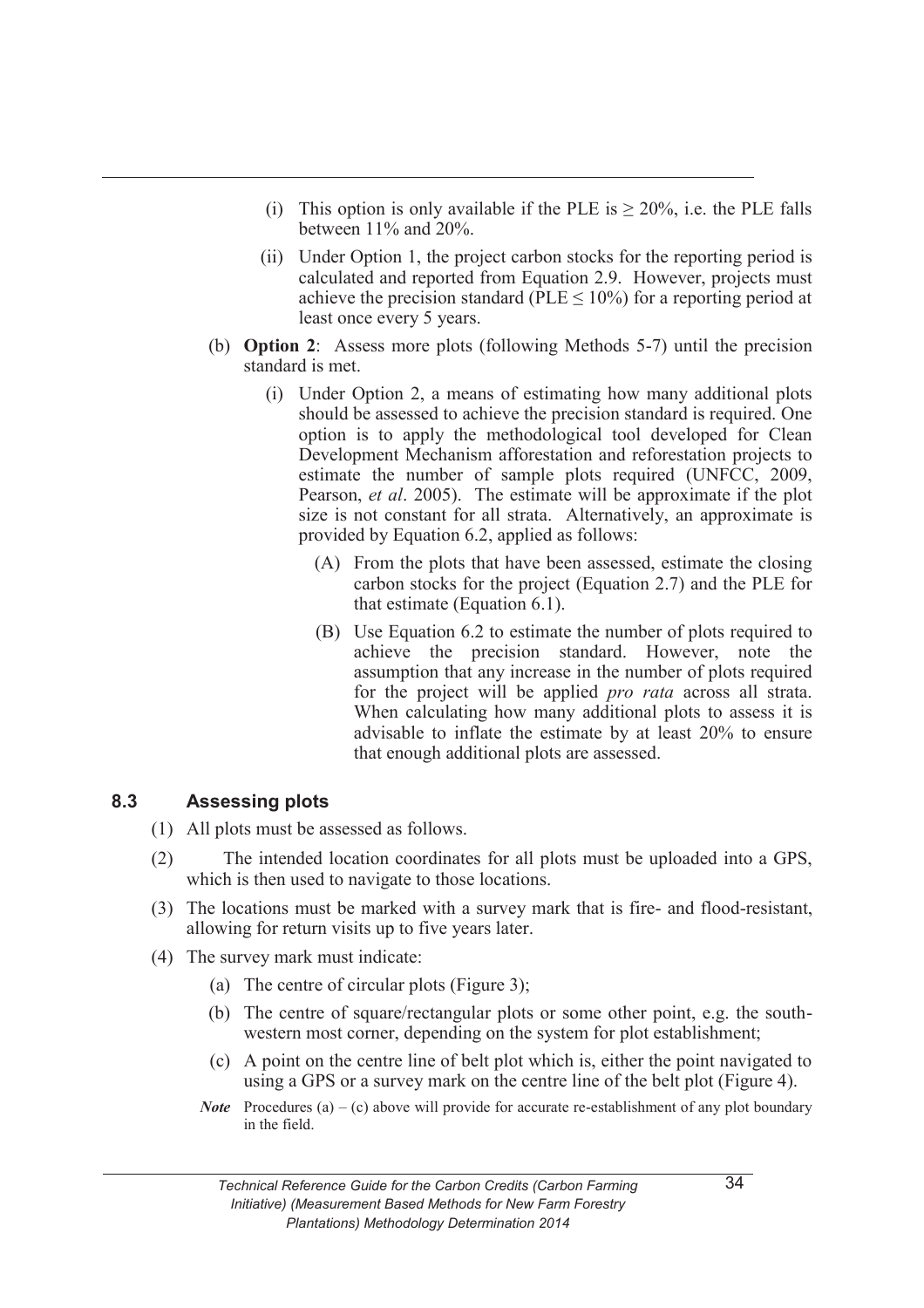- (5) Plots must be established according to the intended location coordinates as shown on the GPS in the field, without any deliberate positioning of plots by field crews with reference to, for example, planting lines, inter-rows, compartment breaks, unplanted land, strata boundaries, or for any other reason.
- (6) Where the plot location falls close to stratum boundaries, Method 9 may apply.
- (7) Plots must be a pre-defined size within a stratum, which is to be documented in a sampling plan; the minimum plot size is 0.02 hectares.
- (8) The plot size may vary between strata.
- (9) Plots must be assigned a unique identifier.
- (10) When measuring or re-measuring plots the following process must be followed:
	- (b) The coordinates of the survey mark must be logged with a GPS and recorded as the actual location coordinates.
	- (c) Then a displacement comparison must be conducted as follows:
		- (i) the intended location coordinates generated at Method 7 and documented in the sampling plan (Method 6), must be compared with the actual location coordinates recorded using GPS at step (5).
		- (ii) The variation between these is to be no greater than  $\pm 10$  m (referred to as location tolerance).
		- (iii) If the location tolerance is not achieved, the proponent must relocate the plot and repeat steps  $10(c)(i)$  and (ii) until the plot location tolerance is met.
		- (iv) All displacement comparisons, including any requirement to reposition plots, must be documented in the sampling plan.
		- *Note* Where the location tolerance is exceeded for any plot, any data collected from that plot may not be included in any of the calculations in the Methodology Determination.
- (2) When measuring or re-measuring plots the following information must be collected (at a minimum):
	- (a) The actual location coordinates;
	- (b) The result of the displacement comparison;
	- (c) plot identifier and date of assessment;
	- (d) Dimensions of the plot, so as to calculate the land area sampled;
	- (e) Whether the plot falls wholly within the stratum boundary, or falls across the stratum boundary —in which instance Method 9 must be applied);
	- (f) Measures of explanatory variables for each project tree so as to allow estimation of biomass using allometric functions developed and/or validated through Methods 11-13; and
	- (g) Where proponents elect to account for carbon contained within the litter and CWD pools, these must be assessed as per Methods 14 and 15.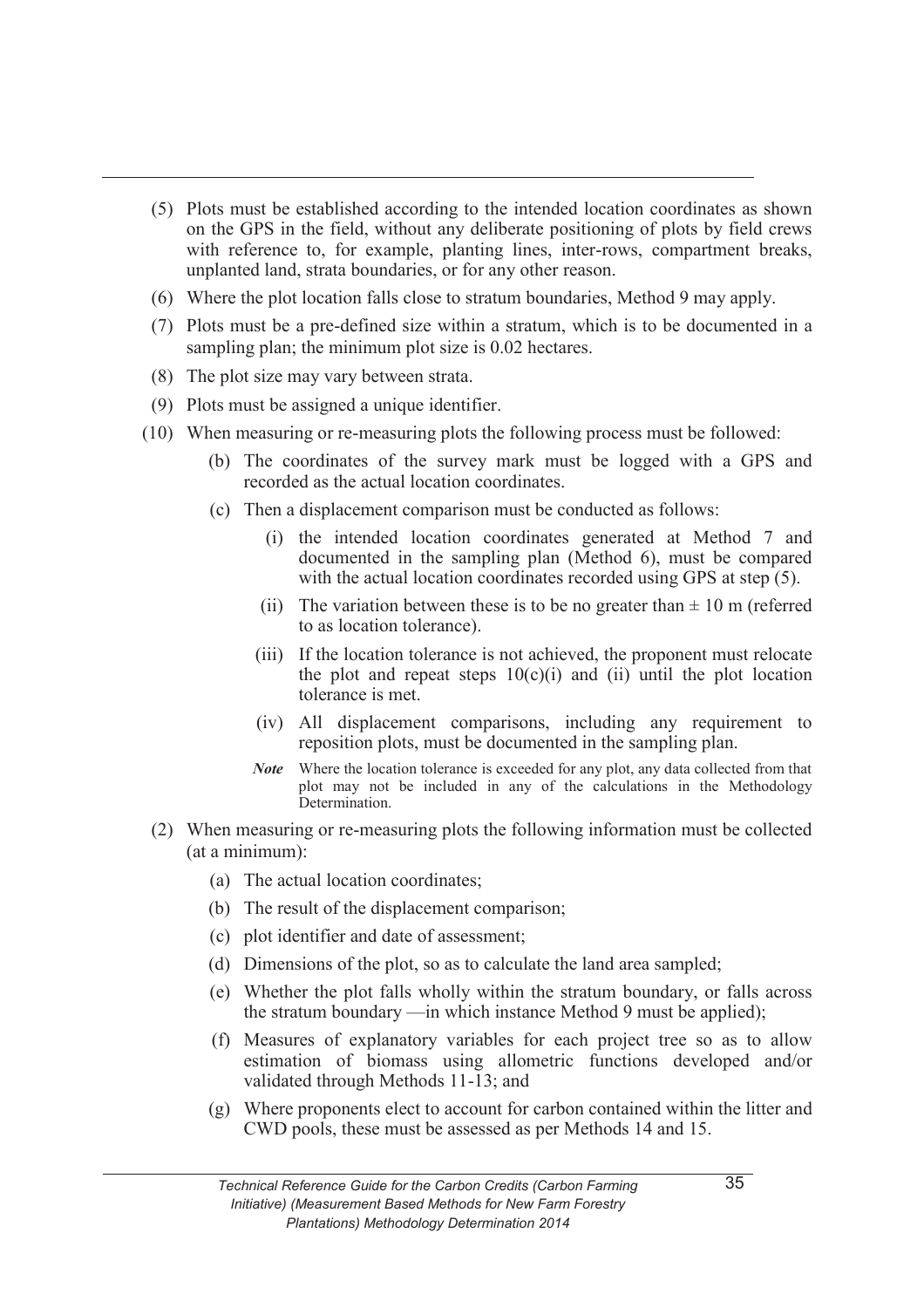- (3) Where no project trees occur within the bounds of a plot, this should be noted and the plot is recorded as having zero carbon stock. Any zero carbon stock values that are recorded in this way must be included in the calculations in the net abatement calculations in the Determination. Non-project trees are not to be assessed, or included in any calculations of carbon stocks for the project.
- (4) Proponents must retain quality assurance records that identify the type of equipment used to measure explanatory variable, and demonstrate calibration of the equipment, and document errors, and checks and corrections for errors that were applied during measurement.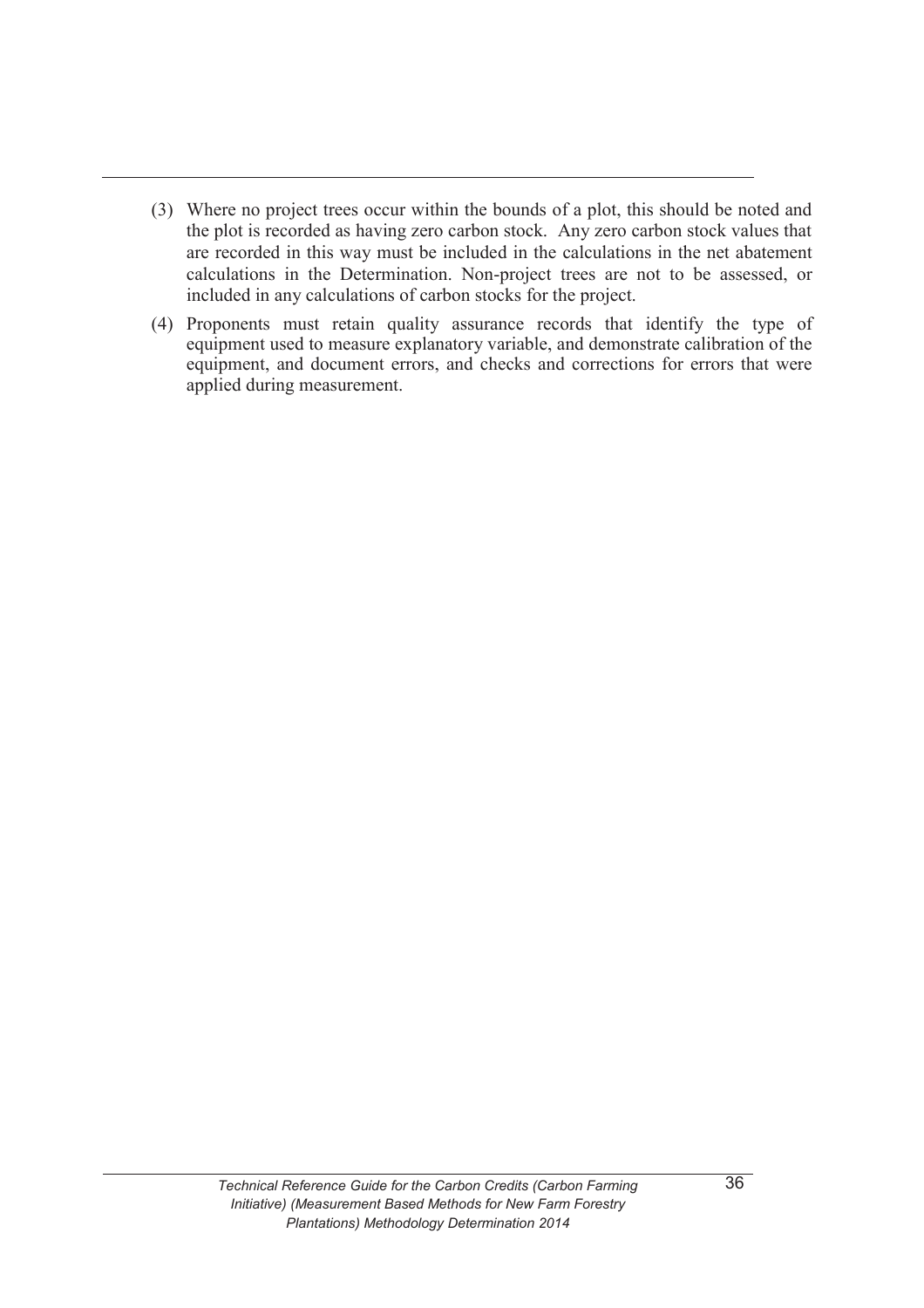## **Method 9 Dealing with plots that overlap edges or corners of reforestation areas**

#### **9.1 Introduction**

- (1) Some plots will extend across the edge of a stratum boundary.
- (2) Where this is the case, the appropriate Sub-Method 9.2, 9.3 or 9.4 must be applied.
	- *Note* An inappropriate solution in this situation would be to move the plot centre away from the edge until the plot is wholly contained within the stratum. However, this will bias the sampling against edge trees, i.e. trees growing near the edge of the strata will have lower probability of being selected than other trees. The bias introduced will be greater in small area plantings and long thin plantings with a larger perimeter to area ratio. This is typically the case in farm forestry plantations.

### **9.2 Edge plots - mirage method**

- (1) To prevent "edge-effect" bias the mirage (mirror) method must be applied as follows.
	- *Note* The mirage method was proposed in the German language by Schmid-Haas in 1969. For English language descriptions of the mirage method see Loetsch *et al*. (1973a), Beers (1977), AGO (2002) or Mason (2005). For statistical analysis to prove the mirage method is unbiased sampling see Gregoire (1982) and Gregoire and Scott (2003).
- (2) Application of the mirage method for circular plots is shown in Figure 5 and for belt plots in Figure 6.



(3) Figure 5. Mirage method for circular plots.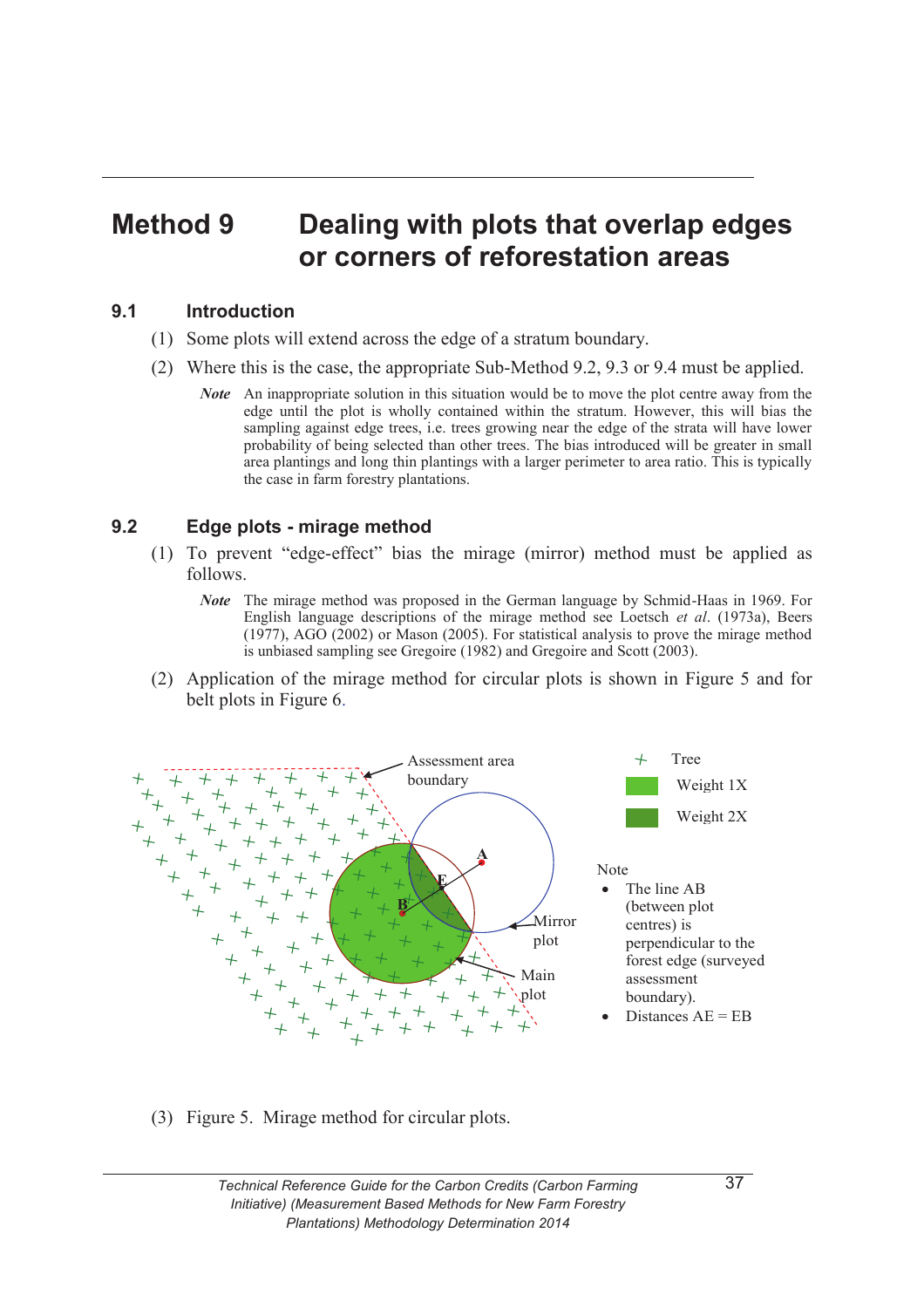

Note:  $C = plot$  centre; distances  $AW = WB$ ; areas mnop = pqrm; trees in shaded area mnop have 2X weighting

- (4) Figure 6. Mirage method for belt plots.
- (5) The mirage method involves:
	- (a) measuring all trees within the plot and stratum boundary, and recording those trees within a mirror image (mirage) reflected on the stratum boundary. The 'mirror trees' are given double weighting by including the measurements of them twice in all calculations, e.g. for stocking, basal area, and biomass.
	- (b) Note that the stratum boundary is located a distance equal to the standard margin from the edge trees.

### **9.3 Corner plots - direct weighting method**

- (1) Where the plot boundary extends over the corner of a stratum, (i.e. there is more than one edge in the plot overlapping the plot boundary), the direct weighting method may be applied.
	- *Note* It is theoretically possible to apply the mirage method to plots that extend across a corner (two edges), but it is very difficult to implement in the field, particularly if the corner is not a right angle as is commonly the case. In rare cases, there may be more than two edges in the plot, e.g. Figure 7. If there is more than one edge in the plot, the direct weighting method, although not bias free, is the least biased of alternative methods (Beers, 1977; Loetsch et al., 1973b).
- (2) Under the direct weighting method all trees are weighted equally by the ratio *A*plot / *A*reforestation where *A*plot is the plot area and *A*reforestation is the area of the plot which falls within the stratum.
- (3) Alternative methods for calculating the reforestation (stratum) area in the plot are:
	- (a) Taking sufficient measurements in the field to calculate the area; or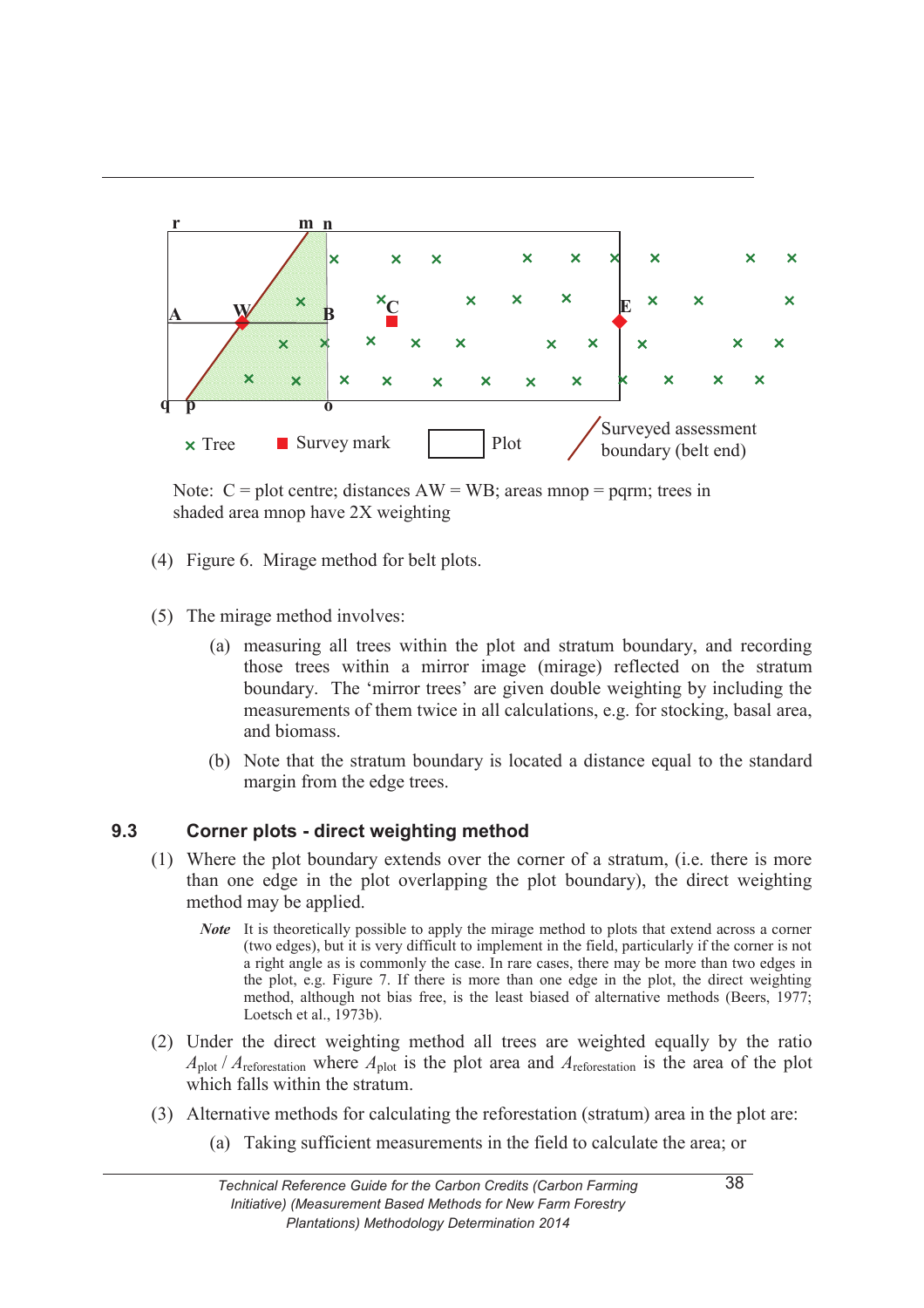- *Note* For example, divide the reforestation area into triangles and/or parts of a circle (Figure 7), and measure the distances required to calculate the areas of the parts.
- (b) Using a GIS if accurate coordinates for the plot centre are available (for example, from differential GPS (DGPS)) and the stratum boundary is also captured in a shape file.



 (4) Figure 7. Examples of situations where the direct weighting method should be applied. Dotted lines indicate the division of the stratum area falling within the plot (reforestation area) into triangles and circle segments for area calculation.

#### **9.4 Conservative assumption method**

- (1) As an alternative to Sub-Methods 9.2 and 9.3, proponents may choose to only measure trees which fall within the plot and stratum, and estimate the carbon stocks using the full plot area.
	- (a) This will result in a conservative estimate of carbon stocks in edge plots.
	- (b) This approach will be best suited for square/rectangular plots, where the mirage method is difficult.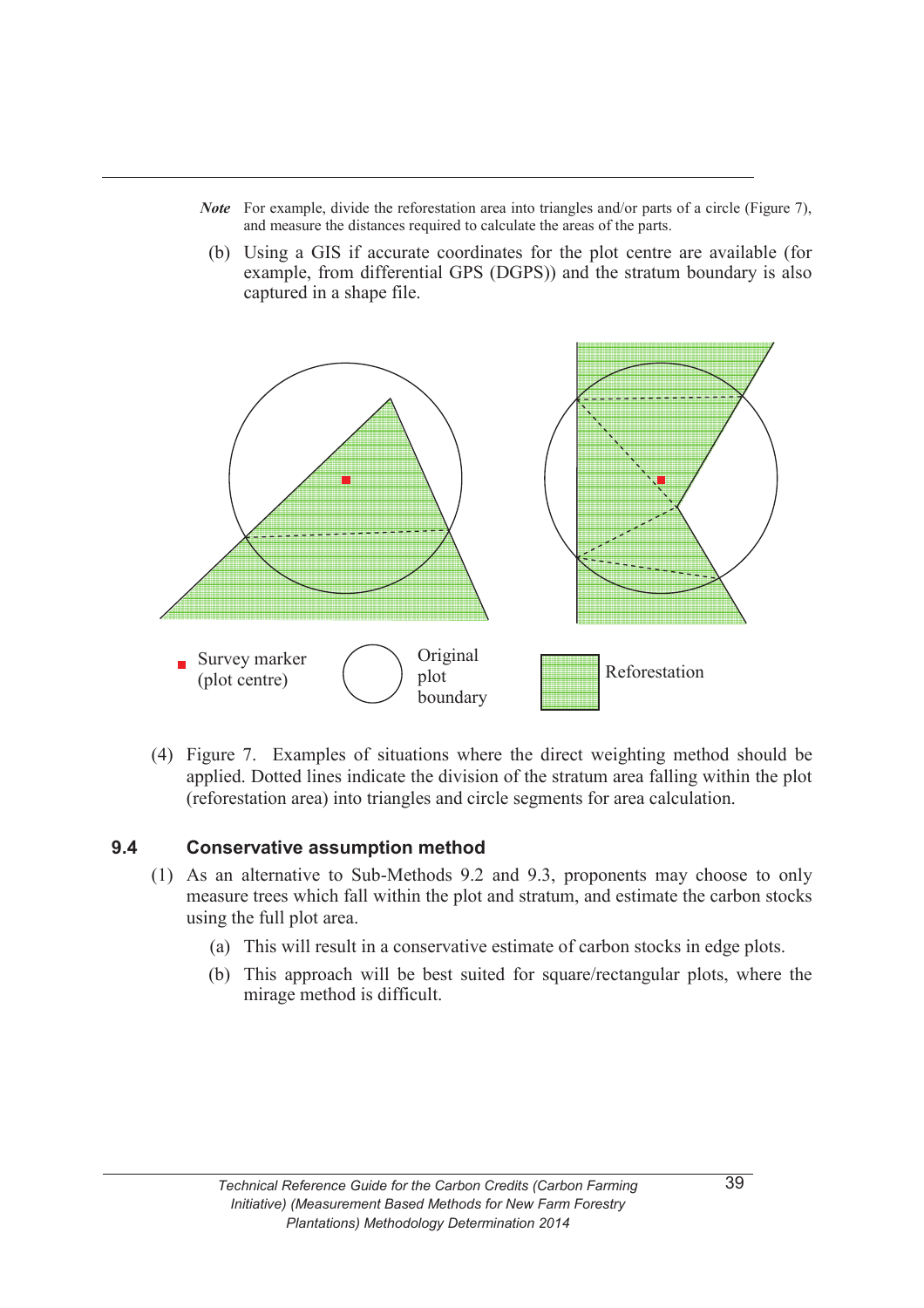# **Method 10 Applying allometric functions**

## **10.1 Introduction**

- (1) The use of allometric functions to estimate biomass and carbon in forests is a wellestablished practice (e.g. AR-AM0011; Parresol 1999; Snowdon *et al.* 2002; Specht & West 2003).
- (2) A species-specific allometric function is used to predict biomass from project tree dimensions for either:
	- (a) Total tree biomass, if root biomass of biomass sample trees was assessed directly through destructive sampling and Method 11.6 is applied, or
	- (b) Above-ground biomass, if root biomass of biomass sample trees was assessed with a root:shoot ratio and Method 11.7 is applied.
- (3) Proponents are able to apply either of the following classes of single-species allometric function to estimate the biomass in project trees. Refer to Method 10.2 on the allometric domain for further details.
	- (a) stratum-specific function: an allometric function developed by the proponent which has been developed from data collected exclusively from within a single stratum, the boundaries of which define the geographic limits of the allometric domain (Method 10.2).
	- (b) regional function: an allometric function developed by the proponent that is assumed to have an allometric domain that extends across a relatively large geographic area, potentially including multiple strata.
	- (c) CFI function: an allometric function developed and validated, and applied to a CFI project in compliance with a CFI determination, as demonstrated by an offsets report for which a certificate of entitlement has been issued under the Act.
	- *Note* A stratum-specific function can be applied outside of the stratum from which the allometric dataset was collected, however, where this occurs, the allometric function is to be treated as a regional function and must be validated using Method 14.
- (4) In all cases, an allometric function may only be applied where the requirements detailed under this Method are met and the compatibility and validation tests described at Method 13 are applied in accordance with the requirements of the **Determination**

## **10.2 Allometric domain**

 (1) An allometric function can only be applied to project trees that occur within the allometric domain for that allometric function.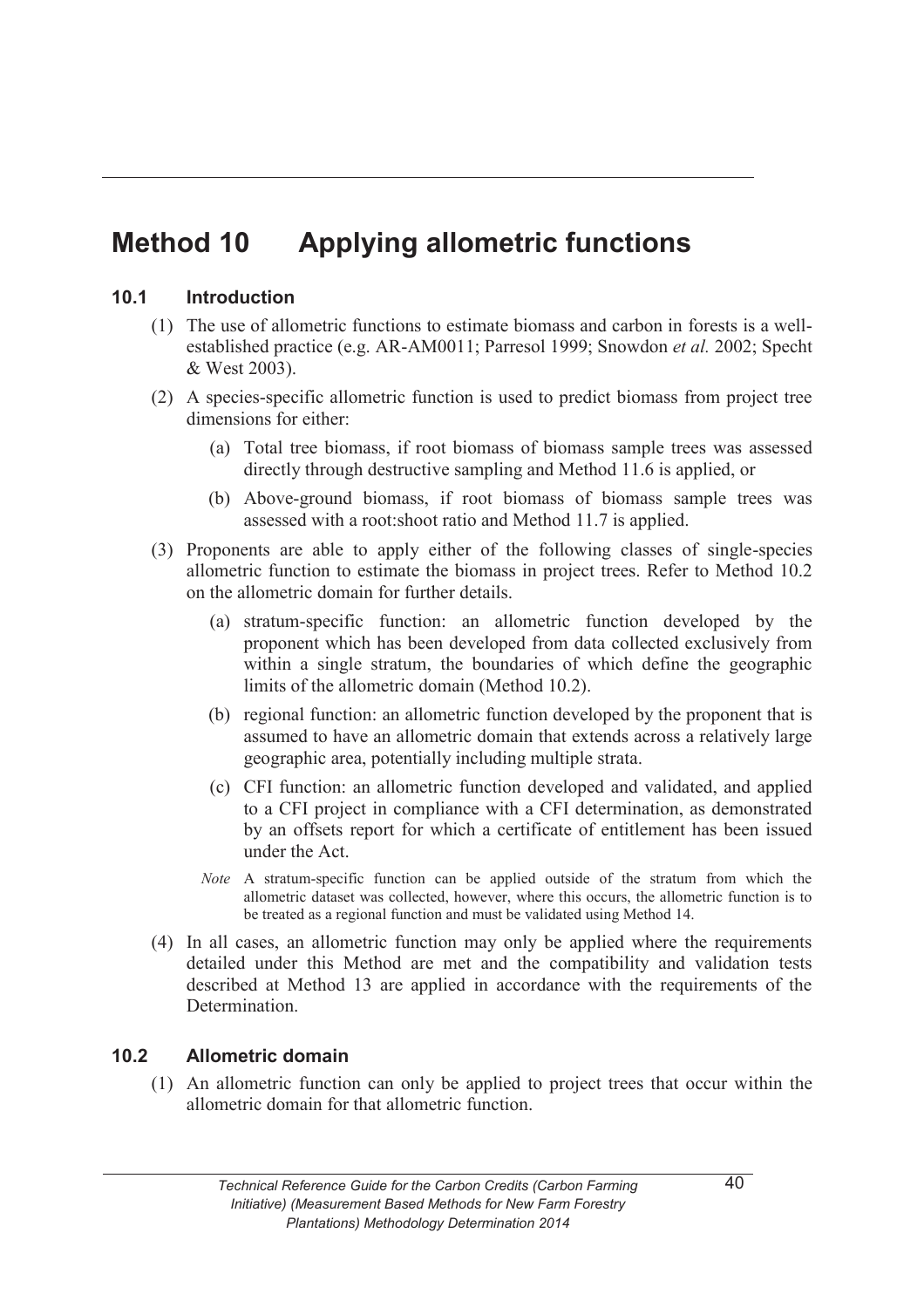- (2) For any allometric function applied under the Determination, the proponent must clearly define and document, within an allometric report (Method 10.5), the allometric domain that relates to the allometric function. An allometric domain needs to be defined, at a minimum, by describing the following elements:
	- (a) The tree type from which the dataset used to develop the allometric function (referred to here as the allometric dataset) has been collected.
	- (b) the species of tree (noting this Technical Reference Guide describes development of single-species allometric functions);
	- (c) The explanatory variables for the allometric function;
	- (d) the smallest and largest value for each explanatory variable included within the allometric dataset (also referred to here as the allometric data range)
	- (e) Procedures used to measure explanatory variables (e.g. diameter at breast height (DBH) measured using diameter tapers or callipers); and
	- (f) The geographic area over which the allometric function is assumed to apply. In the case of a stratum-specific function, the bounds of the stratum from which the allometric dataset was collected defines the geographic limits of the allometric domain.
- (3) To prevent introducing error and bias into carbon stock estimation, the procedures used to measure trees within plots during a carbon inventory must replicate the procedures used to measures biomass sample trees when developing the applicable allometric function.
- (4) It is not permitted to use an allometric function if information is not available to satisfy the above requirements.

### **10.3 Fitting allometric functions using regression**

- (1) Allometric functions may only be applied where they have been derived using regression analyses.
	- *Note* Basic concepts and approaches are detailed in Snowdon *et al.* (2002), while Ryan (1997) and Seber & Lee  $(2003)$  provide further detail on the underlying statistical theory, concepts and techniques relating to performing regression analyses.
- (2) Where a single explanatory variable is used (e.g. stem diameter), linear, or non-linear regression techniques can be applied.
- (3) Where multiple explanatory variables are used (e.g. tree height and stem diameter), multiple linear, or non-linear regression techniques can be applied to develop a multivariate allometric function.
- (4) In both cases (2) and (3), data must not be transformed (i.e. apply actual values) and the weighted least squares method must be applied to estimate the line of best fit.
	- *Note* for example applications of weighted least squares see: Clutter *et al.* 1983; Carroll & Ruppert 1988; Seber & Lee 2003; NIST/SEMATECH 2012.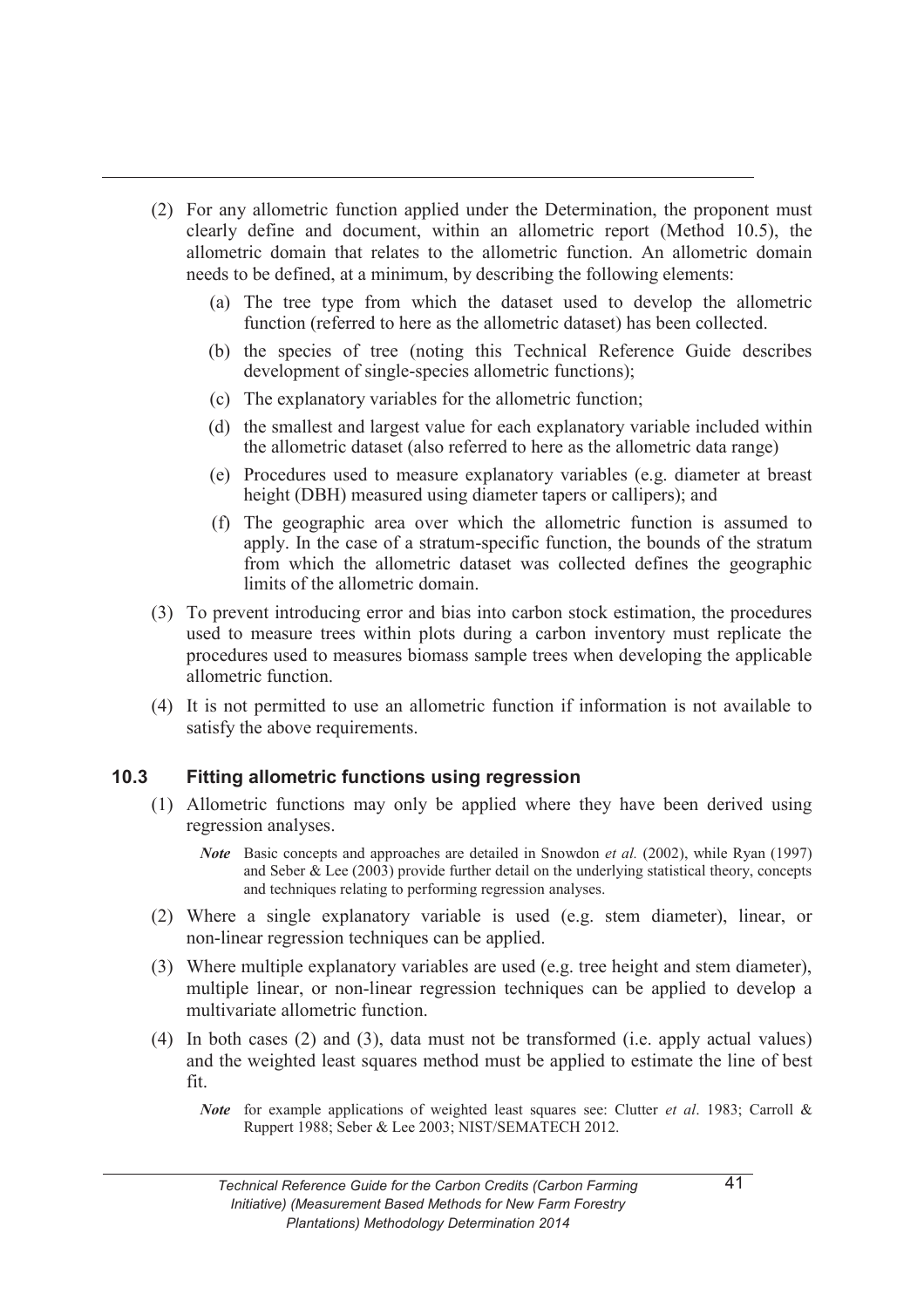- (5) A weighting factor in the form of Equation 7.8 must be calculated to achieve constant variance (homoscedasticity) and the best fit for the regression.
	- *Note* Appropriate measures of best fit are discussed by Parresol 1999. They include the Fit Index and the Furnivall Index (Furnivall, 1961).
- (6) Where stem diameter (*D*) or stem diameter equivalent ( $D<sub>e</sub>$ ) of multi-stem trees has been assessed, the appropriate weighting factor may be  $1/D^2$  or  $1/D<sub>e</sub><sup>2</sup>$ . Otherwise the appropriate weighting factor may be  $1/D^{b1}$  where  $b_1$  is a parameter to be estimated.
	- *Note* This is because the variance of biomass is commonly proportional to  $D^2$  (or  $D_e^2$ ) (Snowdon *et al* 2002). Ritson and Sochacki (2003) calculated  $b_1$  values in the range  $0.8 - 2.5$  for allometric functions for total tree biomass and biomass of components of *Pinus pinaster* in farm forestry plantations in Western Australia. Clutter *et al*. 1983 (pp 24 – 27) suggest other weighting factors where stem diameter and tree height has been measured for volume and biomass prediction models (allometric functions). If Crown Volume Index (CVI, Ritson *et al*. 1991) has been measured the appropriate weighting factor will be 1/*CVI* b1 .
- (7) allometric functions must be of the form:

$$
y = f(x_1, x_2, \dots x_n)
$$

for example, the following:

$$
y = b_1 x_1^{b_2}
$$
  
\n
$$
y = b_0 + b_1 x_1^{b_2}
$$
  
\n
$$
y = b_0 + b_1 x_1^{b_2} x_2^{b_3}
$$
  
\n
$$
y = b_0 + b_1 x_1^{b_2} x_2^{b_3} + b_4 x_3^{b_5}
$$

where:

 $\nu$  Response variable, e.g. total tree biomass, above-ground biomass.

- $x_1, x_2, \ldots, x_n$  Explanatory variables, e.g. stem diameter, tree height, crown dimensions.
- $b_0, b_1, \ldots, b_5$  Parameters to be estimated by regression analysis.

#### **10.4 Minimum data requirements**

 (1) An allometric function can only be applied under this Determination where the allometric function is fitted using regression analyses and data collected from at least 20 individual biomass sample trees sampled from within the geographic limits of the allometric domain (see Snowdon *et al.* 2002; AR-AM0011).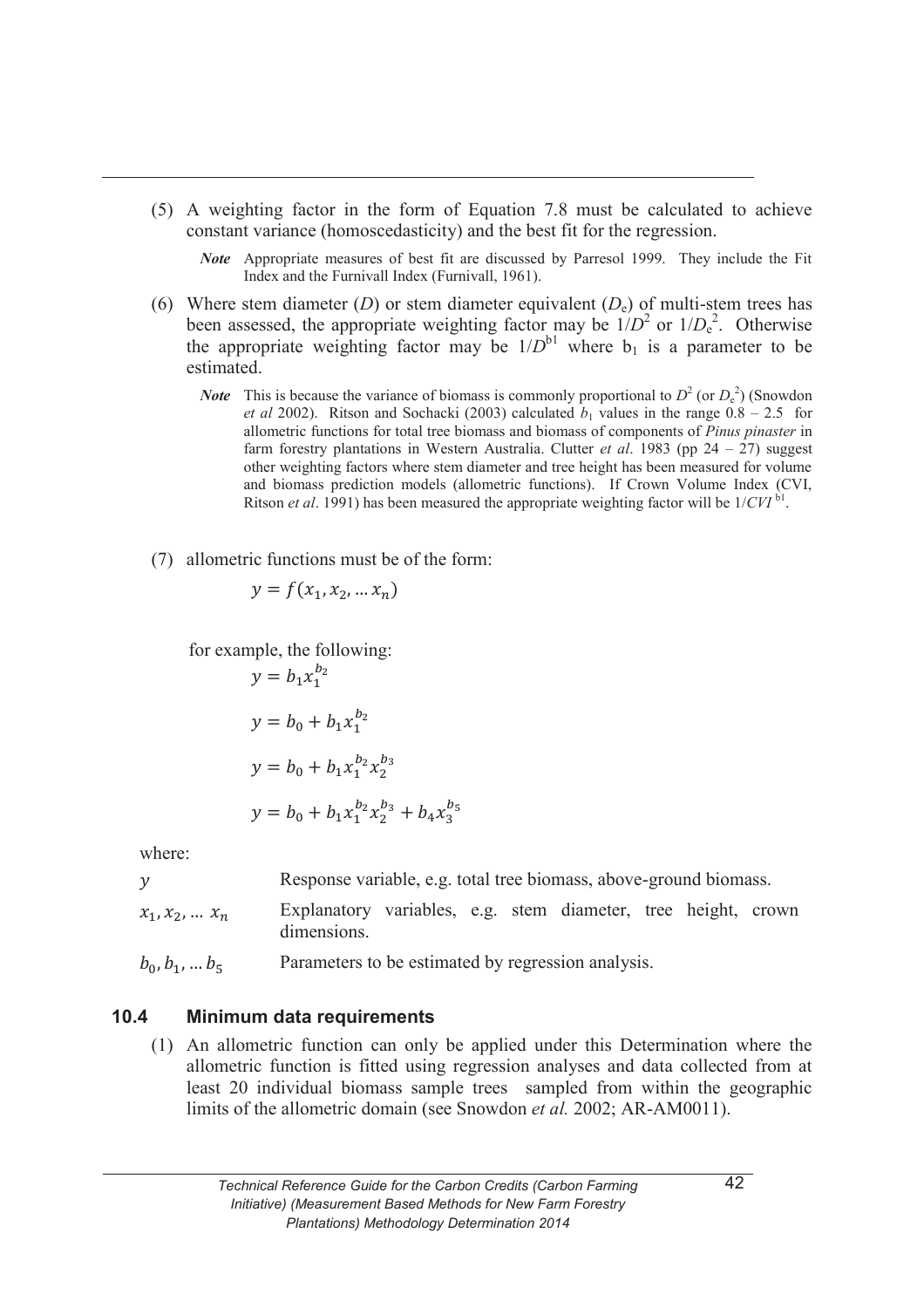- (2) All biomass sample trees must be live and unburnt and both above-ground biomass and root biomass components must be estimated.
- (3) Root biomass may be estimated by a root:shoot ratio or by destructive sampling.

## **10.5 Minimum regression fit requirements**

- (1) For an allometric function to be considered acceptable for estimating biomass within a given allometric domain, the following conditions must be met.
- (2) The regression relationship upon which the allometric function is based must be statistically-significant (probability level of  $\leq 0.05$ ).
- (3) The following statistical tests must be performed on actual (not weighted) data for the biomass sample trees to:
	- (a) Show that the allometric function is unlikely to overestimate tree biomass (above-ground biomass or total tree biomass in live and unburnt trees). i.e. the mean of the residuals (measured – predicted) is not significantly less than zero ( $p \le 0.05$  from a one-tailed, one-sample, t-test). Calculate the mean of residuals from Equation 7.7.
	- (b) Show there is no significant trend in the plot of residuals. A trend is significant if a significant ( $p < 0.05$ ) linear or non-linear regression can be fitted to the plot of residuals.
- (4) Where these conditions are not met, the proponent can apply any of the following processes.
	- (a) Refine the allometric domain so as to reduce variability, or alleviate bias. For example, this can include separating the allometric dataset on the basis of geographic location, size, sub-species, or growing conditions and then applying regression analyses to data sub-sets (resulting in a more narrowly defined allometric domains), noting that the minimum data requirements prescribed at Method 10.1 must still be met.
		- (i) The rationale for refining the allometric domain, including any selection of data sub-sets, must be documented and the proponent must be able to demonstrate that data points have not been subjectively removed from the dataset in order to reduce variability.
	- (b) Use multiple-regression techniques, including multiple explanatory variables, to explain more of the variability and alleviate bias (i.e. develop a multivariate allometric function).
	- (c) Conduct further sampling as per Methods 11.2 and 11.3, combine these data with the original dataset, and re-perform the regression analyses with reference to the combined allometric dataset.
- (5) Outcomes of checks against the conditions in steps 3(a) and (b) must be documented in an allometric report and, wherever the approaches at 4(a) to (c) are applied, these must also be documented.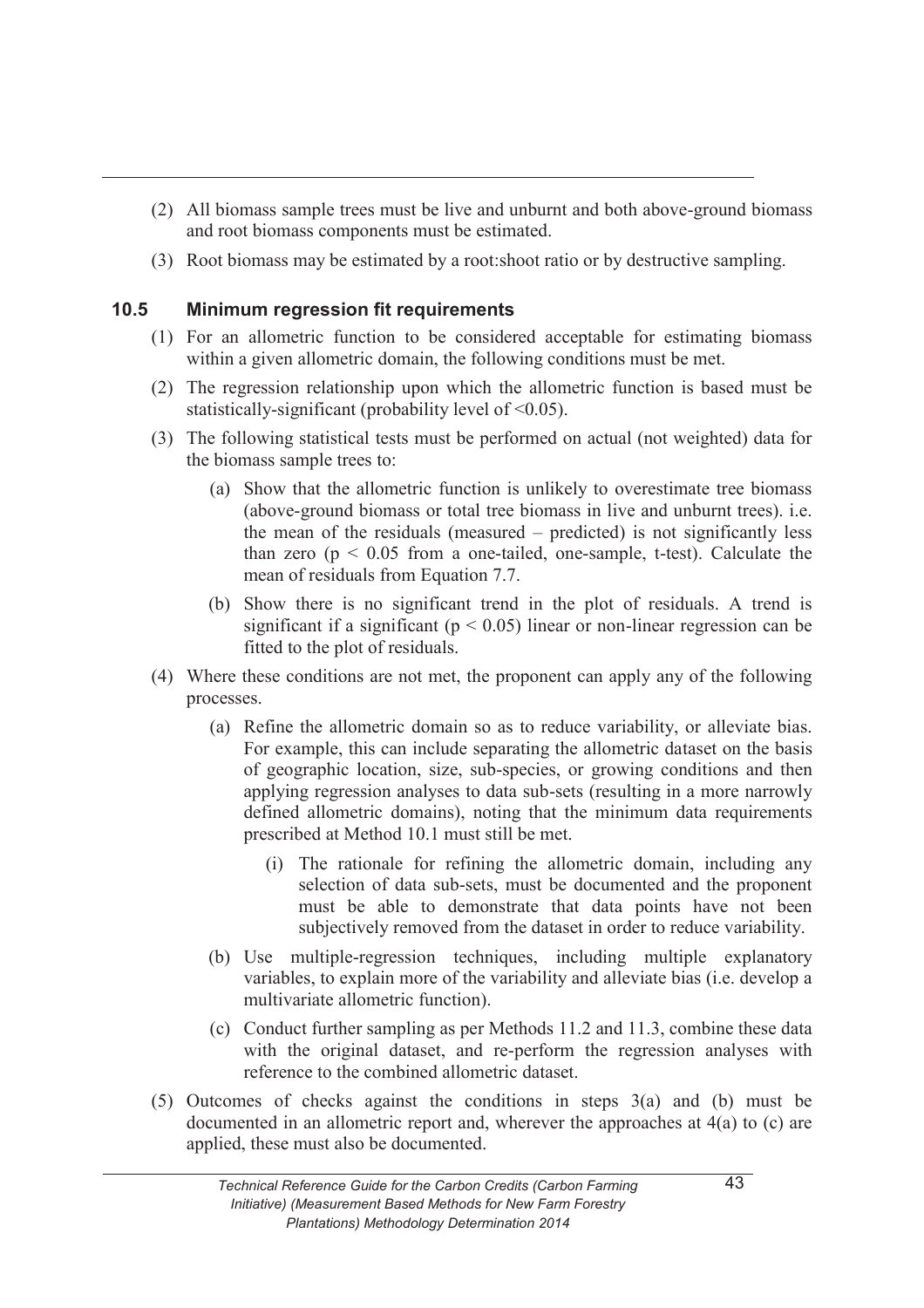## **Method 11 Developing allometric functions for project trees**

### **11.1 Introduction**

 (1) This Method describes the process for developing stratum-specific functions, updating stratum-specific functions, and developing and updating regional functions for predicting above-ground biomass or total tree biomass in live and unburnt trees. Refer to Method 12 for further information on processes specific to dead or burnt trees.

#### **11.2 Developing and updating stratum-specific functions**

- (1) A stratum-specific function is developed as part of a carbon inventory, where TSPs have been established and assessed as per the processes described at Methods 5 and 8.
- (2) The following steps describe the process for selecting and assessing biomass sample trees (BSTs) from within TSPs for the tree type of interest:
	- (a) Divide all project trees occurring within the TSPs, into a minimum of five size classes based on measures of explanatory variables.
	- (b) Then select an equal number of project trees from within each size class so as to achieve a minimum selection of 20 biomass sample trees.
- (3) The following selection procedure must be followed:
	- (a) Rank the project trees within a size class from largest to smallest.
	- (b) Select the BSTs by evenly-distributed percentiles for size.
	- (c) Calculate the percentiles from the series:

$$
1\frac{50}{n}
$$
,  $3\frac{50}{n}$ ,  $5\frac{50}{n}$ , ...,  $(2n-1)\frac{50}{n}$ 

where *n* is the number of BSTs to select from a size class.

 (d) For example, Table 3 shows the percentiles where the number of BSTs varies from 1 to 6.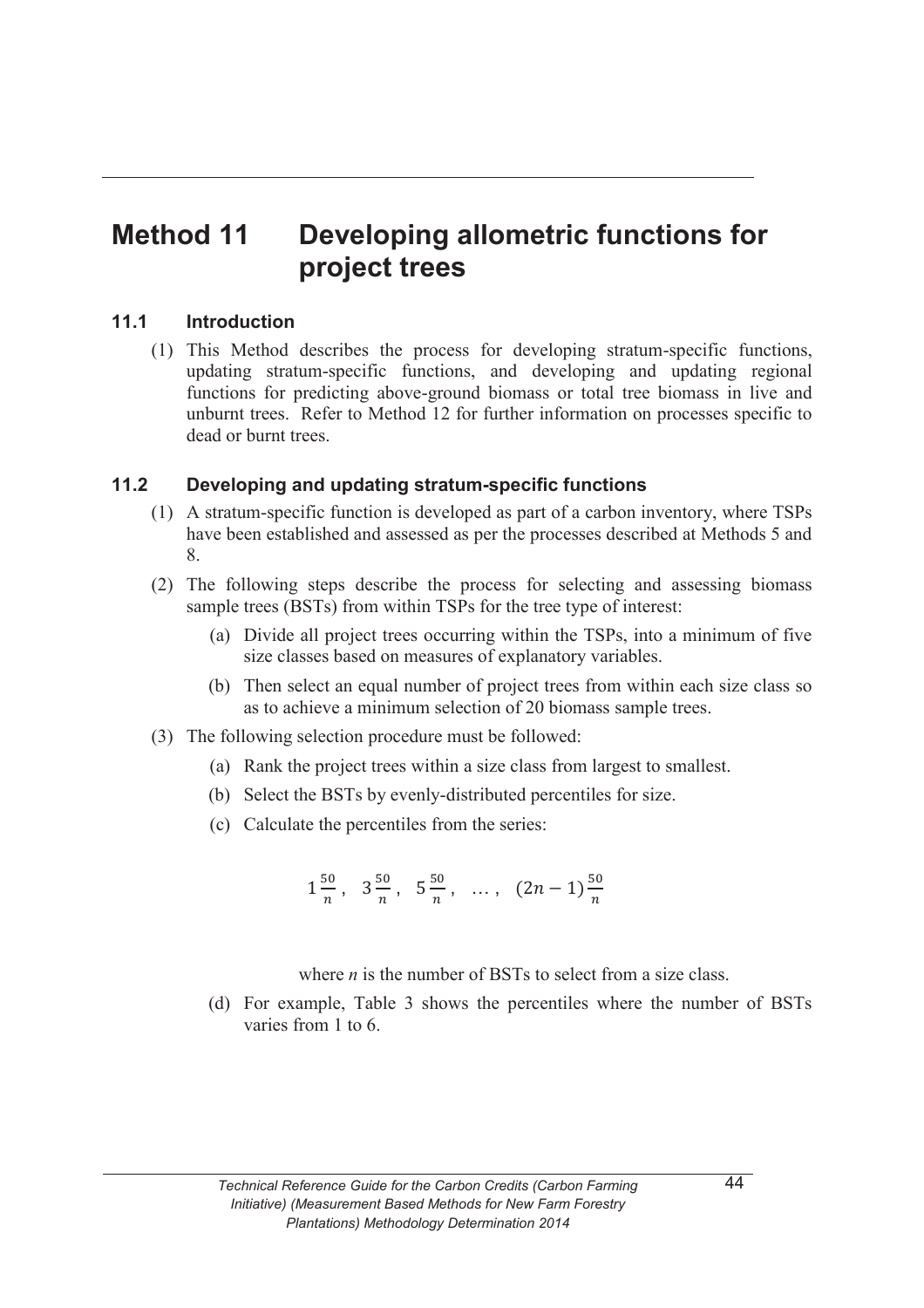| Number of<br><b>BSTs</b>    | Percentiles.                      |
|-----------------------------|-----------------------------------|
|                             | 50.0                              |
| $\mathcal{D}_{\mathcal{L}}$ | 25.0, 75.0                        |
| 3                           | 16.7, 50.0, 83.3                  |
| Δ                           | 12.5, 37.5, 62.5, 87.5            |
|                             | 10.0, 30.0, 50.0, 70.0, 90.0      |
|                             | 8.3, 25.0, 41.7, 58.3, 75.0, 91.7 |

 Table 3. Selection of BSTs from a size class. Select trees closest to the percentiles for size.

- (e) If the required number of BSTs is not available in a size class, then attempt to take the shortfall from the next size class.
	- *Note* For example, suppose the objective is to select 4 BSTs from each of 5 size classes, and there are only 2 trees in the first (largest) size class. In this case, attempt to take an extra 2 BSTs (total 6 BSTs) from the next size class.
- (4) Assess all biomass sample trees selected at step (2) using Method 11.5 and, if applicable, Method 11.6.
- (5) Fit allometric functions using regression analysis as per the requirements of Method 10.3 and Method 10.5.

### **11.3 Updating stratum-specific functions**

- (1) It is likely that project trees will grow to a size beyond the allometric data range for a stratum-specific function from reporting period to reporting period. For this reason, this Method allows for a pre-existing stratum-specific function to be updated as follows.
- (2) It is a pre-condition of applying this Method that a stratum-specific function has been previously developed according to Method 11.1 and that this Method 11.2 is applied as part of a carbon inventory.
- (3) Where the conditions at Step 1 are met, apply Steps 1-3 of Method 11.1 with selection of a minimum of 10 biomass sample trees (instead of the 20 specified under Method 11.1).
- (4) Combine the data collected from biomass sample trees at Step 2 with the allometric dataset used to develop the original stratum-specific function and then apply the process described at Step 3 of Method 11.1 to derive an updated regression function based on the combined allometric dataset.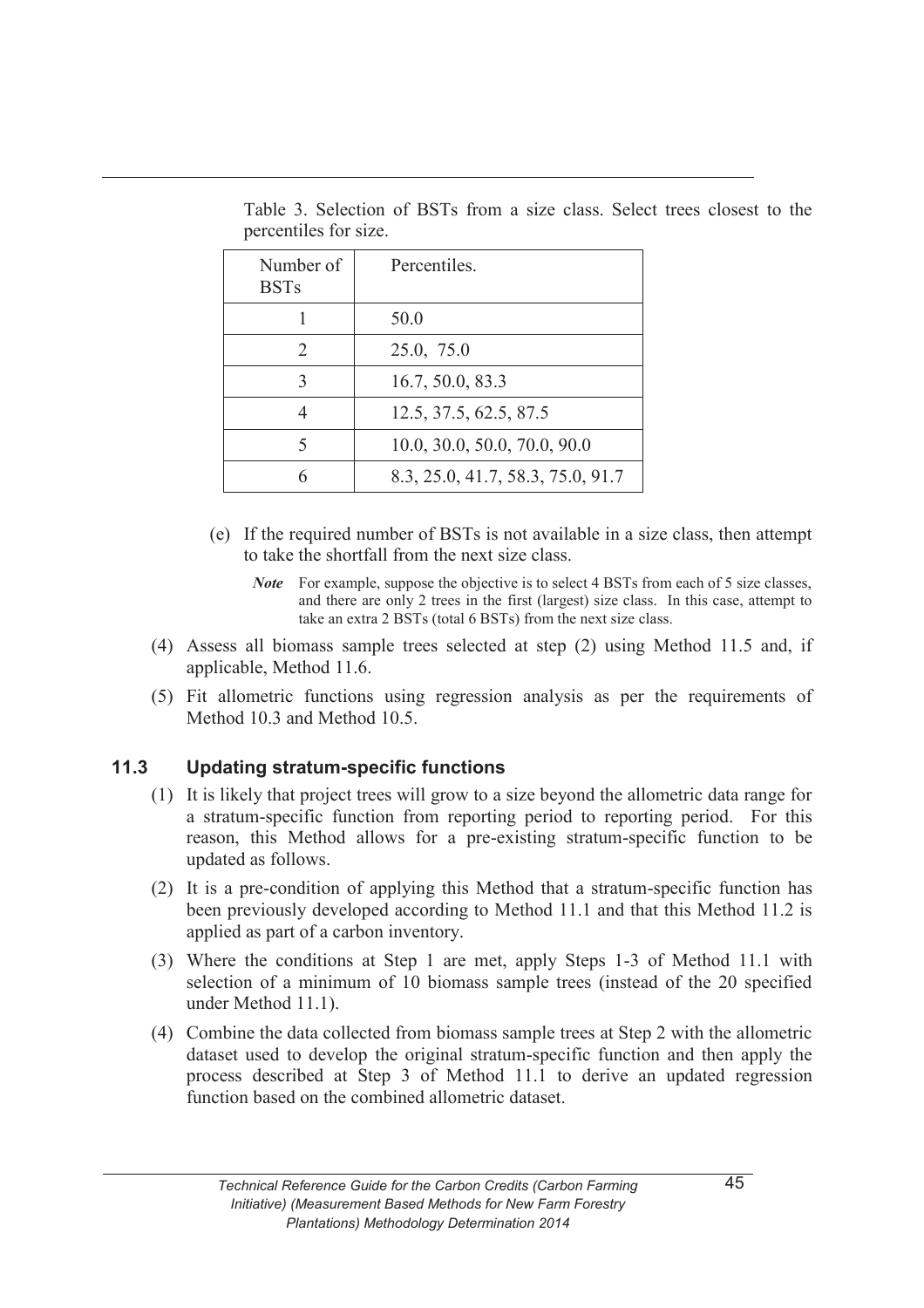- (5) Where the conditions in steps 3(a) and (b) at Method 10.5 are met, the updated stratum-specific function can be applied within the stratum from which the allometric dataset was derived without applying the validation process described at Steps 6 and 7 of Method 13.
- (6) Where the conditions in steps 3(a) and (b) at Method 10.5 are not met, the proponent can restrict the dataset to the biomass sample trees assessed at Step 2 and apply Method 11.1 to develop a new stratum-specific function, ensuring that a minimum of 20 biomass sample trees are assessed.
- (7) Details of biomass sample tree selections must be documented as per Method 11.1.

## **11.4 Developing and updating regional functions**

### *Developing regional functions*

- (1) A regional function can be developed at any time (i.e. does not require linkage to a carbon inventory) from trees that occur within, or outside of, the project area. The process for developing a regional function is described in the following Steps.
- (2) Define the allometric domain of interest (Method 10), including its geographic limits.
- (3) From within the geographic limits of the allometric domain, map the sites (referred to as biomass sample sites) that are available for assessment of biomass sample trees for the tree type to be referenced by the regional function.
- (4) From within the biomass sample sites, randomly select a minimum of 5 locations for the establishment of biomass sample plots (Step 4).
	- (a) Locations for biomass sample plots (BSPs) must be established using the process described at Steps 1-5 of Method 7, replacing all references to 'stratum' with 'biomass sample plots' (or BSP), ignoring all references to probable limits of error requirements and replacing the term 'plot' with 'biomass sample plot' (or BSP).
- (5) For each location selected at Step 3, establish BSPs as per Steps 5-8 and 10-14 of Method 8, replacing the term 'plot' with 'biomass sample plot' (or BSP) ignoring references to minimum plot size and instead setting minimum plot size at  $100 \text{ m}^2$ (0.01 ha).
	- (a) The proponent must ensure that the combination of plot size and number of BSPs allows for a minimum of 100 trees of the tree type to be referenced by the regional function to be included within the BSPs.
- (6) Rectangular BSPs (including belt plots) must have the centre, or the centre line, temporarily marked. Circular BSPs must have the centre temporarily marked. In both cases, markers should allow for a return visit within 12 months of assessment.
- (7) From within the BSPs, identify all occurrences of the tree type to be referenced by the regional function and measure candidate explanatory variables from each of these trees.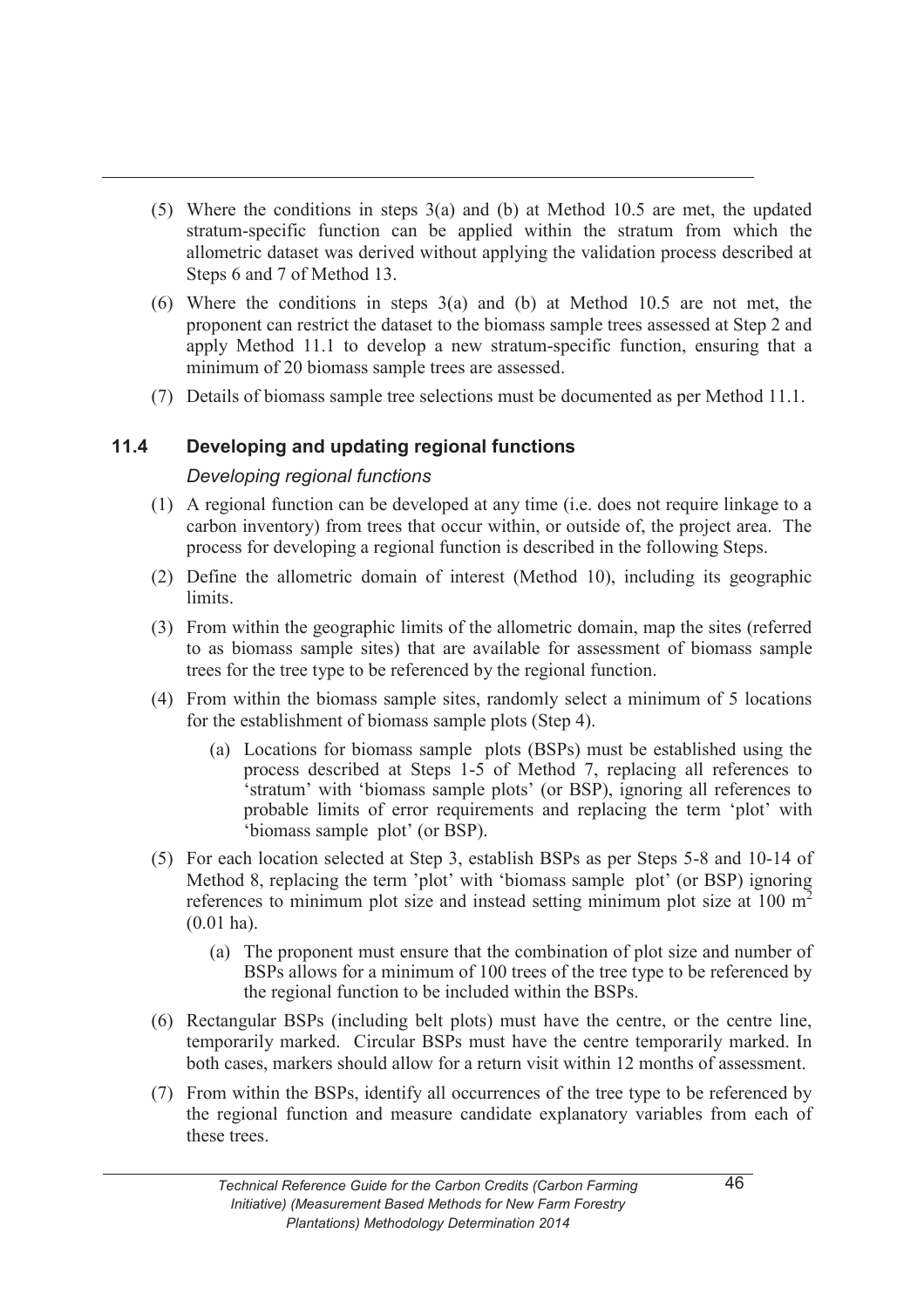- (8) Select a set of at least 20 biomass sample trees as per Steps 1 of Method 11.1, replacing the term 'temporary sample plot'(TSP) with BSPs and replacing the term 'project trees' with 'trees'.
- (9) Assess all biomass sample trees selected at Steps 1 and 2 using the process described at Method 11.4, then fit a regression function and analyse as per the requirements of Method 10.

#### *Updating a regional function*

 (10) To update a regional function, re-assess the original BSPs or, if they are no longer available (e.g. if they have been clearfelled), establish new BSPs. Then, at a minimum, select trees from each size class unrepresented by the existing data range, so that the number of trees within each size class is consistent, and selected and analysed in a manner consistent with steps (1) to (9).

#### **11.5 Measuring above-ground biomass of biomass sample trees**

- (1) A project proponent must undertake the processes specified in this method when assessing the above-ground biomass of a biomass sample tree.
- (2) For each biomass sample tree, measures of candidate explanatory variables must be collected.
- (3) The biomass sample tree must be cut at ground level and the above-ground material separated into biomass components.
- (4) As a minimum, the components specified in step (3) must include:
	- (a) stem;
	- (b) crown (branches and foliage); and
	- (c) dead material, including dead branches, dead stem and dead foliage, attached to the biomass sample tree.
- (5) After completing step (3), the total wet-weight for each of the above-ground biomass components must be recorded and documented in an allometric report.
- (6) For each biomass sample tree a representative sub-sample must be collected from each biomass component and weighed immediately after carrying out step (5) to obtain the sub-sample wet-weight.
- (7) The wet-weight of the sub-samples from step (6) must be recorded and documented in an allometric report.
- (8) The following must be oven-dried to constant weight at 70 degrees Celsius to obtain the dry-weight:
	- (a) the sub-samples specified in Step (6), or
	- (b) the biomass component specified in Step (12).

47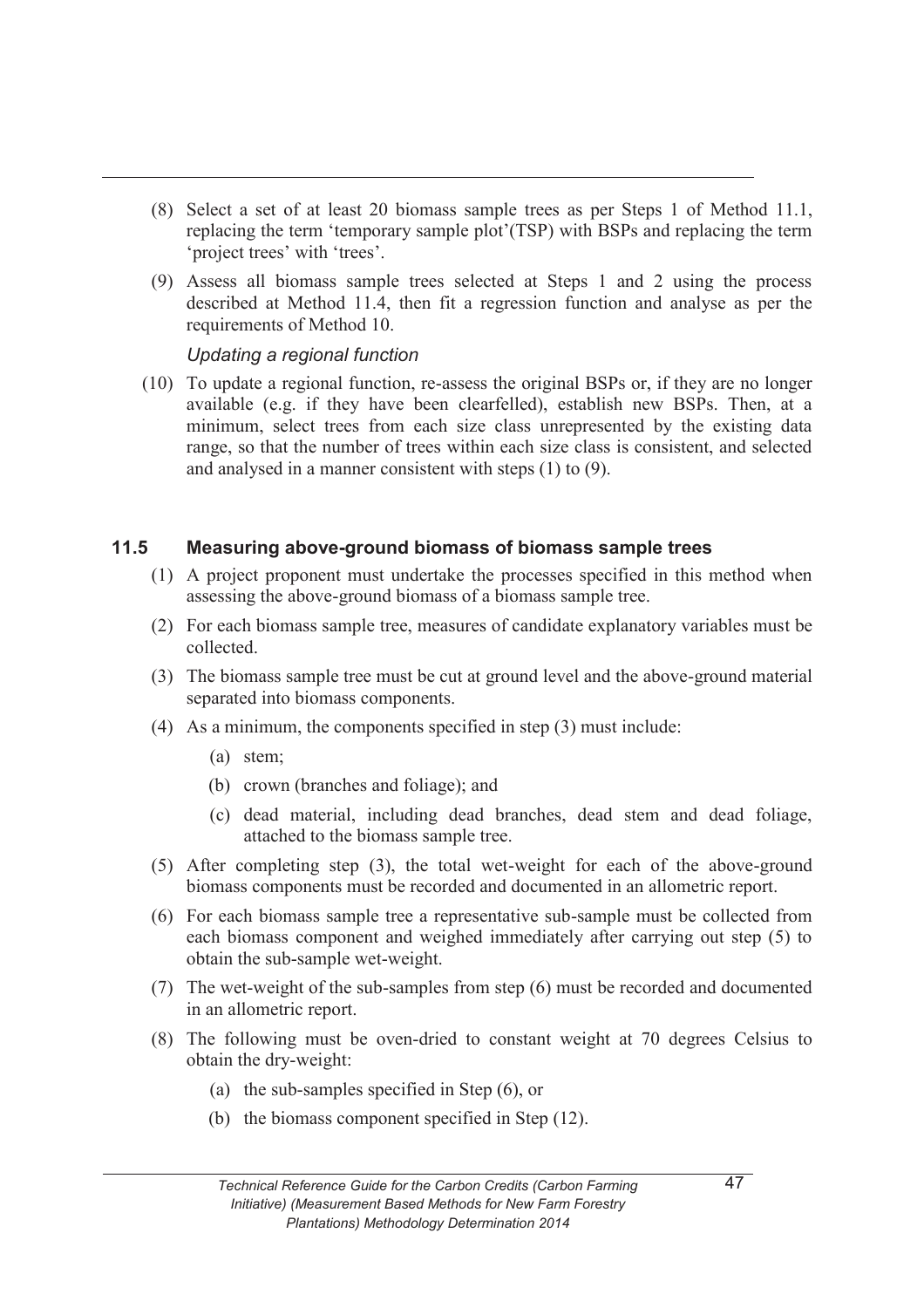- (9) The following must be recorded and documented in an allometric report:
	- (a) the dry-weight of the sub-samples that have been oven-dried in accordance with Step  $(8)$ ; or
	- (b) the biomass component specified in step (12).
- (10) The dry-wet weight ratio for each of the sub-samples specified in Step (6), or the biomass component as specified in Step (12), must be calculated by dividing dry-weight by wet-weight.
- (11) The dry-weight of each above-ground biomass component of the biomass sample tree must be estimated using Equation 7.6 in the Determination and applying the average of the dry-wet weight ratios from Step (10).
- (12) As an alternative to the sub-samples specified in Step (6), the entire biomass component may be used in the processes specified in Steps (7) to (11).

## **11.6 Measuring root biomass of biomass sample trees**

- (1) Project proponents may apply a root:shoot ratio to estimate root biomass of project trees from above-ground biomass (Method 11.5). In this case, the allometric function for the tree species must predict above-ground biomass only.
- (2) Alternatively, a project proponent may sample roots directly to develop allometric functions to predict total tree biomass. In this case the following procedures in Steps (3) to (14) apply.
- (3) The roots of each individual biomass sample tree that will be sampled and measured must be excavated.
- (4) Roots that have a diameter of less than 2 millimetres must not be included in the processes specified in Steps (6) to (13), except where the roots are attached to larger root sections.
- (5) The excavated root system must be cleaned so that contamination from soil and any other contaminants is minimised.
- (6) Once excavated and cleaned, the root system must be divided into its separate biomass components which must include at least:
	- (a) the tap root or lignotuber*;* and
	- (b) the lateral roots.
- (7) After completing the processes specified in Step (6), the total wet-weight for each of the separated below-ground biomass components must be recorded and documented in an allometric report.
- (8) For each biomass sample tree representative sub-samples must be collected from each biomass component and weighed immediately after carrying out the requirement specified in step (6) to obtain the wet-weight.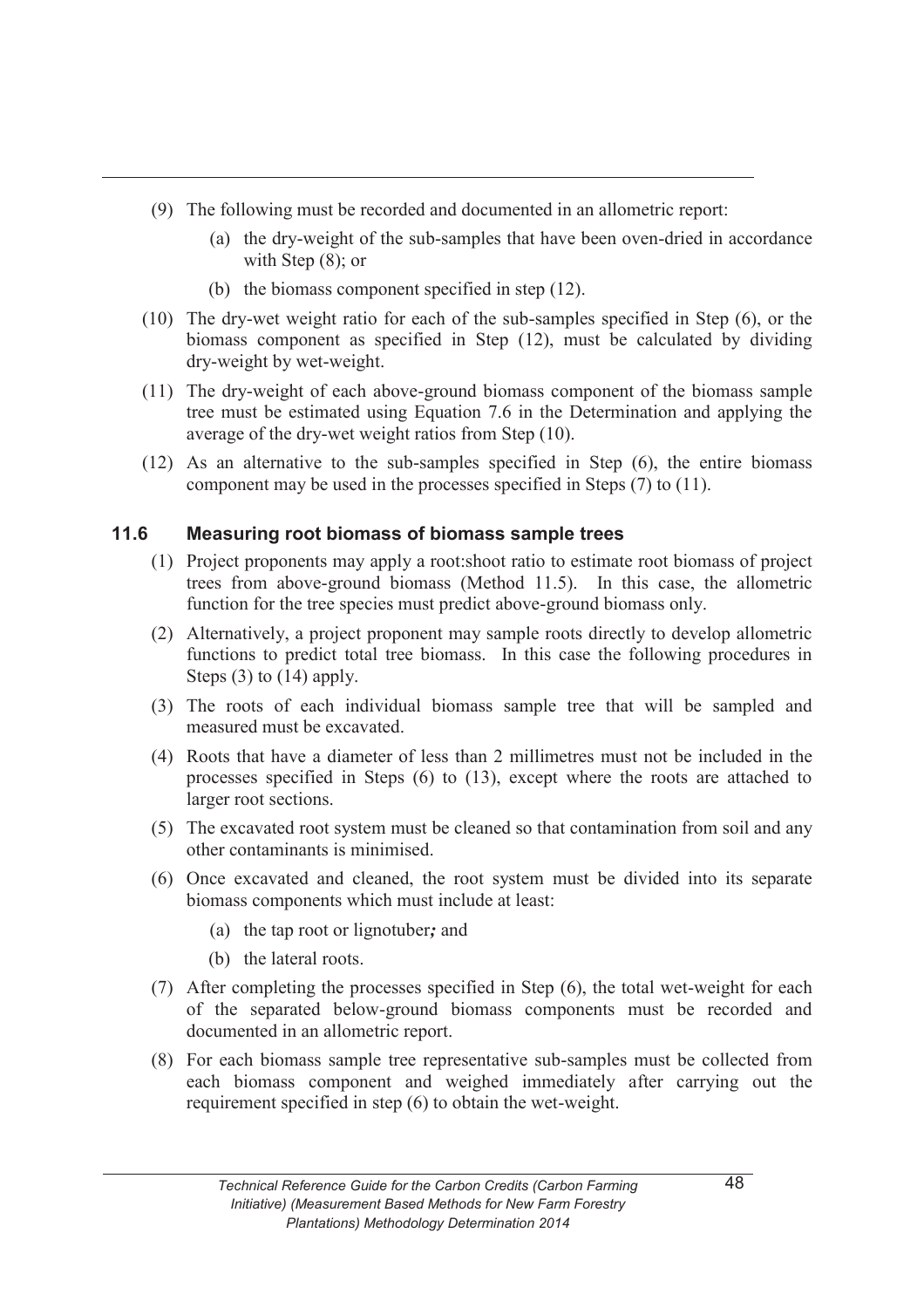- (9) The wet-weight of all sub-samples specified in step (8) must be recorded and documented in an allometric report.
- (10) The following must be oven-dried to constant weight at 70 degree Celsius:
	- (a) the sub-samples specified in step (8); or
	- (b) the biomass component as specified in step (14).
- (11) The following must be recorded and documented in an allometric report:
	- (a) the dry-weight of the sub-samples that have been oven-dried in accordance with step  $(10)$ ; or
	- (b) the dry-weight of the biomass component as specified in step (14).
- (12) The dry-wet weight ratio for each of the sub-samples specified in step (8), or the biomass component as specified in step (14), must be calculated by dividing dry-weight by wet-weight.
- (13) The dry-weight of each below-ground biomass component of the biomass sample tree must be estimated using Equation 7.6 and applying the dry-wet weight ratios as specified in step  $(12)$ .
- (14) As an alternative to the sub-samples specified in step (8), the entire biomass component may be used in the processes specified in steps (9) to (13).

### **11.7 Estimating root biomass with a root:shoot ratio**

- (1) The alternative method to direct sampling of roots provided in Method 12.6, is to:
	- (a) calculate an allometric function to predict above-ground biomass of project trees and test trees; and
	- (b) then apply a root:shoot ratio to estimate the root biomass of those trees.
	- *Note* The root:shoot ratio is the ratio of below-ground biomass (roots) to above-ground biomass (shoots).
- (2) The process to obtain estimates of the root:shoot ratios used in the National Inventory Report is as follows:
	- (a) Using the publically-available version of FullCAM and following the FullCAM Guidelines specific to this Method:
		- (i) Select a central point in a modelling stratum for any simulations for that stratum; and
		- (ii) Select the tree species (individual species or species group) that best describes the stratum and run a simulation.
- (3) Calculate the root:shoot ratio for the relevant tree age as the ratio of "C -mass of below ground tree components" to "C-mass of above ground tree components".
	- *Note* Under this Method 12.7, all trees in a modelling stratum will have the same root:shoot ratio.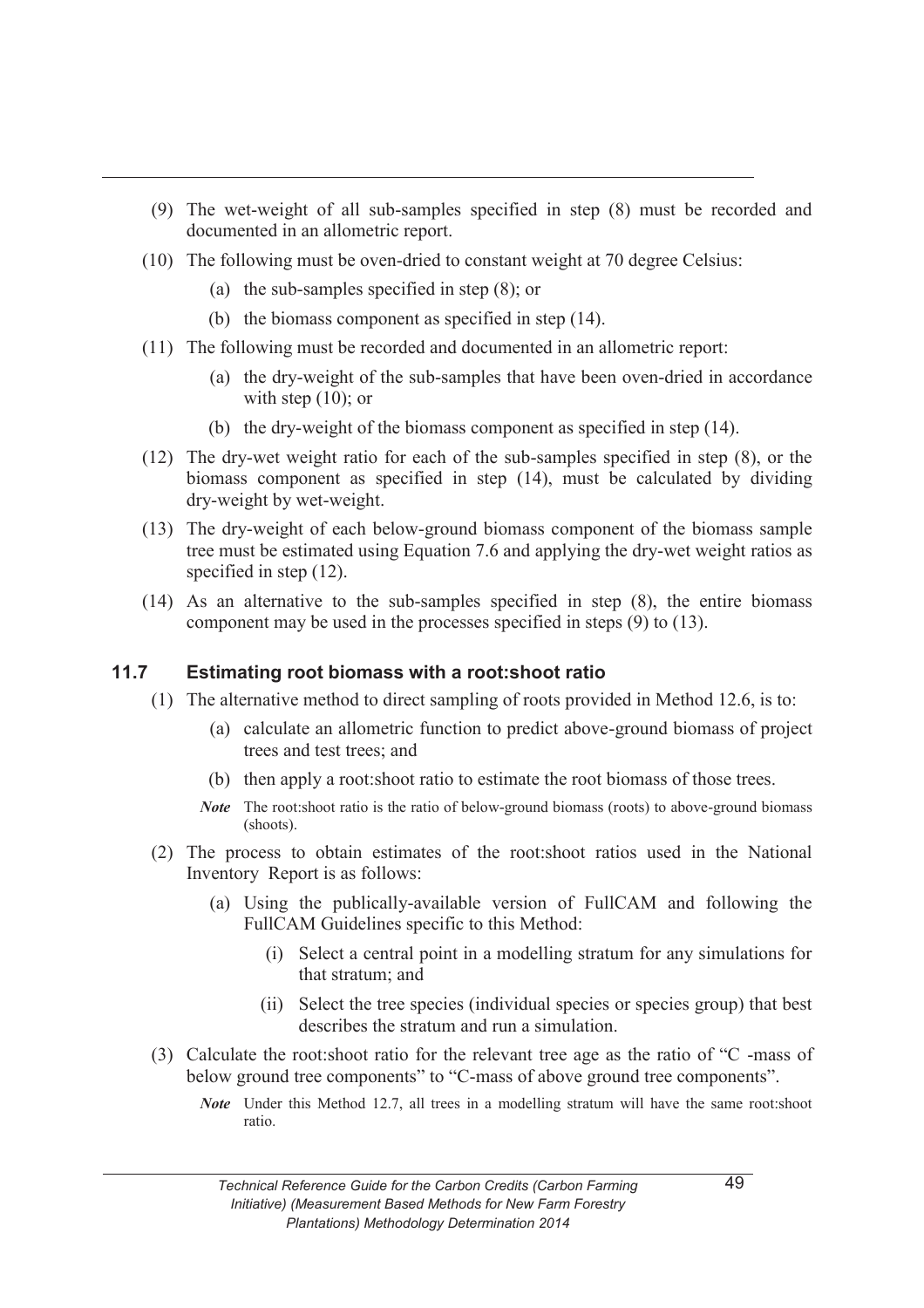- (4) Root biomass is then calculated as the product of predicted above-ground biomass (Equation 7.1) and the root:shoot ratio (Equation 7.5).
	- *Note* The above Steps (1) (4) only apply to estimating root biomass of un-harvested trees. For assessing the biomass in roots of harvested trees see Method 11.8 below. Equation 7.3 is, in effect, an allometric function. An allometric function relates the growth of one part of an organism to the whole or another part of an organism. In Equation 7.5, the growths of the roots of a tree are related to the growth of the shoots.

#### **11.8 Assessing carbon stocks in the roots of harvested trees**

- (1) Accounting for carbon stocks in the roots of harvested trees is optional.
- (2) Under the Determination all forests must be re-established after clearfell harvesting. This may be by planting or seeding (replant systems). Alternatively, the forest may regenerate from the growth of new shoots (coppice) arising from the stumps or lignotuber/root crown of harvested trees (coppice systems).
- (3) An essential difference between replant and coppice systems is that only in coppice systems do the roots remain alive after harvest. Therefore different methods are required for replant and coppice systems for estimating the root biomass after harvest.

#### *Replant Systems*

- (4) The procedure for estimating the carbon stocks in the roots of harvested trees in the FullCAM Guidelines may be used.
- (5) Otherwise, the default dead root partitioning and decomposition rates from the National Inventory must be used as indicated in Table 4.
- (6) Table 4. Decomposition rates for roots of harvested trees in 'post-1990 plantations'.

| Component         | Breakdown rate / |  |  |
|-------------------|------------------|--|--|
|                   | vear             |  |  |
| Coarse dead roots | 04               |  |  |
| Fine dead roots   | 10               |  |  |

 (7) From DCCEE (2011, Tables 7.B4 & 7.F7) a typical fine root fraction in roots immediately post-harvest was estimated to be 0.15. Therefore, the model of root decay after harvest is shown in Figure 8 and Equation 4.11.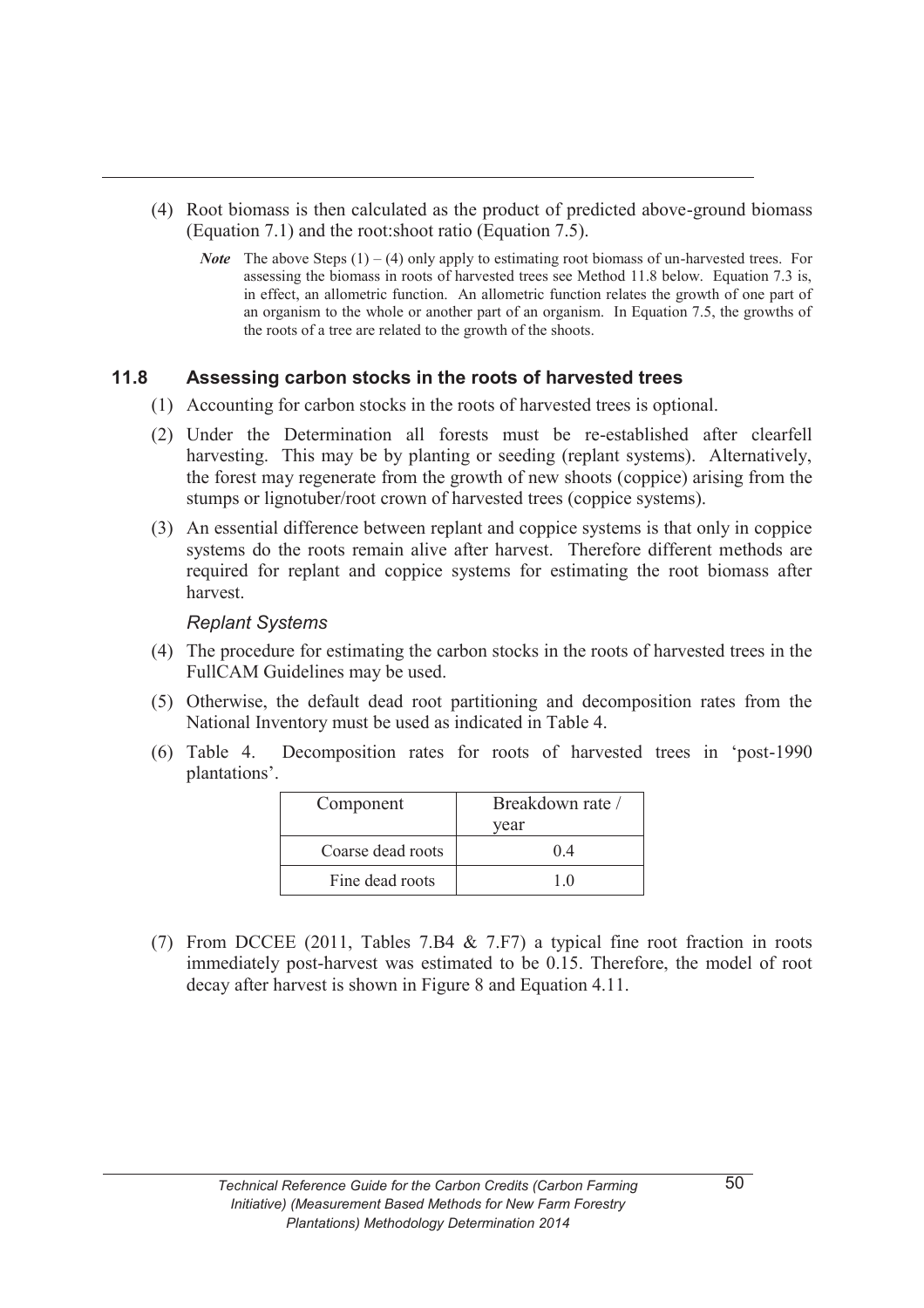

 (8) Figure 8. Coarse and fine root decay (breakdown rate) in the first 10 years after harvest.

#### *Coppice Systems*

- (9) For coppice systems, a simple conservative model for predicting root biomass after harvest in reforestation managed on a coppice system is applied as per step (10).
- (10) For the purpose of estimating root biomass, it is assumed all tree roots remain alive after harvest, but do not change in biomass after the first harvest (Figure 9 and Equation 4.12).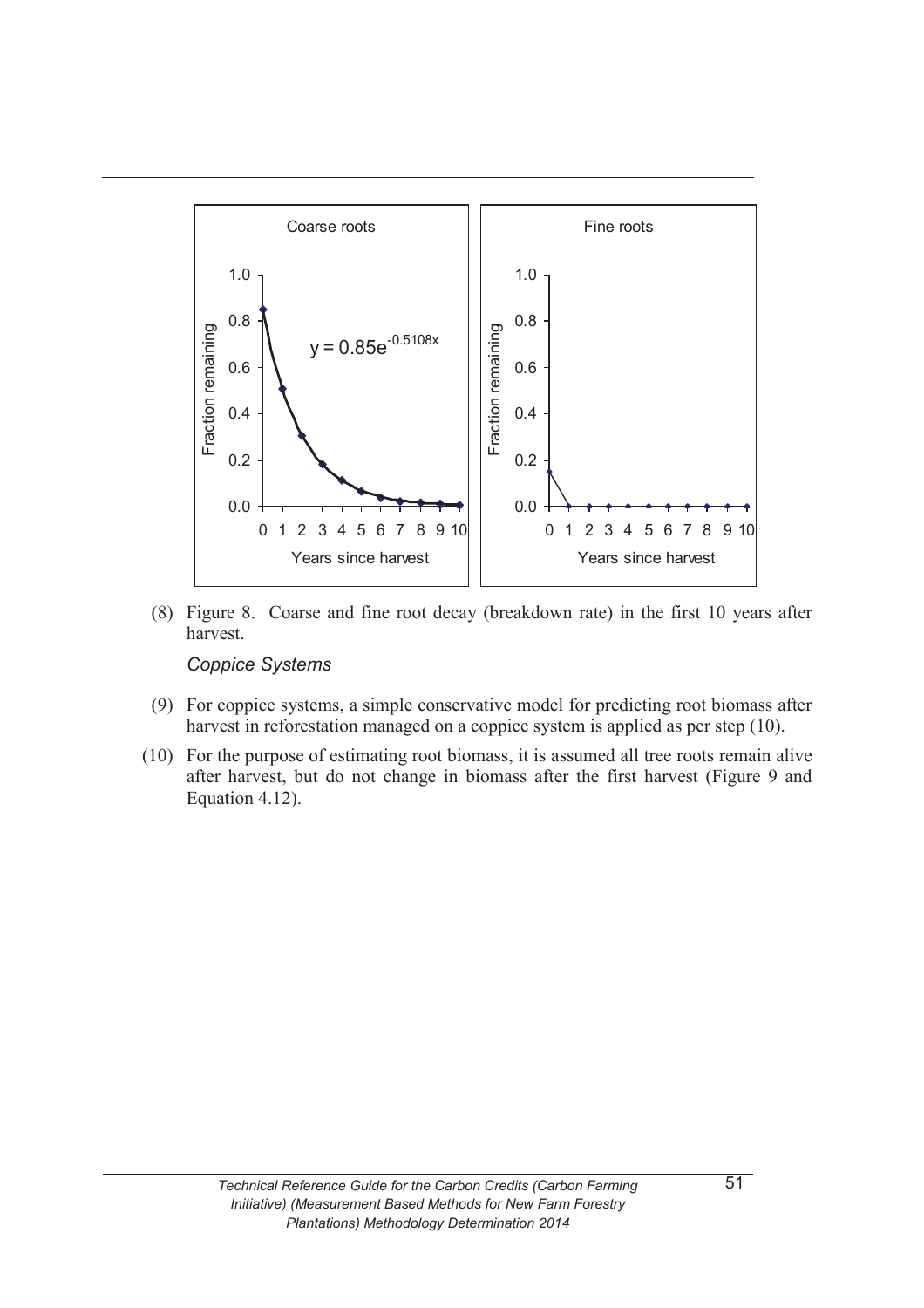

 (11) Figure 9. Example of projected biomass from a 5-year harvest cycle and coppice regeneration. Root biomass is assumed to remain constant from the time of the first harvest.

### **11.9 Record-keeping and reporting**

- (1) Proponents must retain records of all measures collected and their quality assurance, identifying:
	- (a) the type of equipment used to collect measures;
	- (b) the calibration of equipment ; and
	- (c) the error checks that were applied throughout measurement.
- (2) To demonstrate that field crews were correctly applied the methods used, proponents must keep the following records:
	- (a) training of field crews;
	- (b) records demonstrating all measurement equipment was regularly checked for measurement error: and
	- (c) records demonstrating the corrective action applied where measurement error was identified.
- (3) Proponents must retain records that demonstrate constant dry weight is achieved:
	- (a) for method 11.5—at step 8,
	- (b) and if applicable, for Method 11.6— at step 10.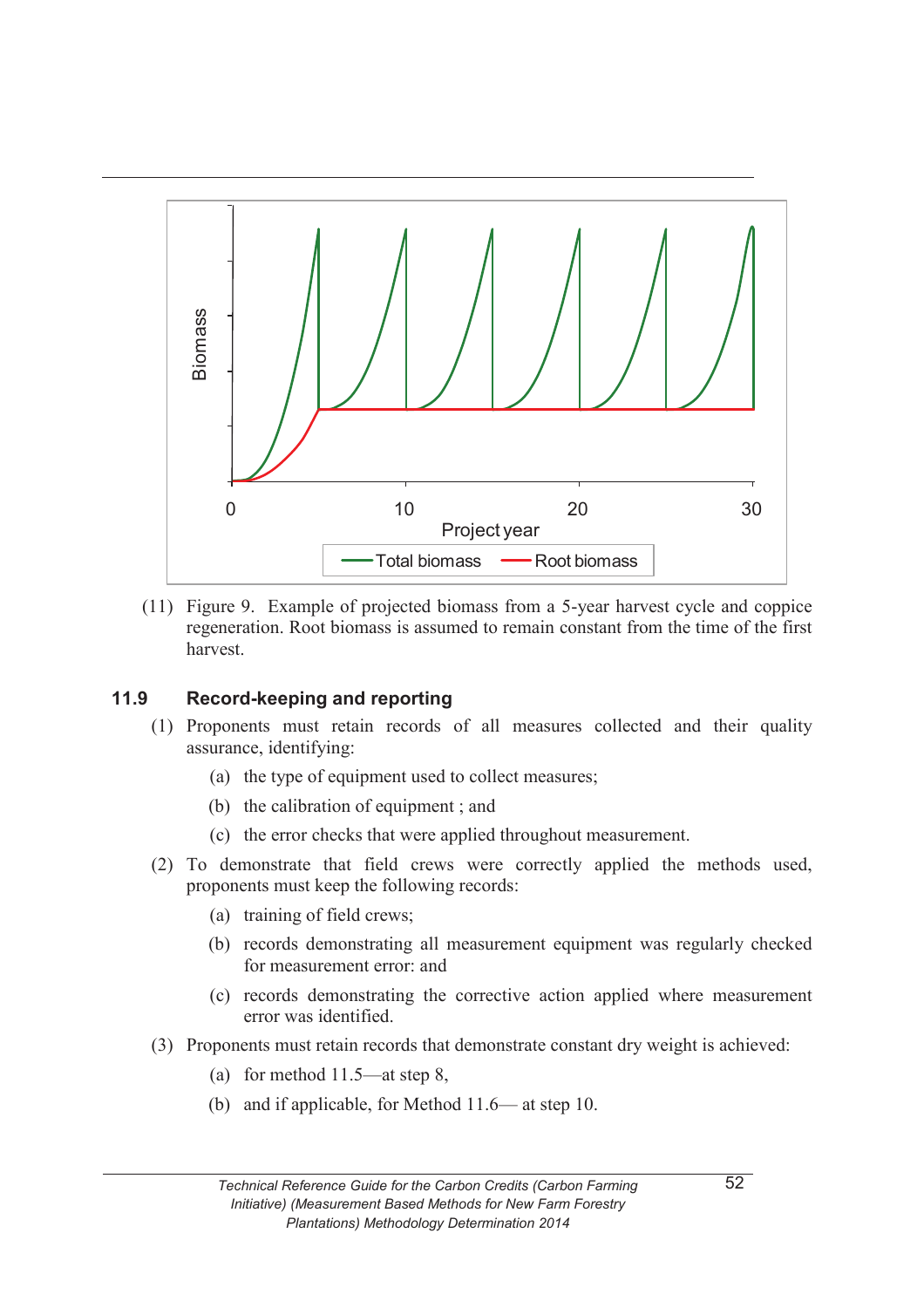- (4) Details of the approach to selecting biomass sample trees must be documented in a sampling plan (Method 6).
- (5) Details of:
	- (a) the approach to measuring biomass sample trees,
	- (b) regression analyses at Method 10.3,
	- (c) the outcomes of the minimum fit tests described at Method 10.5 step (3); and
	- (d) the outcomes of Method  $10.5(4)$  if applicable.

 must be documented in an allometric report which meets the requirements specified in the Determination.

 (6) Errors, including their sources, magnitude and likely influence on biomass estimates, also need to be detailed in an allometric report which meets the requirements specified in the Determination.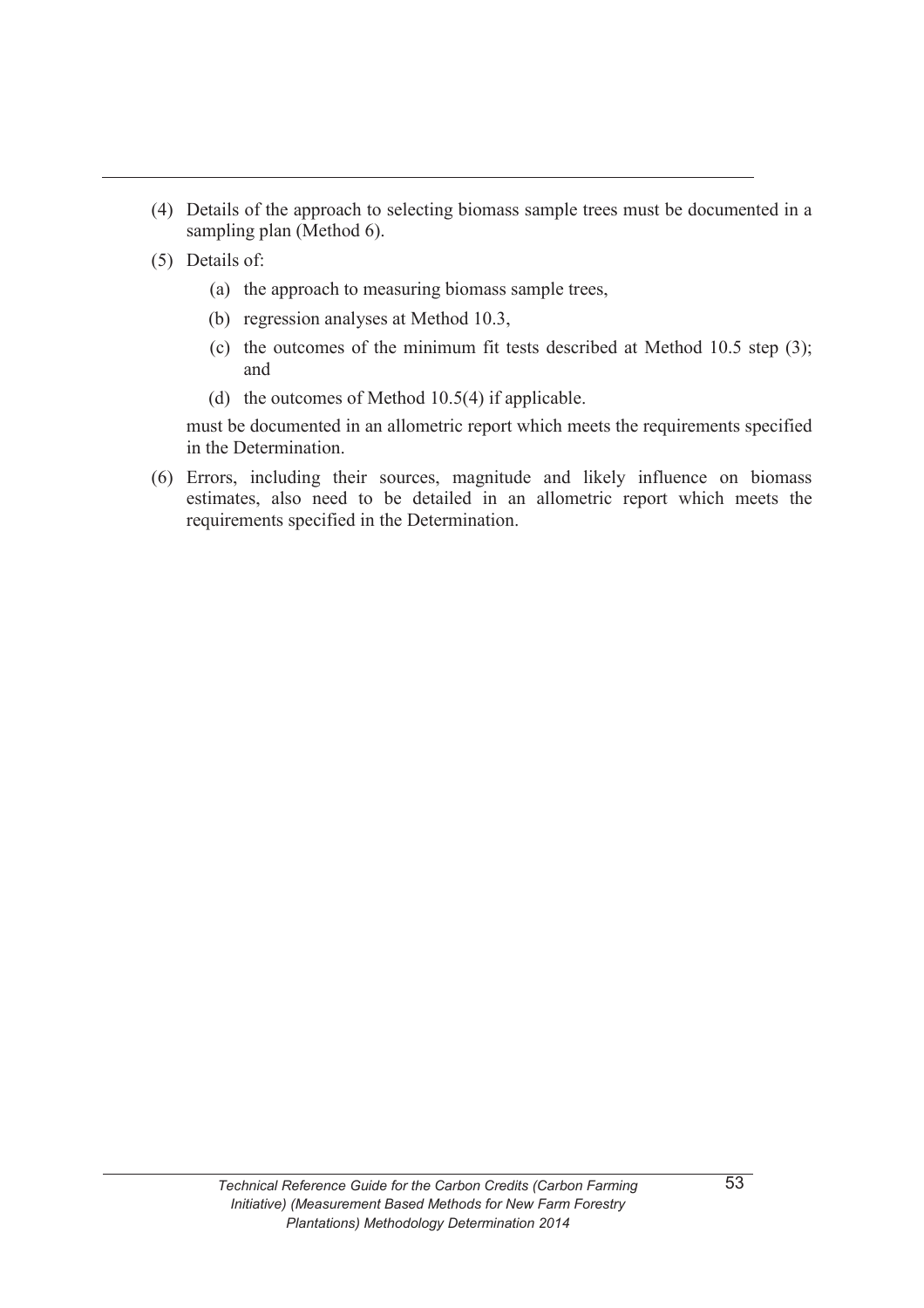## **Method 12 Accounting for dead or burnt trees.**

#### **12.1 Biomass prediction**

(1) Accounting for carbon stocks in dead and burnt trees is optional.

*Note* A burnt tree is a tree that has lost biomass in a fire.

- (2) To account for carbon in dead or burnt project trees, apply the procedures at steps (3) to (7).
- (3) Measure the explanatory variables.

*Note* For example, if above-ground biomass (AGB) of a tree is predicted from a stem diameter measurement such as Diameter at Breast Height (DBH), measure DBH.

 (4) For each component of above-ground biomass (AGB) of the tree, estimate the fraction remaining  $(F_R)$ . This must be a number greater than 0 and less than or equal to 1.

*Note* For example  $F_R = 0.65$  indicates that the biomass is 65% of what would be there if the tree was not dead or burnt and had the same DBH (or other predictor measures).

- (5) The fraction remaining must not exceed the limits in Table 5. If it does exceed the limits there is a procedure in Method 12.2 to reduce the maximum fraction remaining values.
- (6) Table 5 Maximum fraction remaining values that may be recorded in field assessments of dead or burnt trees.

| Foliage | <b>Branches</b> | <b>Bark</b> | Stem | Maximum fraction  |
|---------|-----------------|-------------|------|-------------------|
|         |                 |             |      | remaining $(F_R)$ |
|         |                 |             |      |                   |
| x       |                 |             |      |                   |
| X       |                 |             |      |                   |
| X       |                 |             |      |                   |
| X       |                 | X           |      |                   |
|         |                 |             |      |                   |

Where:

- · A "y" in the table indicates the biomass loss of the component is less than or equal to 10%. i.e. the component is substantially intact despite the tree dying or being burnt.
- An "x" in the table indicates the biomass loss of the component is greater than  $10\%$ . i.e.  $> 10\%$  biomass or more has been lost as the result of the tree dying or being burnt.
- Foliage: leaves or equivalent material, e.g. phyllodes
- Branches: woody material, not stem
- Bark: bark (phloem) material on stems.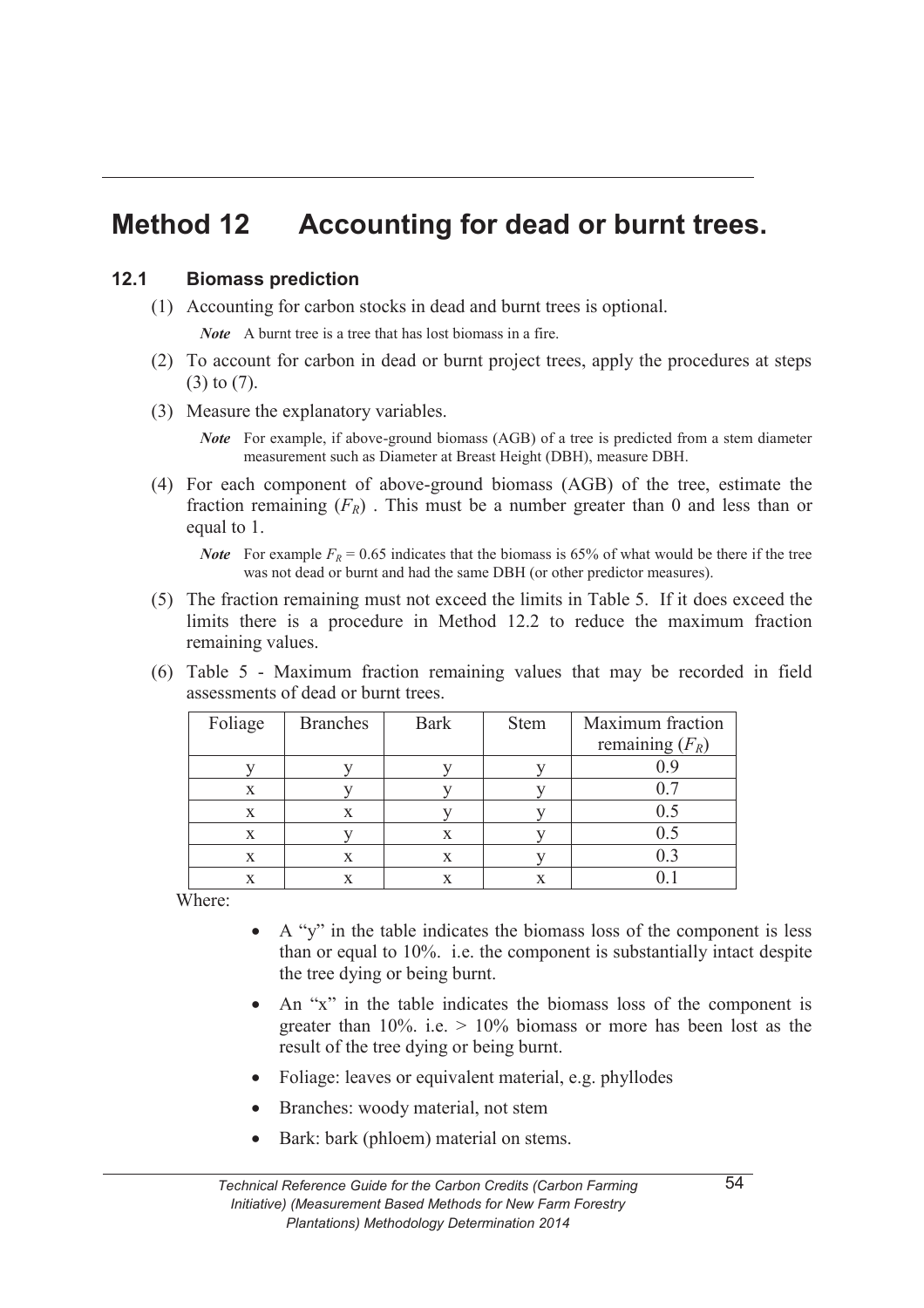- Stem: a dominant or co-dominant lead shoot.
- (7) Calculate the AGB of any dead or burnt trees from Equation 7.2 of the Determination.
- (8) If root biomass is estimated using the root:shoot ratio as per method 11.7 and Equation 7.5 assume the same ratio for root to (measured) above-ground biomass as applies to live and unburnt trees.

## **12.2 Testing for over prediction of a dead or burnt tree biomass**

- (1) If  $\geq$  5% of tree biomass in a stratum is in dead or burnt trees a similar t-test to that applied to allometric functions developed on live and unburnt trees (Method 10.4) must be applied to the allometric function for the dead or burnt tree using the process in steps (2) to (6) as follows:
- (2) Select  $\geq$  20 dead or burnt trees from TSPs in the stratum, using the process described at Step 1 of Method 11.1, replacing references to 'biomass sample trees' with 'dead or burnt sample trees'.
- (3) Record the measure(s) of explanatory variables and fraction remaining  $(F_R)$  of the dead or burnt sample trees, applying the maximum fraction remaining values from Table 5. Calculate predicted biomass from Equation 7.2.
- (4) Assess the biomass of the dead or burnt sample trees directly through destructive sampling (Method 11.4).
- (5) Apply the same t-test as described at Step (3)(a) of Method 10.5.
- (6) Where the result of the t-test indicates the allometric function over-predicts the proponent must adjust the maximum fraction remaining values for all cases in Table 5 proportionately so that the mean of residuals (measured – predicted) is not less than zero.
- (7) The adjusted maximum fraction remaining values must then be applied in all calculations of project carbon stocks for that stratum.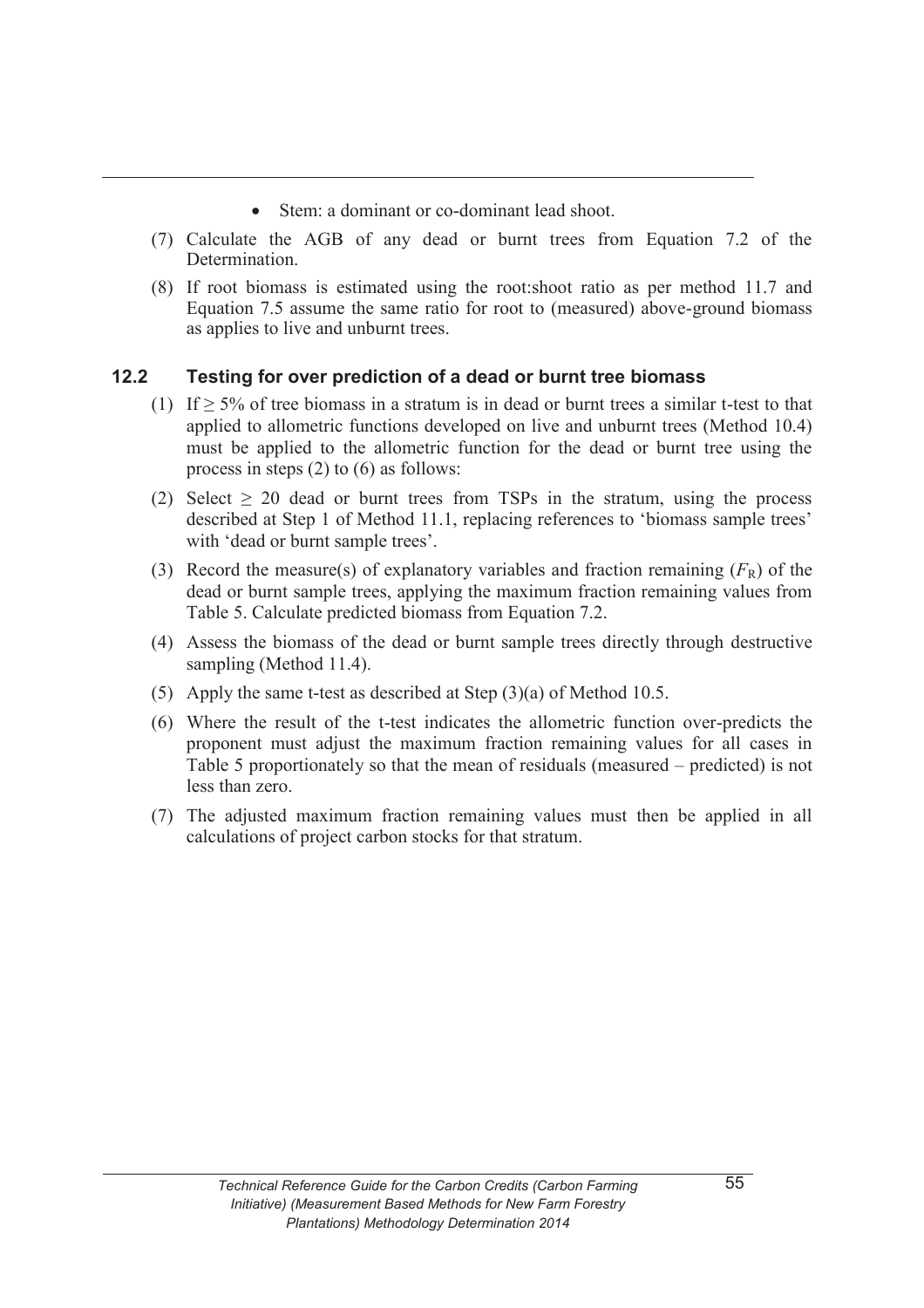# **Method 13 Applicability of allometric functions**

### **13.1 Testing the applicability of allometric functions**

- (1) An allometric function can only be applied to estimate biomass for project trees that fall within the domain of that allometric function.
- (2) The proponent is required to check compatibility on each occasion that an allometric function is to be applied to project trees within a stratum, the outcomes of checks must be documented within an offsets report.
- (3) Confirm that measures of explanatory variables collected during the carbon inventory do not exceed the allometric data range by more than the following limits:
	- (a) up to 5% of project trees can exceed the largest predictor measure by up to 20%; and
	- (b) up to 10% of project trees can be smaller than the smallest predictor measure.
- (4) Confirm that the species is the same as those referenced by the allometric function.
- (5) Confirm that field measurement of values for explanatory variables during the carbon inventory used the same measurement procedures as for development of the allometric dataset.
- (6) Where a stratum-specific function is to be applied, confirm that it is being applied to the relevant stratum.

### **13.2 Validation test**

- (1) Subject to step (2), the proponent is required to perform the validation test at the following times:
	- (a) during the first reporting period that a regional function or CFI function is to be applied within a stratum; and
	- (b) during the last reporting period for the crediting period.
- (2) The validation test must be performed as part of a carbon inventory and be documented in an offsets report.
- (3) The validation test is as follows:
	- (a) divide all project trees occurring within the TSPs into at least five size classes based on measures of the explanatory variables.
	- (b) then select an equal number of project trees from within each size class so as to achieve a minimum selection of 10 biomass sample trees (BSTs) using the process at Step 2(c). To select BSTs from within size classes undertake the following: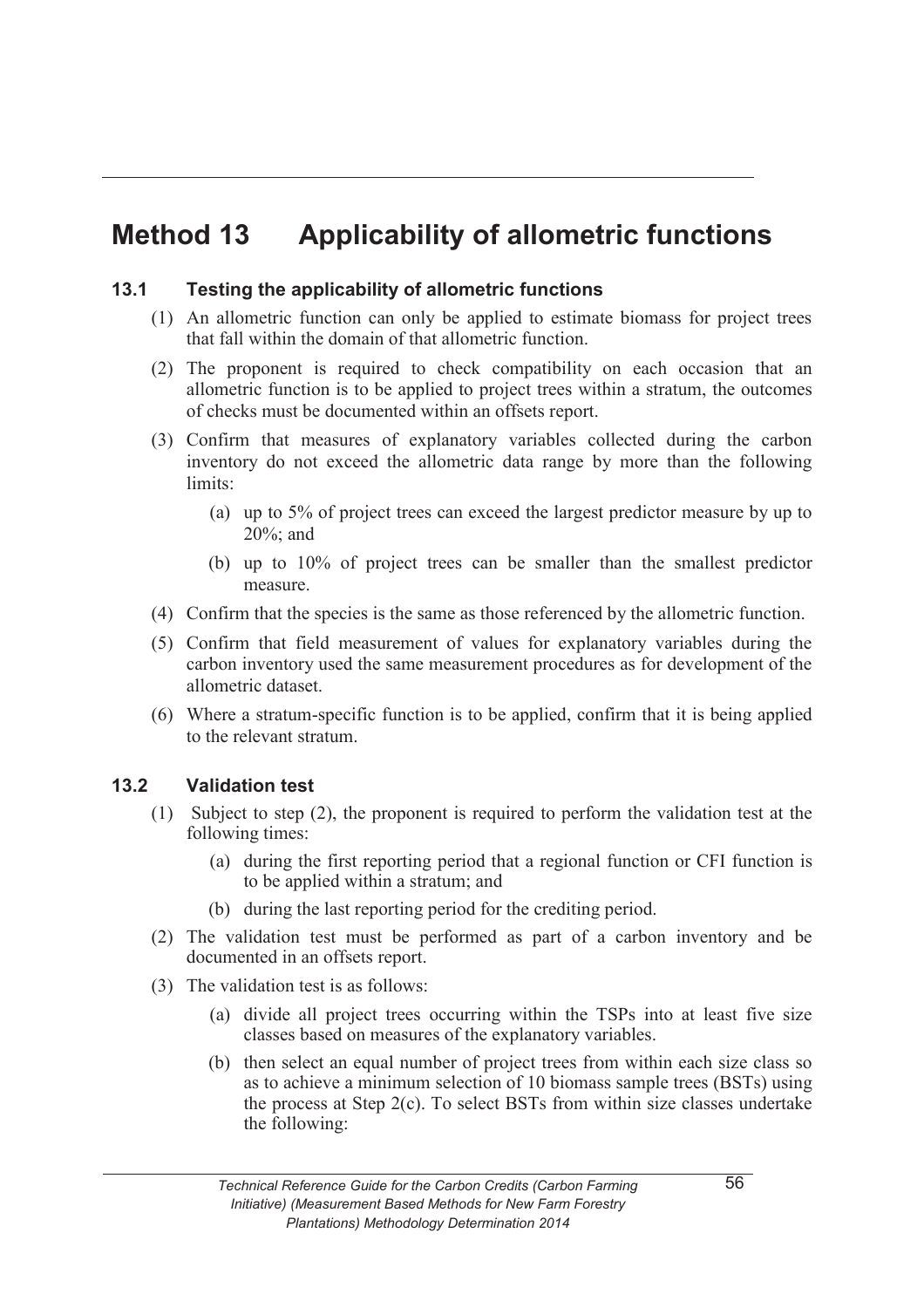- (i) apply the process described at Steps (1) to (4) of Method 11.2.
- (i) where there is only a total of 10 project trees of the relevant tree type represented within the TSPs, it is acceptable to select all of these as test trees (i.e. without applying the selection process).
- (b) Where less than 10 project trees of the relevant tree type occur within the TSPs, the proponent must either:
	- (i) establish further TSPs (as per Method 5) until the tree type is sufficiently represented to allow this Step; or
	- (ii) assume carbon stocks for that tree type are zero on all occasions that it is included within a TSP or PSP. If this option is applied it is not necessary to conduct the further validation Steps in this Method.
- (c) assess each test tree according to Methods 11 and 12.
- (d) using the allometric function and measures of explanatory variables collected from the test trees, predict the biomass contained within each of the test trees.
- (e) using the measured and predicted biomass estimates generated at steps (3)(c) and (d) respectively apply the same statistical tests as outlined in Method 10.5 step (3) to show:
	- (i) the allometric function is unlikely to overestimate tree biomass; and
	- (ii) there is no significant trend in the plot of residuals.
- (5) The above validation test is applicable to allometric functions for live and unburnt trees. However, if  $\geq$  5% of tree biomass in a stratum comprises dead or burnt trees a separate validation test must be applied to dead or burnt trees for that stratum.
- (6) Outcomes of all compatibility and validation tests described under this Method are to be detailed in the offsets report, including any substitution, or development of stratum-specific allometric functions arising as a result of these tests.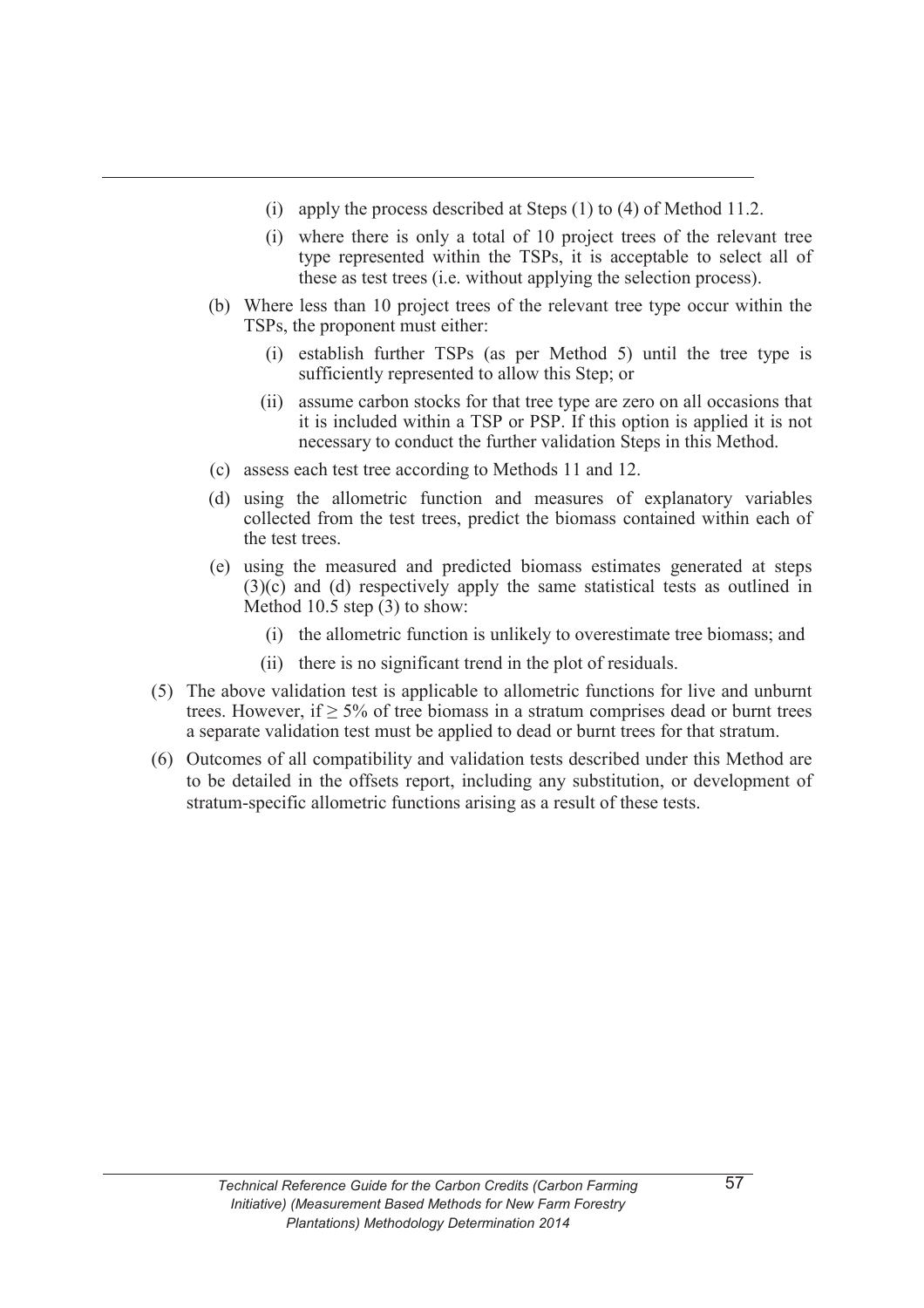## **Method 14 Assessing carbon stocks in coarse woody debris (CWD)**

## **14.1 Introduction**

- (1) The measurement of coarse woody debris (CWD) is optional.
- (2) CWD is typically fallen (naturally or as a result of pruning and harvesting) branches and stem parts . For this methodology CWD is defined as fallen tree material with a diameter (or thickness)  $> 25$  mm. CWD does not include dead roots.
- (3) As CWD may have decayed or decomposed, this has to be taken into account when assessing carbon stocks in CWD.
- (4) If CWD is to be included in an assessment, the Line Intersect method must be used.
	- *Note* For further information on the line intersect method see (Bell *et al*., 1996; O'Hehir and Leech, 1997; Ringvall and Stahl, 1999; van Wagner and Wilson, 1976; Warren and Olsen, 1964).
- (5) Polygon transects should be used for block plantings (Figure 10) and zig-zag transects for belt plantings (Figure 11).
- (6) The plot (TSP or PSP) centres are used to define the centres of the transects.
- (7) The total length of transect at any sample plot must be  $\geq 40$  m.

### **14.2 CWD estimation – common features of transects**

- (1) Procedures which are common for either shaped transect (depicted in Figure 10 and 11) are provided in Steps 2 to 12 as follows:
- (2) The "pegs" indicated in Figure 10 and Figure 11 can be either temporary pegs or permanent (e.g. survey marks) if the intention is to re-measure CWD on the same transects in later assessments.
- (3) A tape measure can be laid out around the pegs and along the transect for recording distances.
- (4) Record the diameter (mm) of any debris > 25 mm diameter that intersects the transect (tape measure). Diameters should be measured perpendicular to the long axis of any piece of debris.
- (5) Record the decay class at each diameter measurement. See notes on decay classes below.
- (6) For each stratum in the assessment, take  $\geq 2$  samples from each decay class to estimate density (method below). Measure the length and diameter of each sample.
- (7) If an edge plot, apply the mirage method (Method 9.2).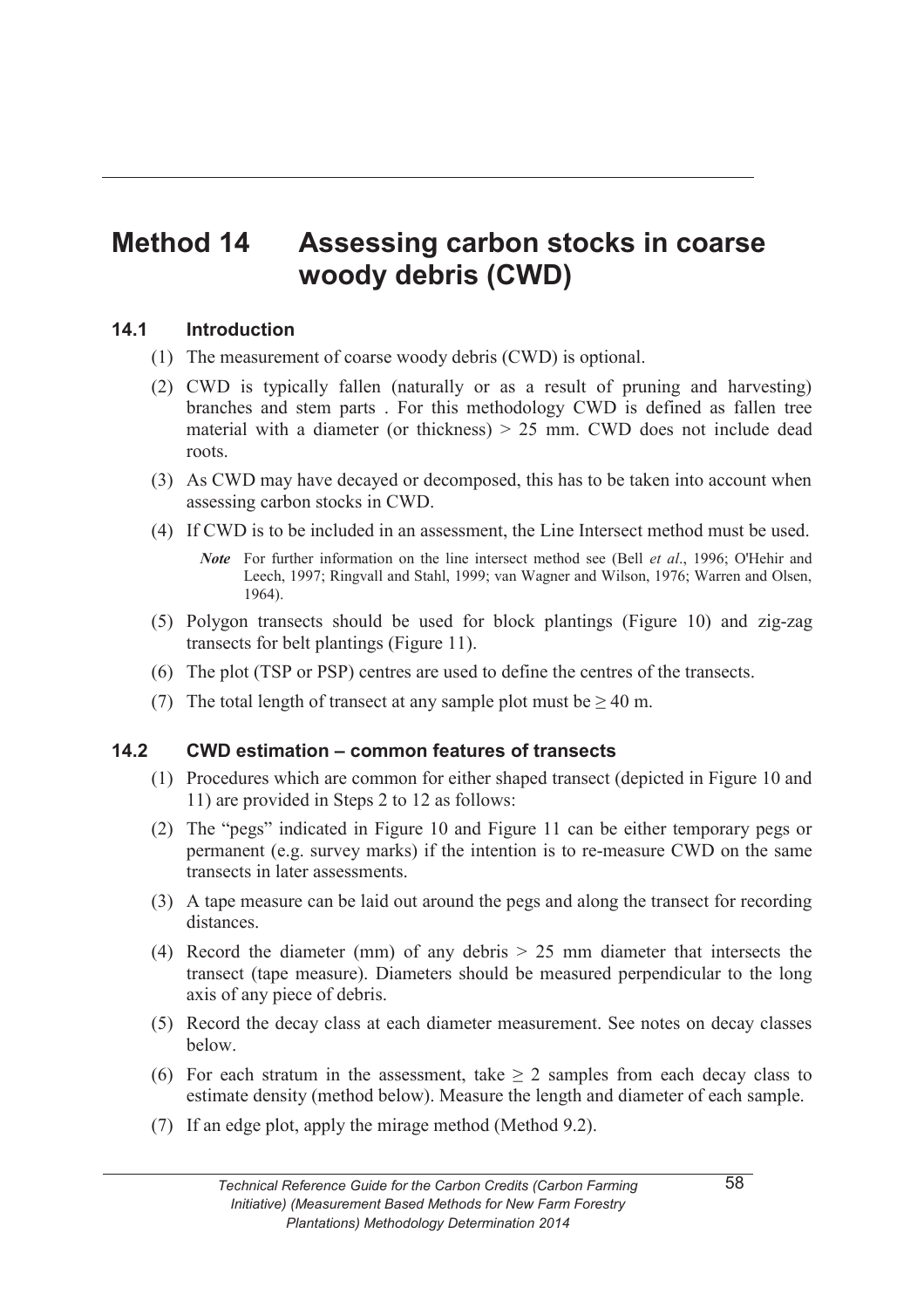- (8) Consistent criteria for determining decay classes should be applied. As a guide, the following classes could be defined:
	- (a) Class 1. Bark still attached.
	- (b) Class 2. Bark off, no fragmentation apparent.
	- (c) Class 3. Fragmentation commenced, but the piece can be picked up without it crumbling.
	- (d) Class 4. The piece crumbles if it is picked up (advanced fragmentation).
	- *Note* Often, there will only be one or two decay classes in a stratum, e.g. all Class 1, or all Class 1 and Class 2.

#### *Estimating density of decay class samples:*

- (9) Measure the volume of samples by either:
	- (a) Water displacement one suitable method involves inserting a fine skewer into a sample so it can be immersed in a beaker of water. If the beaker is placed on a balance, the weight increase in grams equals the sample volume in  $cm<sup>3</sup>$ . If the sample is porous or has cavities, wrap the sample in thin plastic (e.g. cling wrap) before immersion; or
	- (b) Measurements take sufficient measurements (diameters and length) to estimate the volume, and apply Smalian's formulae for log volume.
	- *Note* Smalian's formulae for log volume is described in detail at: http://www.for.gov.bc.ca/ftp/hva/external/!publish/web/manuals/scaling/chapters/Ch4.pdf
- (10) All samples should be dried to constant weight in a fan-forced oven at a temperature of 70 degrees Celsius to determine the dry-weight.
- (11) Density is calculated as the dry-weight divided by the volume.
- (12) Calculate the estimate of carbon stocks within a plot from Equations 4.6, 4.7 and 4.8.

#### **14.3 CWD estimation in block plantings**

- (1) Polygon transects should be established in block plantings as follows:
- (2) The polygons should be regular with an uneven number of sides, e.g. 3, 5, 7, or 9 sides. These shapes are less prone to bias due to the orientation of the debris than an "L" or "square" shape (O'Hehir and Leech, 1997). Figure 10 shows a 5-sided (pentagon) layout.
- (3) For each sample plot randomly select the orientation for one spoke in the range  $0^{\circ}$ - 359° relative to true north. .
- (4) The length of the spokes must be selected to give a transect with the minimum 40 m total length.
	- *Note* For example, if spokes of a pentagon are 7.98 m (i.e. radius of a standard 0.02 ha circular plot), transect length  $= 46.9$  m.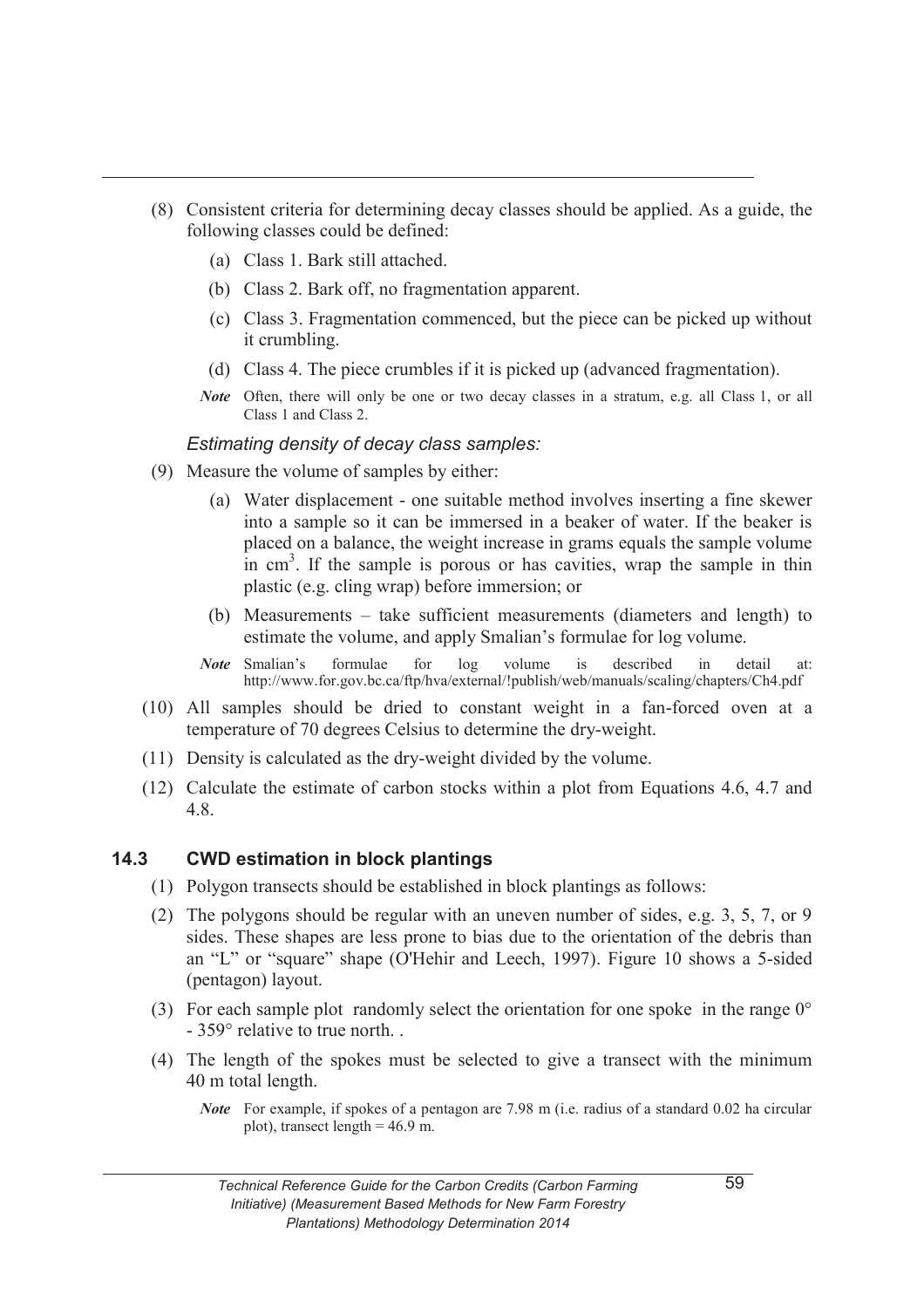

(5) Figure 10. Pentagonal transect for CWD and litter estimation.

#### **14.4 CWD estimation in belt plantings**

- (1) Zigzag transects should be established in belt plantings as follows:
	- (a) Lay out the transect as indicated in Figure 11.
	- *Note* If observed from outside the belt the segment of the transect passing through the plot centre slopes 'right to left' as shown in Figure 11.
	- (b) There should be an uneven number of segments in the transect, total  $\geq 3$ , e.g. 3, 5, 7 … segments, such that the total length of the transect is  $\geq 40$  m.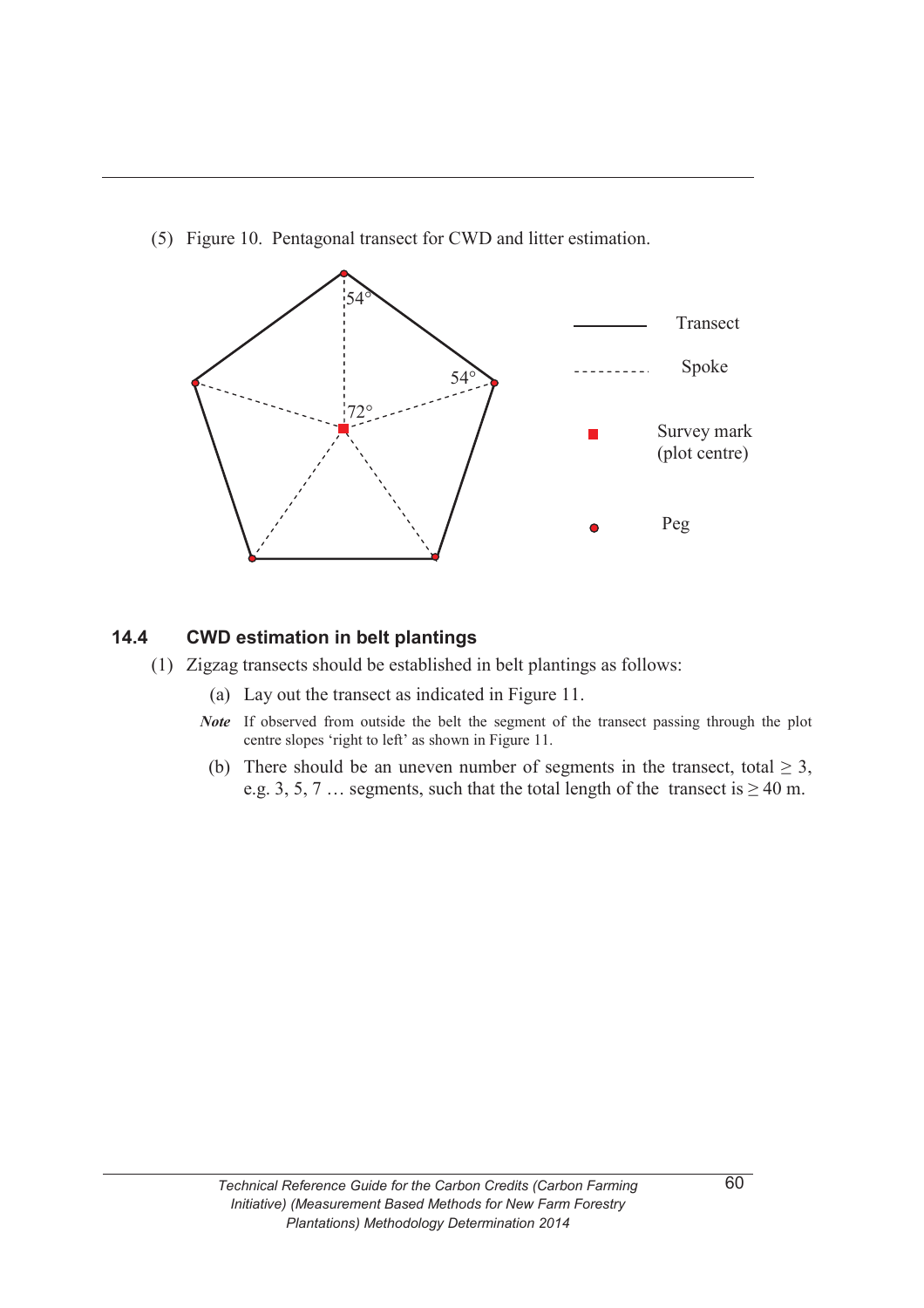

(2) Figure 11. Example of a 60º zigzag transect for CWD and litter estimation.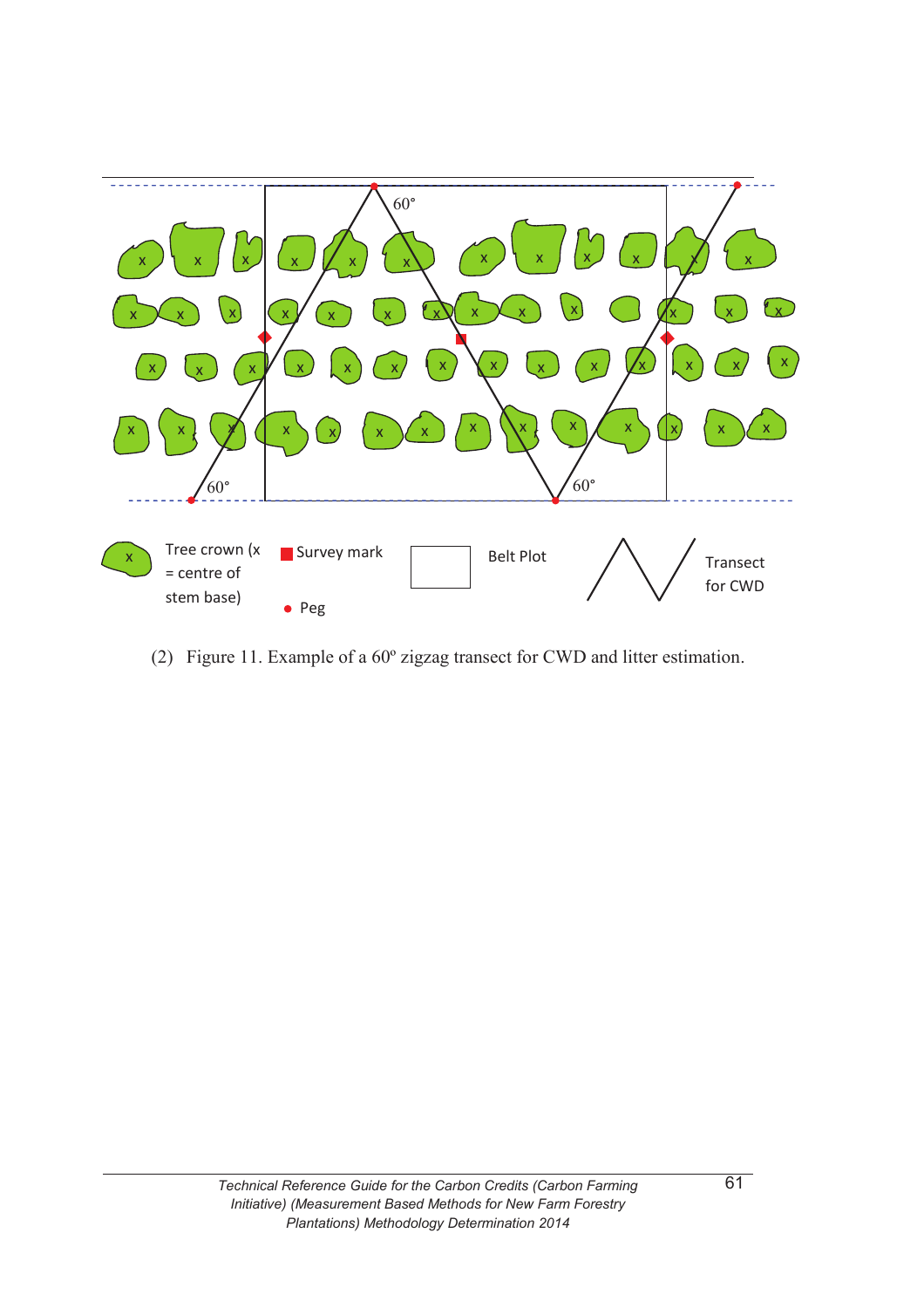# **Method 15 Assessing carbon stocks in litter**

#### **15.1 Introduction**

- (1) Accounting for carbon stocks in litter is optional.
- (2) Litter is defined to be 'fallen tree material with a diameter (thickness)  $\leq$  25 mm'. It will typically be mostly fallen leaves, twigs and small branches, but may include other material such as fallen bark and capsules (fruit).
- (3) This approach is recommended where the litter layer is well defined and deep (> 50 mm depth).

### **15.2 Develop a litter prediction equation**

- (1) Develop a regression equation for the stratum that relates depth of litter to the mass per unit area using steps 1(a) to (c) as follows:
- (a) Collect litter samples using litter sampling rings, e.g. standard  $0.05 \text{ m}^2$  ring. The samples should include all litter to mineral soil.
	- (b) Measure litter depth to mineral soil using litter depth gauges.
		- *Note* As described by Sneeuwjagt and Peet (1985).
	- (c) Litter samples should be dried to constant weight in a fan-forced oven at a temperature of 70 degrees Celsius.

#### *Field measurements*

- (2) Litter depth measurements should be sampled on the same line transects used for CWD assessments (Method 14), i.e. regular polygons with an uneven number of sides for block plantings and zig-zag transects for belt plantings.
- (3) A minimum of 20 evenly-spaced depth measurements are required along any transect.

*Note* For example, as the minimum transect length is 40 m, measurements 2 m apart will give  $\geq$  20 measurements.

 (4) Apply Equations 4.4 and 4.5 in the Determination to calculate carbon stock density in litter as the average from all measurements on a plot.

### **15.3 Developing and testing equations for litter prediction**

- (1) The functions for predicting litter mass from litter depth are allometric equations. Consequently, the requirements for developing (Method 10) and testing allometric (Method 13) functions must be applied with the modifications specified in step (2).
- (2) Replace references to "trees" with references to "litter measurement points" as follows:
	- (a) Replace "biomass sample tree" with "litter sample point";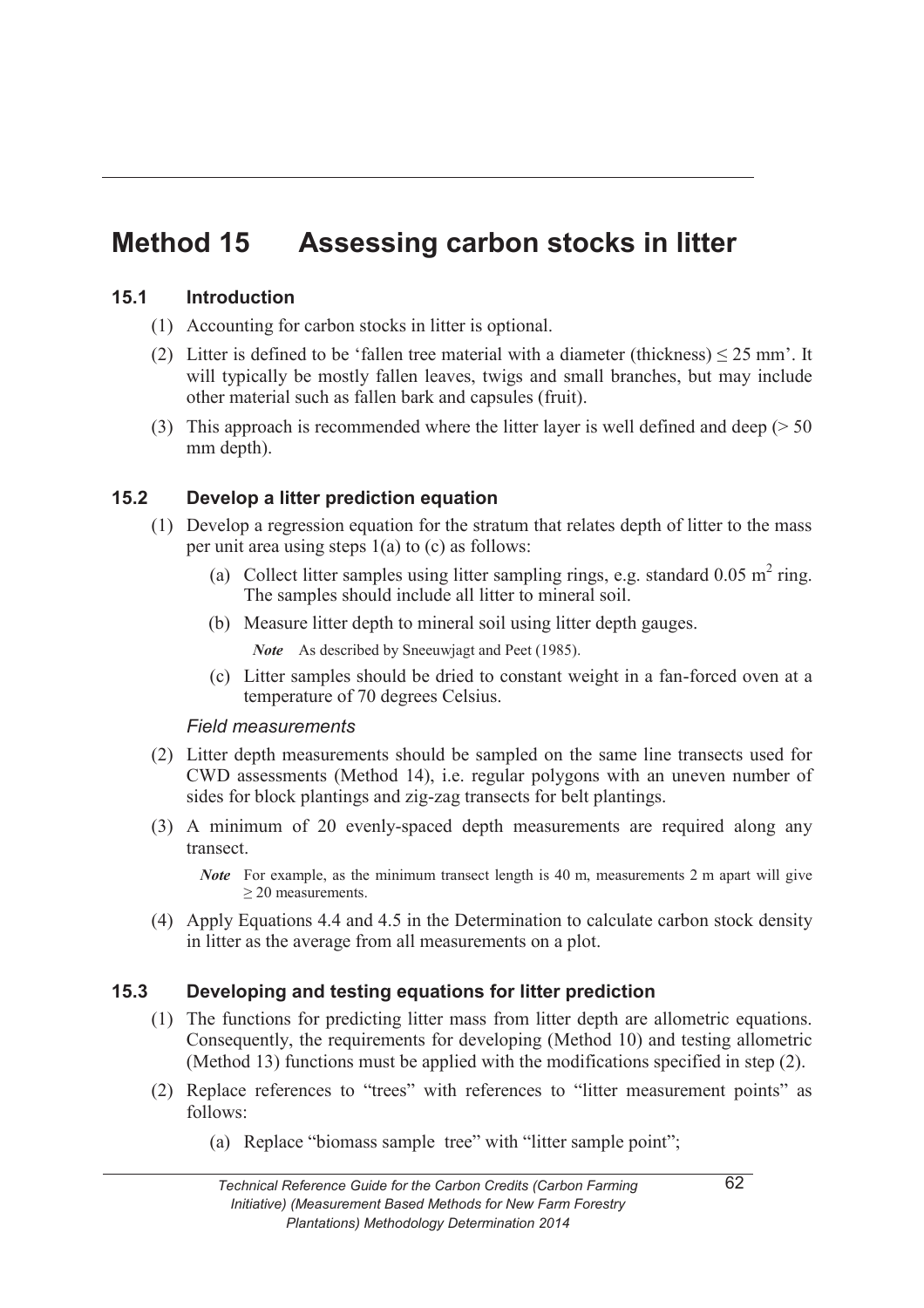- (b) Relace "project tree" with "litter measurement point";
- (c) Replace "tree type" with "litter type"; and
- (d) Replace "test tree" with "test litter point".
- (3) To develop a stratum-specific function:
	- (a) Calculate average litter depth of all TSPs in a carbon inventory.
	- (b) Rank the TSPs by average litter depth.
	- (c) Select the TSPs closest to the 10<sup>th</sup>, 30<sup>th</sup>, 50<sup>th</sup>, 70<sup>th</sup>, & 90<sup>th</sup> percentiles for average litter depth. (Total 5 TSPs).
	- (d) At 10 even-spaced points along each of the 5 transects (total 50 points):
		- (i) Measure the litter depth;
- (ii) Take a litter sample (e.g.  $0.05 \text{ m}^2$  in a litter sampling ring) for oven drying; and
- (iii) Calculate litter mass for each sample point in  $t.ha^{-1}$ .
	- (4) Otherwise apply the procedures in Method 10 for defining the allometric domain, and fitting regressions.

#### *Updating a litter stratum-specific function*

 (5) To update a stratum-specific function the same procedures as in step (2) above apply, except select for sampling the TSPs closest to the  $10^{th}$ ,  $50^{th}$ ,  $\&$  90<sup>th</sup> percentiles for average litter depth (for a total of 3 TSPs and 30 sample points).

#### *Developing a regional function for litter*

 (6) To develop a regional function the same procedures as in step (2) above apply, except replace "TSP" with "biomass sample plots "BSPs".

### *Testing a litter allometric function*

- (7) To test an allometric function (stratum-specific or regional function):
	- (a) Select 30 sample points for measurement of litter depth and litter mass, applying the same selection procedure as in step (3) above.
	- (b) Apply the procedures in Method 13 for compatibility checks and validation testing.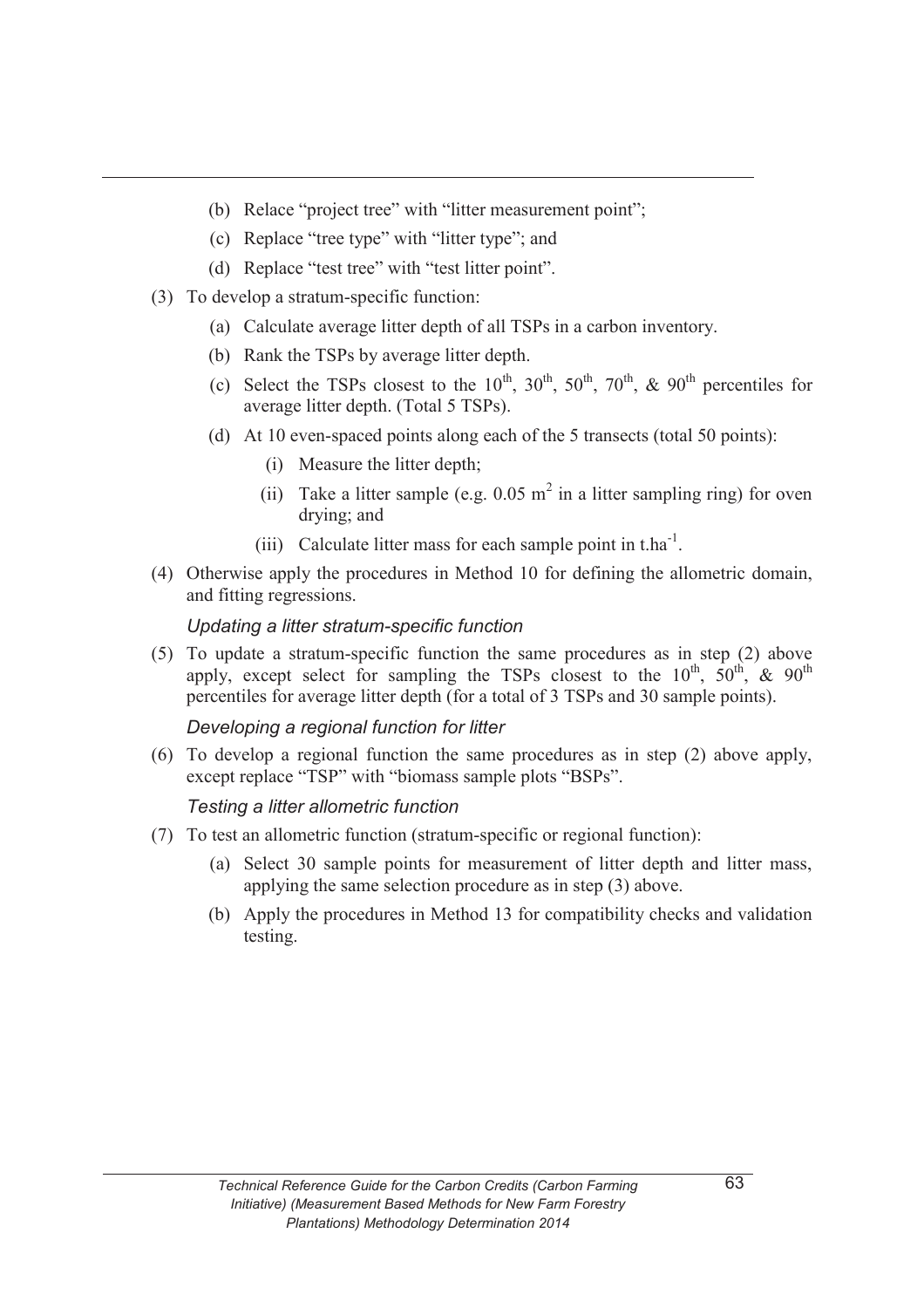## **References**

- AGO. 2002. Mirage plots, p. 56-58 in Field Measurement Procedures for Carbon Accounting. Report No. 2, Bush for Greenhouse, Australian Greenhouse Office. www.forestry.gov.cn/uploadfile/thw/2010-1/file/australiafieldmanual1.pdf
- Beers, T.W. 1977. Practical correction of boundary overlap. South. J. Appl. For. 1:16-18.
- Bell, G., A. Kerr, D. McNickle, and R. Woollons. 1996. Accuracy of the line intersect method of post-logging sampling under orientation bias. Forest Ecology and Management 84:23:28.
- Bi, H., and F. Hamilton. 1998. Stem volume equations for native tree species in southern New South Wales and Victoria. Australian Forestry 4:275-286.
- Carroll, R.J. and Ruppert D. (1988). Transformation and weighting in regression. Chapman and Hall, New York.
- Carron, L.T. 1968. An outline of forest mensuration with special reference to Australia. Australian National University Press, Canberra, 268 pp.
- CDM EB 58. A/R Methodological tool "Estimation of carbon stocks and change in carbon stocks in dead wood and litter in A/R CDM project activities (Version 01.1.0).
- Chave, J., Andalo, C., Brown, S., Cairns, M.A., Chambers, J.Q., Eamus, D., Folster, H., Fromard, F., Higuchi, N., Kira, T., Lescure, J.P., Nelson, B.W., Ogawa, H., Puig, H., Riera, B., & Yamakura, T. (2005). tree allometry and improved estimation of carbon stocks and balance in tropical forests. Oecologia **145**: 87-99.
- Clutter, J.L., J.C. Forston, L.V. Pienaar, G.H. Brister, and R.L. Bailey. 1983. Timber Management: A Quantitative Approach John Wiley & Sons, New York, 348 pp.
- Czerniak, R.J. (2002). Collecting, processing and integrating GPS data into  $\text{GIS} \text{A}$ synthesis of highway practice. National Cooperative Highway Research Program Synthesis 301, National Academy Press, Washington.
- Ducey, M.J., Gove, J.H., Stahl, G., & Ringvall, A. (2001). Clarification of the mirage method for boundary correction, with possible bias in point and plot sampling. Forest Science **47**(2), 242-245.
- Ducey, M.J., Gove, J.H. & Valentine, H.T. (2004). A walkthrough solution to the boundary overlap problem. Forest Science **50**(4), 427-435.
- Furnivall (1961). An index for comparing equations used in constructing volume tables. For. Sci. 7: 337-341.
- Goodman, Leo A. (1962). The variance of the product of K random variables. Journal of the American Statistical Association **57**, 54-60.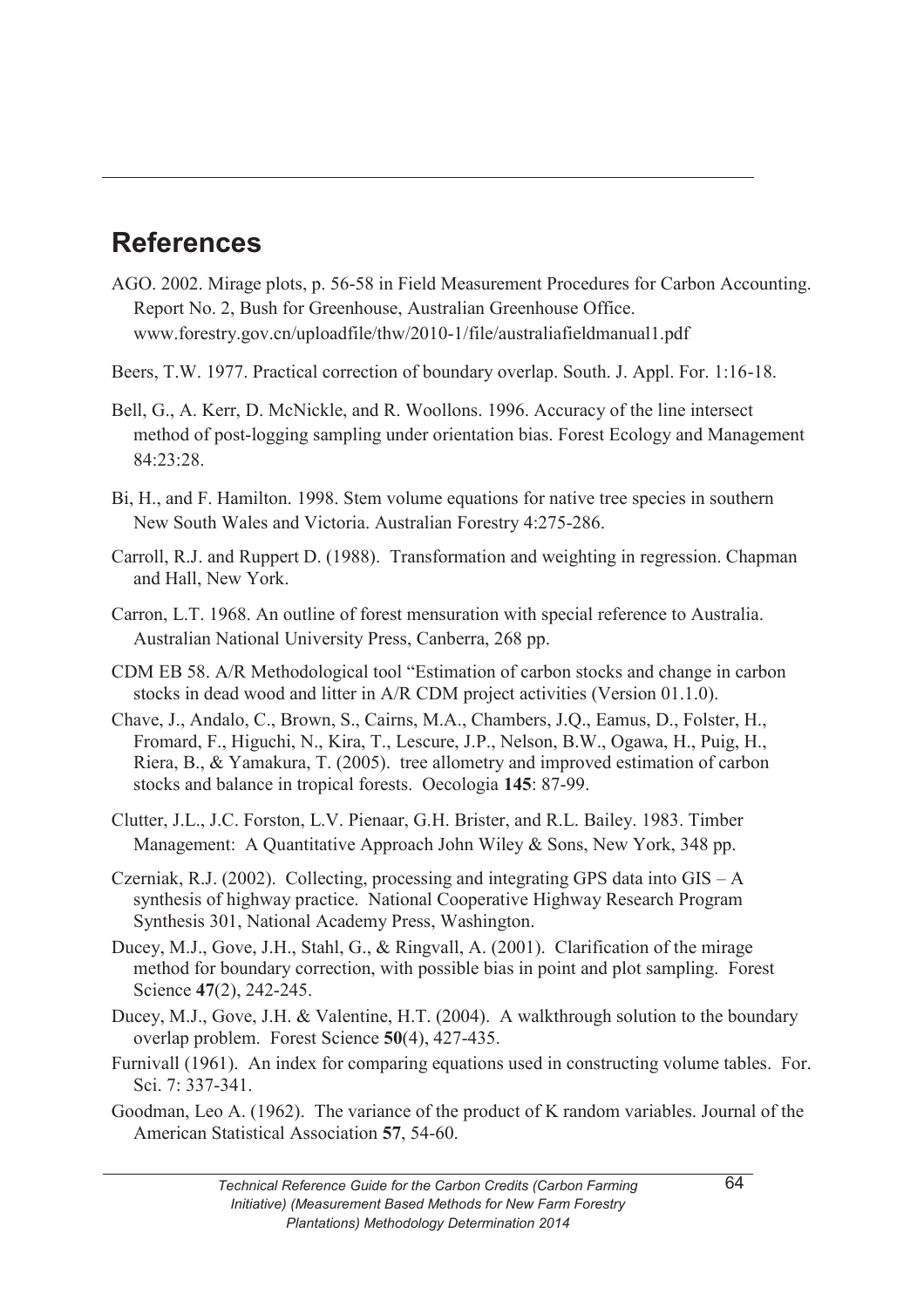- Gove, J.H., Ringvall, A., Stahl, G., and Ducey, M.J. (1999). Point realascope sampling of coarse woody debris. Canadian Journal of Forest Research **29**, 1718-1726.
- Gregoire, T.G. 1982. The unbiasedness of the mirage correction procedure for boundary overlap. Forest Science Monograph 28:504-508.
- Gregoire, T.G., and C.T. Scott. 2003. Altered selection probabilities caused by avoiding edge in field surveys. Journal of Agricultural, Biological and Environmental Studies 8:1-12.

IPCC. (2003). Good practice guidance for land use, land-use change and forestry. Institute for Global Environmental Strategies, Japan.

- Kangas, A. & Maltamo, M. (2006). Forest inventory methodology and applications, Vol. 10. Springer Dordrecht, Netherlands.
- Mason, E. 2005. Laying out plots for forest inventory. http://www.forestry.ac.nz/euan/inventory/plotLayout.htm
- Neter, J., Wasserman, W., Kutner, M.H. (1990). Applied Linear Statistical Models. (3<sup>rd</sup> Ed.). Richard D. Irwin.
- NZ Gov. 2009. A guide to Mapping Forest Land for the Emissions Trading Scheme, Ministry of Agriculture and Forestry, New Zealand Government. http://www.maf.govt.nz/newsresources/publications.aspx?title=Mapping%20Forest%20Land%20for%20the%20Emissi ons%20Trading%20Scheme
- NZ Gov. 2011. A guide to the Field Measurement Approach for Forestry in the Emissions Trading Scheme, Ministry of Agriculture and Forestry, New Zealand Government. http://www.maf.govt.nz/forestry/forestry-in-the-ets/post-1989-forest-land-voluntaryparticipation/field-measurement-approach
- NIST/SEMATECH e-Handbook of Statistical Methods, http://www.itl.nist.gov/div898/handbook/pmd/section4/pmd452.htm, accessed 24/08/2012.
- O'Hehir, J.F., and J.W. Leech. 1997. Logging residue assessment by line intersect sampling. Australian Forestry 60:196-201.
- Parresol (1999). Assessing tree and stand biomass: A review with examples and critical comparisons. For. Sci. 45: 573-593.
- Pearson, T., Walker, S. & Brown, S. (2005). Sourcebook for Land Use, Land-Use Change and Forestry projects. Winrock International and World Bank BioCarbon Fund.
- Ravindranath, N.H. & Ostwald, M. (2008). carbon inventory methods Handbook for greenhouse gas inventory, carbon mitigation and roundwood production projects. Advances in global change research 29. Springer, Sweden.